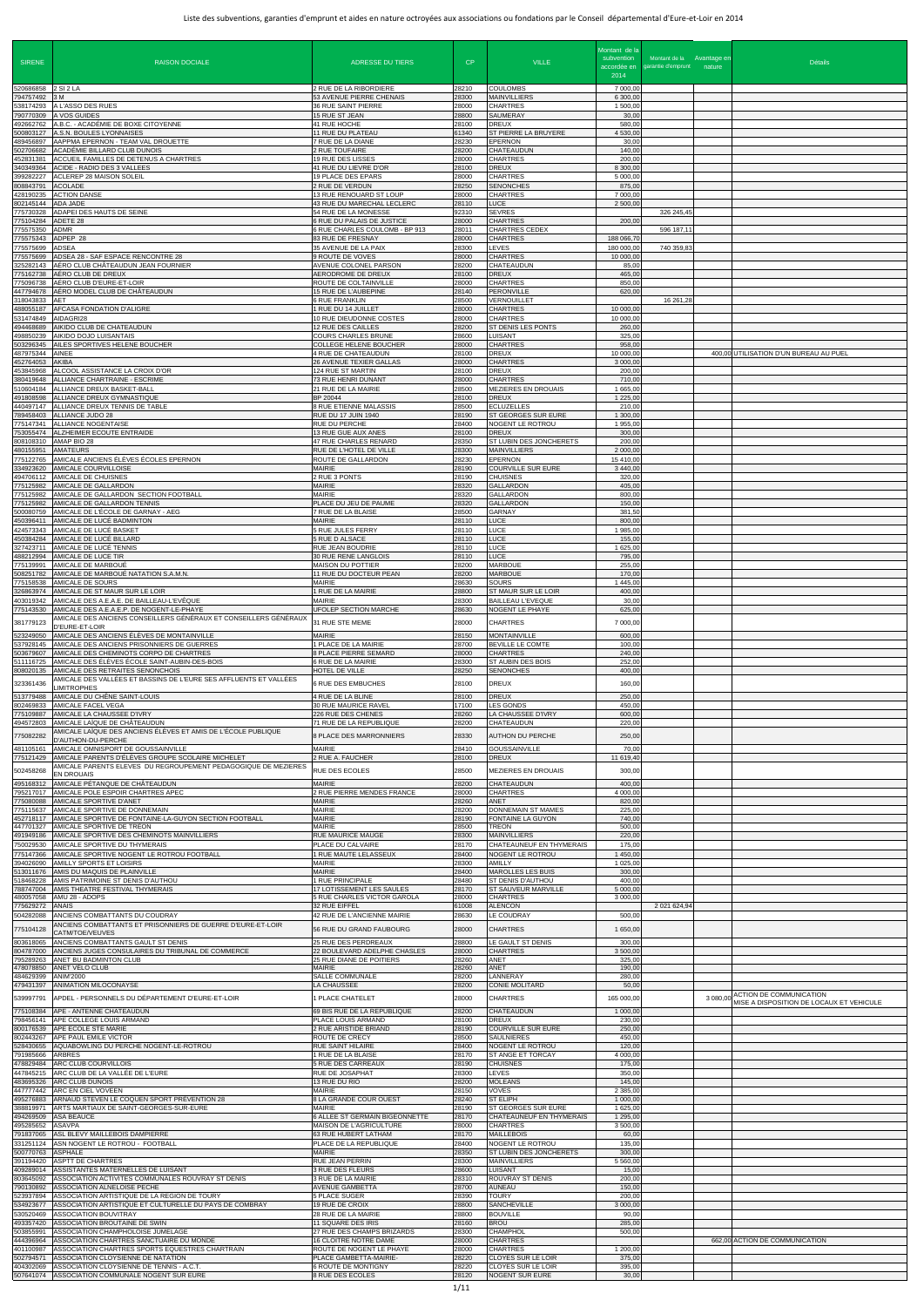| <b>SIRENE</b>                       | <b>RAISON DOCIALE</b>                                                                                                                                                    | <b>ADRESSE DU TIERS</b>                                                                 | CP                      | <b>VILLE</b>                                                        | Montant de la<br>subvention<br>2014 | Montant de la Avantage er<br>accordée en garantie d'emprunt nature | <b>Détails</b>                                          |
|-------------------------------------|--------------------------------------------------------------------------------------------------------------------------------------------------------------------------|-----------------------------------------------------------------------------------------|-------------------------|---------------------------------------------------------------------|-------------------------------------|--------------------------------------------------------------------|---------------------------------------------------------|
| 428669790<br>444396964<br>482722410 | ASSOCIATION CONSOMMATION, LOGEMENT, CADRE DE VIE<br><b>ASSOCIATION COWORKING</b><br>ASSOCIATION CULTURELLE & PEDAGOGIQUE DE CHARTRES 2                                   | 5 HAMEAU D'OSLO<br>56 RUE DU GRAND FAUBOURG                                             | 28110<br>28630<br>28000 | LUCE<br>NOGENT LE PHAYE<br><b>CHARTRES</b>                          | 500,00<br>1 500,00                  |                                                                    | 14 280,00 MISE A DISPOSITION DE LOCAUX A TITRE GRACIEUX |
| 522079185<br>790064786<br>804011211 | ASSOCIATION CULTURELLE DE SAINT-SAUVEUR-MARVILLE<br>ASSOCIATION CULTURELLE DU COLLEGE PIERRE MARIE CURIE<br>ASSOCIATION CULTURELLE DU SENONCHOIS                         | <b>9 RUE DES GOUFFIERS</b><br>49 RUE DU LIEVRE D'OR<br>RUE DE VERDUN                    | 28170<br>28100<br>28250 | ST SAUVEUR MARVILLE<br><b>DREUX</b><br><b>SENONCHOIS</b>            | 8 000,00<br>300,00<br>600,00        |                                                                    | 12 672,00 ACTION DE COMMUNICATION                       |
| 481366581<br>494523517<br>785173675 | ASSOCIATION CULTURELLE ET SPORTIVE DU BOULLAY THIERRY<br>ASSOCIATION D'ANIMATIONS ET DES COLLECTIONNEURS DUNOIS - 2ACD<br>ASSOCIATION DE GESTION DU LYCEE EFAGRIR        | <b>MAIRIE</b><br>51 RUE DE KROMERIZ<br>2 RUE DES FLEURS                                 | 28210<br>28200<br>28630 | LE BOULLAY THIERRY<br>CHATEAUDUN<br><b>MIGNIERES</b>                | 55,00<br>250,00                     | 31 666,60                                                          |                                                         |
| 410968192<br>381298652              | ASSOCIATION DE GYMNASTIQUE VOLONTAIRE CIVRY<br>SSOCIATION DE L'AGGLOMÉRATION CHARTRAINE DE GYMNASTIQUE<br>/OLONTAIRE - A.A.C.G.V.                                        | <b>MAIRIE</b><br>1-3 RUE CHAUVEAU LAGARDE                                               | 28200<br>28000          | <b>CIVRY</b><br><b>CHARTRES</b>                                     | 70,00<br>8 280,00                   |                                                                    |                                                         |
| 505056895<br>494756349              | ASSOCIATION DE LOISIRS DE VILLIERS ST ORIEN<br>ASSOCIATION DÉPARTEMENTALE DES CONJOINTS SURVIVANTS ET PARENTS                                                            | MAIRIE<br>7 RUE DE LA MAIRIE                                                            | 28800<br>28300          | <b>VILLIERS SAINT ORIEN</b><br><b>CINTRAY</b>                       | 400,00<br>700,00                    |                                                                    |                                                         |
| 382106128<br>802475897              | )'ORPHELINS D'EURE-ET-LOIR<br>ASSOCIATION DÉPARTEMENTALE DES FAMILLES DE FRANCE D'EURE-ET-LOIR<br>ASSOCIATION DEPARTEMENTALE GOLF SAPEURS POMPIERS 28                    | <b>6 RUE CHARLES COULOMBS</b><br>23 RUE DE LA CHARDONNIERE                              | 28000<br>28170          | <b>CHARTRES</b><br><b>TREMBLAY LES VILLAGES</b>                     | 3 600,00<br>300,00                  |                                                                    |                                                         |
| 775575343<br>798010393<br>449140318 | ASSOCIATION DEPARTEMENTALE PEP 28 IME ANTOINE FAUVET<br>ASSOCIATION DES DONNEURS DE SANG CHARTRES METROPOLE<br>ASSOCIATION DES ÉCOLES PUBLIQUES D'AUNEAU                 | 17 RUE DE LA REPUBLIQUE<br>34 RUE DU DOCTEUR MAUNOURY<br><b>6 RUE JULES FERRY</b>       | 28400<br>28000<br>28700 | NOGENT LE ROTROU<br><b>CHARTRES</b><br><b>AUNEAU</b>                | 200,00<br>1 000,00<br>938,00        |                                                                    |                                                         |
| 444396964<br>534114996              | ASSOCIATION DES JEUNES AGRICULTEURS<br>ASSOCIATION DES MITTAINVILLOIS                                                                                                    | 10 RUE DIEUDONNE COSTES<br>1 PLACE DE LA MAIRIE<br>84 AVENUE MARECHAL MAUNOURY          | 28024<br>28190<br>28000 | <b>CHARTRES</b><br><b>MITTAINVILLIERS</b>                           | 200,00                              |                                                                    | 3 088,00 CONCEPTION GRAPHIQUE & IMPRESSION 9 BACHES     |
| 775688732<br>505058388<br>410114938 | ASSOCIATION DES PARALYSES DE FRANCE - DELEGATION D'EURE-ET-LOIR<br>ASSOCIATION DES PARENTS D'ÉLÈVES DU GROUPE SCOLAIRE PAUL BERT<br>ASSOCIATION DES PARENTS DU COUDRAY   | 24 RUE DES BAS BUISSONS<br>M. FREDERIC HETTINGER                                        | 28100<br>28630          | <b>CHARTRES</b><br><b>DREUX</b><br>LE COUDRAY                       | 500,00<br>250,00<br>70,00           |                                                                    |                                                         |
| 508376555<br>380717397<br>502940828 | ASSOCIATION DES SAPEURS POMPIERS DE LA FERTE VIDAME<br>ASSOCIATION DES SPORTS NAUTIQUES DE BONNEVAL<br>ASSOCIATION DES TENNIS DE HANCHES                                 | <b>MAIRIE</b><br>PISCINE DU BOIS CHIEVRE<br><b>MAIRIE</b>                               | 28340<br>28800<br>28130 | LA FERTE VIDAME<br><b>BONNEVAL</b><br><b>HANCHES</b>                | 1 000,00<br>2 2 2 5 , 0 0<br>470,00 |                                                                    |                                                         |
| 775102486<br>490821097              | ASSOCIATION DIOCESAINE DE L'ENSEIGNEMENT CATHOLIQUE<br><b>ASSOCIATION DIRE</b><br>ASSOCIATION DROUAISE DES AMIS DU THÉÂTRE                                               | 11 RUE DES HAUTS DE CHARTRES<br>14 RUE DE DREUX<br>2 RUE DE LA COLOMBE                  | 28000<br>28500<br>28500 | <b>CHARTRES</b><br>LURAY<br>VERNOUILLET                             | 6 000,00<br>250,00<br>4 000,00      |                                                                    |                                                         |
| 494137748<br>489999219<br>753141423 | ASSOCIATION ECOLE DE KARATE DE MAINVILLIERS<br>ASSOCIATION ECOLE MAÎTRISIENNE GUÉRY                                                                                      | PLACE DE L'HOTEL DE VILLE<br>3 IMPASSE DU CHEVAL BLANC                                  | 28300<br>28000          | <b>MAINVILLIERS</b><br><b>CHARTRES</b>                              | 175,00<br>3 000,00                  |                                                                    |                                                         |
| 520992041<br>320355530<br>395076151 | ASSOCIATION ECOLE MATERNELLE F.COURSAGET<br>ASSOCIATION ÉDUCATIVE ET AMICALE DE HANCHES<br><b>ASSOCIATION ENFANCE JEUNESSE</b>                                           | 15 RUE ST ANDRE<br>66 RUE PRINCIPALE<br>38 RUE CHARLES RENARD                           | 28000<br>28130<br>28350 | <b>CHARTRES</b><br><b>HANCHES</b><br>ST LUBIN DES JONCHERETS        | 241,50<br>500,00<br>300,00          |                                                                    |                                                         |
| 503260457<br>421452814              | ASSOCIATION ENTENTE SPORTIVEPOMPIERS  DE L'AGGLOMERATION DROUAISE 8 CHEMIN DE LA CROIX TRIQUENARD<br><b>ASSOCIATION ESMP DANSE</b>                                       | 41 RUE R. - J. LEFEBVRE                                                                 | 28500<br>28130          | STE GEMME MORONVAL<br><b>PIERRES</b>                                | 15,00<br>450,00                     |                                                                    |                                                         |
| 414063685<br>323457929              | <b>ASSOCIATION ESPACE LIBRE</b><br>ASSOCIATION ESTIENNE DE CLOYES                                                                                                        | PLACE DU JEU DE PAUME<br>62 BIS RUE CHARTRAINE                                          | 28320<br>28220          | <b>GALLARDON</b><br>CLOYES SUR LE LOIR                              | 1 000,00<br>210,00                  |                                                                    |                                                         |
| 399747211<br>533366035              | ASSOCIATION FRANC COLLECT VEHICULES MILITAIRES<br>SSOCIATION FRANÇAISE DES COLLECTIONNEURS DE VÉHICULES POMPIERS<br><b>AFCVP</b>                                         | 2 PLACE JEAN BAPTISTE DES MAREST<br>106 AVENUE DU GENERAL LECLERC                       | 28170<br>28100          | <b>MAILLEBOIS</b><br><b>DREUX</b>                                   | 800,00<br>800,00                    |                                                                    |                                                         |
| 447561762<br>522015130<br>513650820 | ASSOCIATION FRANCOURVILLE LOISIRS - DETENTE<br>ASSOCIATION GOURLOO RACING TEAM<br>ASSOCIATION GYMNASTIQUE VOLONTAIRE BAZOCHE-GOUËT - A.G.V.B.G.                          | MAIRIE<br>4 RUE DU GROS CHENE<br>MAIRIE                                                 | 28700<br>28250<br>28330 | <b>FRANCOURVILLE</b><br><b>SENONCHES</b><br>LA BAZOCHE GOUET        | 400,00<br>500,00<br>200,00          |                                                                    |                                                         |
| 412452955<br>510554785              | SSOCIATION GYMNASTIQUE VOLONTAIRE D'AUNEAU<br>ASSOCIATION GYMNASTIQUE VOLONTAIRE DE BAUDREVILLE                                                                          | 23 RUE DE SAINT REMY<br><b>MAIRIE</b>                                                   | 28700<br>28310          | <b>AUNEAU</b><br><b>BAUDREVILLE</b>                                 | 1 015,00<br>35,00                   |                                                                    |                                                         |
| 500741657<br>414621201<br>510254204 | ASSOCIATION GYMNASTIQUE VOLONTAIRE DE CHÂTEAUDUN<br>ASSOCIATION GYMNASTIQUE VOLONTAIRE DE MONTAINVILLE<br>ASSOCIATION INTERCANTONS DU REGROUPEMENT DES CLUBS DU 3ÈME ÂGE | 2 RUE DU TGV ATLANTIQUE<br><b>MAIRIE</b><br>RUE FELIX LEJARS                            | 28290<br>28150<br>28160 | <b>CHATILLON EN DUNOIS</b><br><b>MONTAINVILLE</b><br><b>UNVERRE</b> | 115,00<br>70,00<br>400,00           |                                                                    |                                                         |
| 484646997<br>511638322              | JES CANTONS DE BROU ET AUTHON-DU-PERCHE<br>ASSOCIATION JEUNE CHAMBRE<br><b>ASSOCIATION LA GATINE</b>                                                                     | 1 PLACE DE SAINT POL BOISSY                                                             | 28210                   | <b>ST LAURENT LA GATINE</b>                                         | 1 000,00                            |                                                                    | 287.00 ACTION DE COMMUNICATION                          |
| 390486728<br>533620282              | ASSOCIATION LOUPÉENNE DE GYMNASTIQUE VOLONTAIRE<br><b>ASSOCIATION MISE EN VALEUR DE LAONS</b>                                                                            | <b>MAIRIE</b><br>1 RUE DE LA MONDEREINE                                                 | 28240<br>28270          | LA LOUPE<br><b>LAONS</b>                                            | 175,00<br>300,00                    |                                                                    |                                                         |
| 523968741<br>775087323              | ASSOCIATION MISE EN VALEUR DU PATRIMOINE BRUNELLES ET CHAMPROND-<br>EN-PERCHET - MVPBC<br>ASSOCIATION MUSICALE ST CECILE DE BONNEVAL                                     | LA GRANDE MAISON<br>2 SQUARE DES JARDINNIERS                                            | 28400<br>28800          | <b>BRUNELLES</b><br><b>BONNEVAL</b>                                 | 300,00<br>500,00                    |                                                                    |                                                         |
| 508133568<br>751941162<br>518969522 | ASSOCIATION NOTRE EGLISE SAUVEGARDE PATRIMOINE<br>ASSOCIATION PARENTS D'ELEVES AM STRAM GRAM<br>ASSOCIATION PARENTS ELEVES BEVIL'LOUPS                                   | 11 RUE DU PERCHE ET DE LA BEAUCE<br>8 PLACE DE L'EGLISE<br>17 RUE DE LA CROIX MADELEINE | 28240<br>28800<br>28700 | LES CORVEES LES YYS<br>LA GAULT ST DENIS<br>BEVILLE LE COMTE        | 500,00<br>400,00<br>150,00          |                                                                    |                                                         |
| 447546847<br>538389131              | ASSOCIATION PECHEURS SPORTIFS DUNOIS<br>ASSOCIATION PETANQUE THIRONNAISE<br>ASSOCIATION PORTUGAISE SPORTS LOISIRS DROUAIS ET VERNOLITAINS                                | 3 RUE DES GRIMOIS<br>1 RUE GENET                                                        | 28200<br>28480          | <b>THIVILLE</b><br>CHASSANT                                         | 200,00<br>500,00<br>1 140,00        |                                                                    |                                                         |
| 503837171<br>802989723<br>503756967 | ASSOCIATION POUR LE JUMELAGE GUGLIGEN BEAUCE ALNELOISE<br>ASSOCIATION PRATIQUE DE L'AIKIDO DANS LE PERCHE - APA                                                          | 27 RUE DES CAVES<br>2 ALLEE DE LA COMMUNAUTE<br><b>MAIRIE</b>                           | 28100<br>28700<br>28400 | <b>DREUX</b><br><b>AUNEAU</b><br>NOGENT LE ROTROU                   | 300,00<br>125,00                    |                                                                    |                                                         |
| 775147218<br>392215851<br>380164160 | ASSOCIATION SAINT-JEAN NOGENT-LE-ROTROU<br>ASSOCIATION SAMEDIS MUSICAUX<br>ASSOCIATION SCOLAIRE AMILLY-CINTRAY                                                           | 36 RUE DES TANNEURS<br>7 CLOITRE NOTRE DAME<br>32 RUE DE LA MAIRIE                      | 28400<br>28000<br>28300 | NOGENT LE ROTROU<br><b>CHARTRES</b><br><b>AMILLY</b>                | 2 730,00<br>238,00                  |                                                                    | 851,50 ACTION DE COMMUNICATION                          |
| 348676024<br>539296814              | ASSOCIATION SCOLAIRE MARCELIN BERTHELOT DREUX<br>ASSOCIATION SCOLAIRE SPORTIVE ET CULTURELLE ÉCOLE MATERNELLE DU<br>CHAT PERCHÉ                                          | RUE J M HERAULT<br>19 RUE PERCHE                                                        | 28100<br>28160          | <b>DREUX</b><br><b>BROU</b>                                         | 927,50<br>140,00                    |                                                                    |                                                         |
| 452311624<br>399424993              | ASSOCIATION SERVICES FAMILLES<br>ASSOCIATION SOCIALE DE PSYCHIATRIE INFANTO-JUVÉNILE                                                                                     | <b>11 RUE BOURGEOISE</b><br>1 RUE SAINT MARTIN AU VAL                                   | 28230<br>28000          | <b>EPERNON</b><br><b>CHARTRES</b>                                   | 500,00<br>300,00                    |                                                                    |                                                         |
| 328429766<br>503432858              | ASSOCIATION SPORTIVE AMICALE ET CULTURELLE DE VERT-EN-DROUAIS -<br>،S.A.C.<br>ASSOCIATION SPORTIVE BERCHERIENNE                                                          | MAIRIE<br>2 RUE DU PONT                                                                 | 28500<br>28560          | <b>VERT EN DROUAIS</b><br>BERCHERES SUR VESGRE                      | 205,00<br>195,00                    |                                                                    |                                                         |
| 498251032<br>504592874<br>511311201 | ASSOCIATION SPORTIVE COLLÈGE ALBERT CAMUS DREUX<br>ASSOCIATION SPORTIVE COLLÈGE ALBERT SIDOISNE<br>ASSOCIATION SPORTIVE COLLÈGE ARSÈNE MEUNIER                           | 7 AVENUE DU GENERAL LECLERC<br>16 RUE DES ECOLES<br>47 RUE SAINT LAURENT                | 28100<br>28800<br>28400 | <b>DREUX</b><br><b>BONNEVAL</b><br>NOGENT LE ROTROU                 | 192,50<br>573,00<br>360,50          |                                                                    |                                                         |
| 495276495<br>775089683<br>498615533 | ASSOCIATION SPORTIVE COLLÈGE D'AUNEAU<br>ASSOCIATION SPORTIVE COLLEGE DE BROU<br>ASSOCIATION SPORTIVE COLLÈGE DE BÛ                                                      | 4 RUE JEAN JAURES<br>9 RUE DES QUATRE VENTS<br>15 RUE DE SERVILLE                       | 28700<br>28160<br>28410 | <b>AUNEAU</b><br><b>BROU</b><br><b>BU</b>                           | 245.00<br>287,00<br>525,00          |                                                                    |                                                         |
| 498565019<br>508494473              | ASSOCIATION SPORTIVE COLLEGE DE GALLARDON<br>\SSOCIATION SPORTIVE COLLÈGE DE LA PAJOTTERIE À CHÂTEAUNEUF-EN-                                                             | COLLEGE DU VAL DE VOISE<br>RUE DU CHEMIN DE FER                                         | 28320<br>28170          | <b>GALLARDON</b><br>CHATEAUNEUF EN THYMERAIS                        | 364,00<br>427,00                    |                                                                    |                                                         |
| 503262776<br>502827900              | <b>THYMERAIS</b><br>ASSOCIATION SPORTIVE COLLÈGE DE NOGENT-LE-ROI<br>ASSOCIATION SPORTIVE COLLÈGE DE VOVES                                                               | RUE DU 11 NOVEMBRE 1918<br>BOULEVARD MAURICE VIOLETTE                                   | 28210<br>28150          | NOGENT LE ROI<br><b>VOVES</b>                                       | 378,00<br>262,50                    |                                                                    |                                                         |
| 520098476<br>513597724<br>498999473 | ASSOCIATION SPORTIVE COLLÈGE EDOUARD HERRIOT<br>ASSOCIATION SPORTIVE COLLEGE FRANCOIS RABELAIS<br>ASSOCIATION SPORTIVE COLLÈGE JEAN MONNET DE LUISANT                    | 2 RUE DE BRUXELLES<br>30 RUE JEAN CHAUVEAU<br>RUE J.BOUIN                               | 28110<br>28220<br>28600 | <b>LUCE</b><br>CLOYES SUR LE LOIR<br><b>LUISANT</b>                 | 346,50<br>203,00<br>423,50          |                                                                    |                                                         |
| 498693241<br>504231986              | ASSOCIATION SPORTIVE COLLÈGE JEAN MOULIN CHARTRES<br>ASSOCIATION SPORTIVE COLLÈGE JEAN RACINE MAINTENON<br>ASSOCIATION SPORTIVE COLLÈGE JOACHIM DU BELLAY                | 12 RUE SAINTE MEME<br><b>COLLEGE J.RACINE</b>                                           | 28000<br>28130<br>28330 | <b>CHARTRES</b><br><b>MAINTENON</b>                                 | 322,00<br>423,50                    |                                                                    |                                                         |
| 494856958<br>508397460<br>498694983 | ASSOCIATION SPORTIVE COLLÈGE LA LOGE DES BOIS SENONCHES<br>ASSOCIATION SPORTIVE COLLEGE LES PETITS SENTIERS                                                              | COLLEGE JOACHIM DU BELLAY<br>COLLEGE LA LOGE DES BOIS<br>4 RUE DU 11 NOVEMBRE           | 28250<br>28110          | <b>AUTHON DU PERCHE</b><br><b>SENONCHES</b><br>LUCE                 | 350,50<br>276,50<br>206,50          |                                                                    |                                                         |
| 504909029<br>494858988<br>503180812 | ASSOCIATION SPORTIVE COLLÈGE LOUIS ARMAND DREUX<br>ASSOCIATION SPORTIVE COLLÈGE LOUIS BLÉRIOT TOURY<br>ASSOCIATION SPORTIVE COLLÈGE LOUIS PERGAUD DE COURVILLE SUR EURE  | 1 PLACE LOUIS ARMAND<br>5 RUE DU 11 NOVEMBRE<br><b>COLLEGE LOUIS PERGAUD</b>            | 28100<br>28390<br>28190 | <b>DREUX</b><br><b>TOURY</b><br>COURVILLE SUR EURE                  | 287,00<br>1 163,50<br>504,00        |                                                                    |                                                         |
| 503877813<br>527668099<br>500064167 | ASSOCIATION SPORTIVE COLLÈGE MARTIAL TAUGOURDEAU<br>ASSOCIATION SPORTIVE COLLÈGE MATHURIN RÉGNIER<br>ASSOCIATION SPORTIVE COLLÈGE MICHEL CHASLES D'EPERNON               | 18 ALLEE DU DOCTEUR DURAND<br>1 RUE JULES HETZEL<br><b>BOULEVARD CHASLES</b>            | 28100<br>28000<br>28230 | <b>DREUX</b><br><b>CHARTRES</b><br><b>EPERNON</b>                   | 357,00<br>8 0 35,50<br>483,00       |                                                                    |                                                         |
| 498924380<br>498793595              | ASSOCIATION SPORTIVE COLLEGE MOZART ANET<br>ASSOCIATION SPORTIVE COLLÈGE NOTRE-DAME JANVILLE                                                                             | RUE ANDRE BOXHORN<br>1 RUE SAINT JACQUES                                                | 28260<br>28310          | ANET<br><b>JANVILLE</b>                                             | 280,00<br>1 102.50                  |                                                                    |                                                         |
| 500110408<br>495020257<br>749848008 | ASSOCIATION SPORTIVE COLLÈGE P.& M CURIE<br>ASSOCIATION SPORTIVE COLLÈGE PIERRE BROSSOLETTE<br>ASSOCIATION SPORTIVE COLLÈGE SAINT-FRANCOIS LA LOUPE                      | 20 RUE HENRY DUNANT<br>4 AV.DU PRESIDENT KENNEDY<br><b>COLLEGE ST FRANCOIS</b>          | 28100<br>28400<br>28240 | <b>DREUX</b><br>NOGENT LE ROTROU<br>LA LOUPE                        | 364,00<br>3 476,00<br>77,00         |                                                                    |                                                         |
| 498984970<br>495132227<br>509341152 | ASSOCIATION SPORTIVE COLLEGE SAINT-PAUL<br>ASSOCIATION SPORTIVE COLLÈGE SOUTINE DE SAINT-PREST<br>ASSOCIATION SPORTIVE COLLÈGE TOMAS DIVI                                | 42 RUE DE LA CHEVALERIE<br>4 ALLEE SOUTINE<br>RUE PIERRE BROSSOLETTE                    | 28160<br>28300<br>28200 | <b>BROU</b><br><b>ST PREST</b><br>CHATEAUDUN                        | 756,00<br>703,50<br>210,00          |                                                                    |                                                         |
| 495059545<br>508599941              | ASSOCIATION SPORTIVE COLLÈGE VICTOR HUGO<br>ASSOCIATION SPORTIVE CULTURELLE ET SCOLAIRE DE JANVILLE LES<br><b>FRONDEURS</b>                                              | AVENUE ARISTIDE BRIAND<br>12 RUE DES CINQUANTES MINES                                   | 28000<br>28310          | <b>CHARTRES</b><br><b>JANVILLE</b>                                  | 420,00<br>213,50                    |                                                                    |                                                         |
| 452667074<br>503756850              | ASSOCIATION SPORTIVE CULTURELLE USEP DE FONTENAY<br>ASSOCIATION SPORTIVE D'AUNAY-SAINVILLE                                                                               | <b>RUE DES ROULIERS</b><br>4 PLACE DE LA MAIRIE                                         | 28630<br>28700          | FONTENAY SUR EURE<br><b>AUNAY SOUS AUNEAU</b>                       | 385,00<br>340,00                    |                                                                    |                                                         |
| 789545126<br>775115124<br>433065687 | ASSOCIATION SPORTIVE DE BERCHERES PRUNAY THEUVILLE<br>ASSOCIATION SPORTIVE DE DANGEAU<br>ASSOCIATION SPORTIVE DE DROUÉ-SUR-DROUETTE                                      | 27 GRANDE RUE<br>19 RUE DE LA MAIRIE<br>MAIRIE                                          | 28630<br>28160<br>28230 | BERCHERES LES PIERRES<br><b>DANGEAU</b><br>EPERNON                  | 535,50<br>255,00<br>245,00          |                                                                    |                                                         |
| 449121508<br>498692623              | ASSOCIATION SPORTIVE DE GYMNASTIQUE D'ÉDUCATION PHYSIQUE LA<br><b>BONNEVALLAISE</b><br>ASSOCIATION SPORTIVE DE L'EPLEFPA LA SAUSSAYE                                     | 19 RUE ST ROCH<br><b>LEGTA DE CHARTRES</b>                                              | 28800<br>28630          | <b>BONNEVAL</b><br><b>SOURS</b>                                     | 1 070,00<br>427,00                  |                                                                    |                                                         |
| 500254636<br>498661388<br>449983634 | ASSOCIATION SPORTIVE DE LA CHAUSSÉE-D'IVRY - ASCI<br>ASSOCIATION SPORTIVE DE L'ÉCOLE DE CHÉRISY A.S.E.C.<br>ASSOCIATION SPORTIVE DE LÈVES - SECTION ATHLÉTISME           | ROUTE D'ANET<br>33 RUE CHARLES DE GAULLE<br>MAIRIE                                      | 28260<br>28500<br>28300 | LA CHAUSSEE D'IVRY<br><b>CHERISY</b><br>LEVES                       | 375,00<br>112,00<br>190,00          |                                                                    |                                                         |
| 751080482<br>807959234              | ASSOCIATION SPORTIVE DE L'INSTITUTION NOTRE-DAME<br>ASSOCIATION SPORTIVE DE LUIGNY                                                                                       | 2 AVENUE BETHOUARD<br><b>MAIRIE</b>                                                     | 28000<br>28420          | <b>CHARTRES</b><br><b>LUIGNY</b>                                    | 3 986,50<br>100,00                  |                                                                    |                                                         |
| 502994353<br>479093114<br>498386051 | ASSOCIATION SPORTIVE DE PRÉ SANCHEVILLE<br>ASSOCIATION SPORTIVE DE TENNIS DE TABLE DE BAILLEAU-LE-PIN<br>ASSOCIATION SPORTIVE DE VILLEMEUX - FOOT                        | <b>MAIRIE</b><br>MAIRIE<br><b>MAIRIE</b>                                                | 28800<br>28120<br>28210 | SANCHEVILLE<br><b>BAILLEAU LE PIN</b><br><b>VILLEMEUX SUR EURE</b>  | 500,00<br>250,00<br>690,00          |                                                                    |                                                         |
| 503962136<br>530049840              | ASSOCIATION SPORTIVE DES ÉCOLES PUBLIQUES CHATENAU OYSONVILLE -<br>A.D.E.P.C.O.<br>ASSOCIATION SPORTIVE DES ÉLÈVES DE LANDELLES                                          | RUE DE LA TUILERIE<br>ECOLE PRIMAIRE PUBLIQUE                                           | 28700<br>28190          | <b>OYSONVILLE</b><br>LANDELLES                                      | 266,00<br>80,50                     |                                                                    |                                                         |
| 510693955                           | ASSOCIATION SPORTIVE DES POLICIERS DE LA C.S.P. DE DREUX-LURAY-SAINTE-<br>GEMME-MORONVAL - A.S.P. DREUX                                                                  | 4 PLACE D'EVESHAM                                                                       | 28100                   | <b>DREUX</b>                                                        | 255,00                              |                                                                    |                                                         |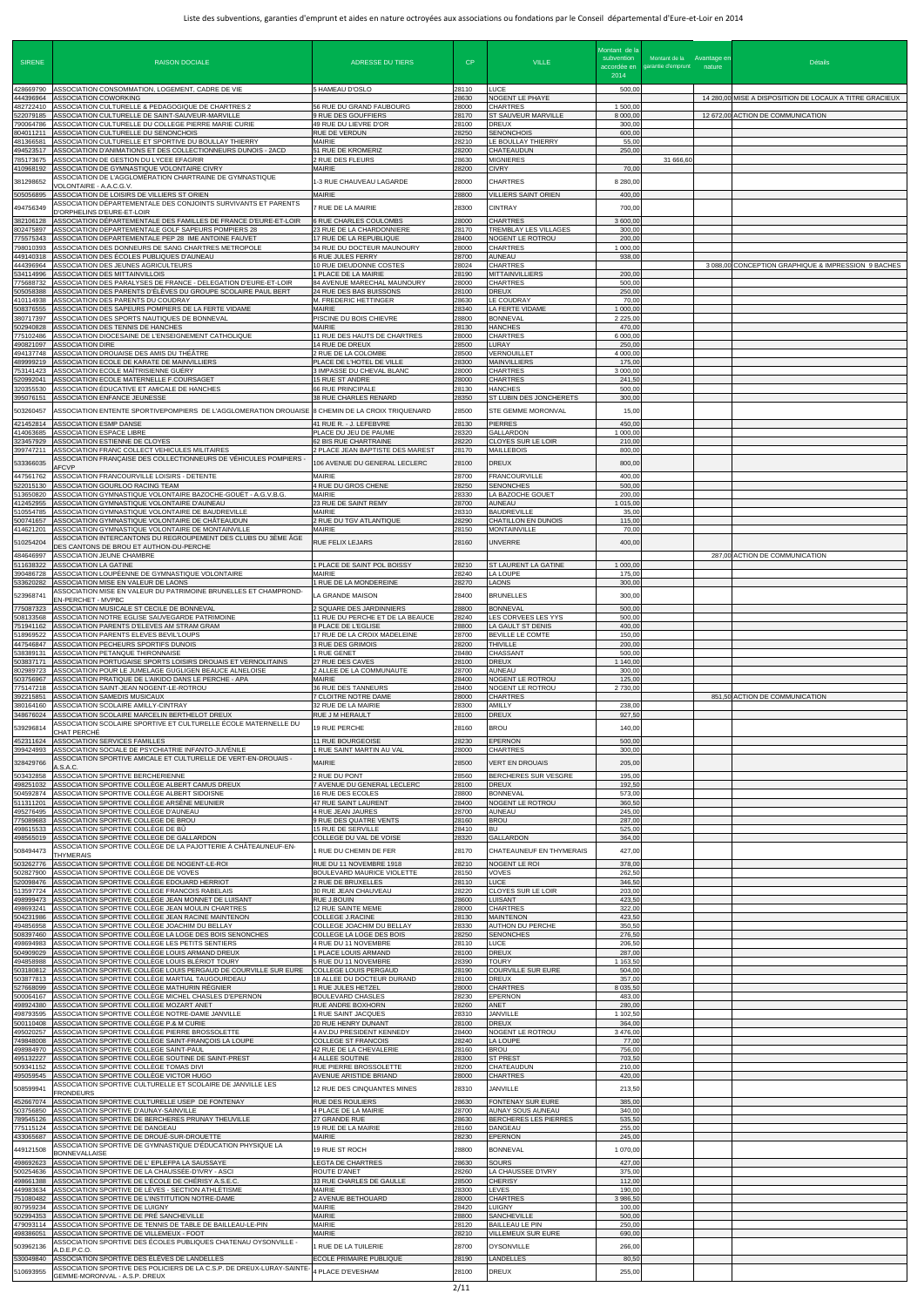| <b>SIRENE</b>                       | <b>RAISON DOCIALE</b>                                                                                                                                                     | <b>ADRESSE DU TIERS</b>                                                          | CP.                     | <b>VILLE</b>                                                               | Montant de la<br>subvention<br>accordée en<br>2014 | Montant de la Avantage en<br>garantie d'emprunt nature | <b>Détails</b>                                         |
|-------------------------------------|---------------------------------------------------------------------------------------------------------------------------------------------------------------------------|----------------------------------------------------------------------------------|-------------------------|----------------------------------------------------------------------------|----------------------------------------------------|--------------------------------------------------------|--------------------------------------------------------|
| 499284222<br>503184533<br>392935235 | ASSOCIATION SPORTIVE DU CHEMIN VERT<br>ASSOCIATION SPORTIVE DU GOLF DU CHÂTEAU DE MAINTENON<br>ASSOCIATION SPORTIVE DU GOLF DU PERCHE                                     | ECOLE PRIMAIRE DE COURVILLE<br>ROUTE DE GALLARDON                                | 28190<br>28130<br>28400 | <b>COURVILLE SUR EURE</b><br><b>MAINTENON</b><br>SOUANCE AU PERCHE         | 287,00<br>2 3 1 0 , 0 0<br>2 540,00                |                                                        |                                                        |
| 510650377<br>510604432              | ASSOCIATION SPORTIVE DU PERCHE SENONCHOIS DANSE<br>ASSOCIATION SPORTIVE DU PERCHE SENONCHOIS PÉTANQUE                                                                     | LA VALLEE DES AULNES<br><b>MAIRIE</b><br><b>MAIRIE</b>                           | 28250<br>28250          | <b>SENONCHES</b><br><b>SENONCHES</b>                                       | 415,00<br>955,50                                   |                                                        |                                                        |
| 501953210<br>503989964<br>494921828 | <b>ASSOCIATION SPORTIVE D'UNVERRE</b><br>ASSOCIATION SPORTIVE ECOLE DIGNY<br>ASSOCIATION SPORTIVE ÉCOLE ÉLÉMENTAIRE D'UNVERRE                                             | 7 LE BOIS AU ROI<br><b>ECOLE PRIMAIRE</b><br><b>20 RUE FELIX LEJARS</b>          | 28160<br>28250<br>28160 | UNVERRE<br><b>DIGNY</b><br>UNVERRE                                         | 60,00<br>161,00<br>542,50                          |                                                        |                                                        |
| 775104235<br>500109574              | ASSOCIATION SPORTIVE ÉCOLE SAINT-JEAN CHARTRES<br>ASSOCIATION SPORTIVE ÉCOLE SAINT-MARTIN - A.S.S.M.                                                                      | 22 RUE DU FAUBOURG SAINT JEAN<br>7 PLACE DU MUSEE                                | 28000<br>28100          | <b>CHARTRES</b><br><b>DREUX</b>                                            | 329,00<br>476,00                                   |                                                        |                                                        |
| 491885935<br>393818984<br>379079809 | ASSOCIATION SPORTIVE ET CULTURELLE BERCHÈRES-LES-PIERRES<br>ASSOCIATION SPORTIVE ET CULTURELLE DE BOUTIGNY-PROUAIS<br>ASSOCIATION SPORTIVE ET CULTURELLE DE HANCHES       | 17 RUE DE LA MAIRIE<br><b>MAIRIE</b><br><b>MAIRIE</b>                            | 28630<br>28410<br>28130 | <b>BERCHERES LES PIERRES</b><br><b>BOUTIGNY PROUAIS</b><br><b>HANCHES</b>  | 405,00<br>710,00<br>2 545,0                        |                                                        |                                                        |
| 326981388<br>507769834              | ASSOCIATION SPORTIVE ET CULTURELLE DE MÉZIERES-EN-DROUAIS<br>ASSOCIATION SPORTIVE ET CULTURELLE SCOLAIRE ET PARASCOLAIRE DE                                               | 30 GRANDE RUE<br>RUE JEAN MOULIN                                                 | 28500<br>28130          | MEZIERES EN DROUAIS<br><b>ST MARTIN DE NIGELLES</b>                        | 790,00<br>150,50                                   |                                                        |                                                        |
| 775108079<br>531073922              | SAINT-MARTIN<br>ASSOCIATION SPORTIVE ET SCOLAIRE DE L'ENSEIGNEMENT LIBRE DE<br>CHÂTEAUDUN<br>ASSOCIATION SPORTIVE HANDBALL BREZOLLIEN - A.S.S.H.B.                        | 9 RUE DE JALLANS<br>2 PLACE DU PETIT MARCHE                                      | 28200<br>28270          | CHATEAUDUN<br><b>BREZOLLES</b>                                             | 752,50<br>750,00                                   |                                                        |                                                        |
| 501256119<br>484537121              | ASSOCIATION SPORTIVE JANVILLOISE<br>ASSOCIATION SPORTIVE LA FRUNCÉENNE                                                                                                    | <b>MAIRIE</b><br>2 RUE DU BOIS CARREAU                                           | 28310<br>28190          | JANVILLE<br><b>FRUNCE</b>                                                  | 1 285,00<br>315,00                                 |                                                        |                                                        |
| 511064701<br>452907173<br>508063153 | ASSOCIATION SPORTIVE LEP FÉLIX PAULSEN CHÂTEAUDUN<br>ASSOCIATION SPORTIVE LYCÉE EDOUARD BRANLY DREUX<br>ASSOCIATION SPORTIVE LYCÉE FULBERT                                | 8 BOULEVARD DU 8 MAI<br>29 AVENUE JF KENNEDY<br>62 RUE ST CHERON                 | 28200<br>28100<br>28000 | <b>CHATEAUDUN</b><br><b>DREUX</b><br><b>CHARTRES</b>                       | 203,00<br>490,00<br>45,50                          |                                                        |                                                        |
| 429472442<br>479812950<br>508160223 | ASSOCIATION SPORTIVE LYCÉE JEHAN DE BEAUCE<br>ASSOCIATION SPORTIVE LYCÉE MARCEAU<br>ASSOCIATION SPORTIVE LYCÉE POLYVALENT DE LUISANT                                      | 20 RUE DU COMMANDANT CHESNE<br>2 RUE PIERRE MENDES FRANCE<br>6 RUE ORME DE SOURS | 28000<br>28000<br>28600 | <b>CHARTRES</b><br><b>CHARTRES</b><br><b>LUISANT</b>                       | 941.50<br>686,0<br>273,00                          |                                                        |                                                        |
| 750162455                           | <b>ISSOCIATION SPORTIVE LYCEE PROFESSIONNEL ET LYCEE TECHNO NOTRE</b><br>DAME                                                                                             | CHATEAU DES VAUX                                                                 | 28240                   | <b>ST MAURICE ST GERMAIN</b>                                               | 175,00                                             |                                                        |                                                        |
| 510461767<br>425335155<br>521468991 | ASSOCIATION SPORTIVE LYCÉE PROFESSIONNEL GILBERT COURTOIS<br>ASSOCIATION SPORTIVE LYCÉE PROFESSIONNEL PHILIBERT L 'ORME<br>ASSOCIATION SPORTIVE LYCÉE PROFESSIONNEL SULLY | 2 RUE SALVADORE ALLENDE<br>LYCEE PROF BATIMENT<br><b>RUE DES VIENNES</b>         | 28100<br>28110<br>28400 | <b>DREUX</b><br>LUCE<br>NOGENT LE ROTROU                                   | 217,00<br>329,00<br>63,00                          |                                                        |                                                        |
| 510581580<br>494577364              | ASSOCIATION SPORTIVE LYCEE REMI BELLEAU<br>ASSOCIATION SPORTIVE LYCÉE ROTROU DREUX                                                                                        | 33 RUE BRETONNERIE<br>RUE DES MARCHEBEAUX                                        | 28400<br>28100          | NOGENT LE ROTROU<br><b>DREUX</b>                                           | 612,50<br>728,00                                   |                                                        |                                                        |
| 494513294<br>331251124              | ASSOCIATION SPORTIVE LYCÉENNE LPAP ANET<br>ASSOCIATION SPORTIVE NOGENTAISE DE VOLLEY BALL DE NOGENT-LE-<br>ROTROU                                                         | 40 RUE HUBERT BARAINE<br>PLACE DE LA REPUBLIQUE                                  | 28260<br>28400          | ANET<br>NOGENT LE ROTROU                                                   | 1 193,50<br>610,00                                 |                                                        |                                                        |
| 424225241<br>508049343<br>532632866 | ASSOCIATION SPORTIVE POLICE CHARTRES<br>ASSOCIATION SPORTIVE SAINTE-MARIE<br>ASSOCIATION SPORTIVE SAINT-JOSEPH AUNEAU                                                     | 57 RUE DU DOCTEUR MAUNOURY<br><b>RUE DES MARAIS</b><br>10 RUE ARMAND LEFEBVRE    | 28000<br>28000<br>28700 | <b>CHARTRES</b><br><b>CHARTRES</b><br><b>AUNEAU</b>                        | 135,0<br>2 835,00<br>969,50                        |                                                        |                                                        |
| 449156397<br>751595075              | ASSOCIATION SPORTIVE THIRONNAISE<br>ASSOCIATION SPORTIVE TOUT HORIZON DREUX                                                                                               | 1 RUE DES ACACIAS<br>15 IMPASSE PAUL VALERY                                      | 28480<br>28500          | THIRON GARDAIS<br>VERNOUILLET                                              | 695,0<br>1510,00                                   |                                                        |                                                        |
| 498567379<br>508159878<br>790703714 | ASSOCIATION SPORTIVE USEP CHARLEMAGNE<br>ASSOCIATION SPORTS ET LOISIRS NOGENT-LE-ROTROU<br>ASSOCIATION SPORTS LOISIRS AUNAY SOUS CRECY                                    | 1 AVENUE DE LA REPUBLIQUE<br>29 RUE DE SULLY<br><b>GRANDE RUE</b>                | 28600<br>28400<br>28500 | <b>LUISANT</b><br>NOGENT LE ROTROU<br><b>AUNAY SOUS CRECY</b>              | 203,00<br>930,0<br>110,00                          |                                                        |                                                        |
| 481837920<br>402732457              | ASSOCIATION SPORTS LOISIRS AUTHON-DU-PERCHE<br>ASSOCIATION SPORTS LOISIRS DÉTENTE VOVES                                                                                   | MAIRIE<br><b>MAIRIE</b>                                                          | 28330<br>28150          | AUTHON DU PERCHE<br><b>VOVES</b>                                           | 10 000,00<br>375,0                                 |                                                        |                                                        |
| 794381129<br>507945780<br>500578703 | ASSOCIATION SQUASH ET BADMINTON DE CHARTRES - ASBC<br>ASSOCIATION ST GEORGES SUR EURE SENSAS PECHE<br>ASSOCIATION THEUVILLE FOOTBALL CLUB                                 | 12 AVENUE FRANCOIS MITTERAND<br><b>MAIRIE</b><br><b>MAIRIE</b>                   | 28000<br>28190<br>28360 | CHARTRES<br>ST GEORGES SUR EURE<br><b>THEUVILLE</b>                        | 9 550,00<br>50,00<br>65,00                         |                                                        |                                                        |
| 428188619                           | ASSOCIATIONCLUB AEROSTATIQUE ILE DE FRANCE<br>788597748 ASTT BREZOLLES                                                                                                    | ROUTE HAUTEVILLE<br><b>MAIRIE</b>                                                | 28230<br>28270          | <b>DROUE SUR DROUETTE</b><br><b>BREZOLLES</b>                              | 300.00<br>510,00                                   |                                                        |                                                        |
| 491469656<br>751818261<br>340409283 | ATELIER CRÉATIF DE LA BAZOCHE-GOUËT<br><b>ATELIER DES ARTS</b><br>ATHLÉTIC CLUB FOOTBALL BAILLEAU LE PIN                                                                  | <b>GUETTE LOUP</b><br>MAISON DES ASSOCIATIONS<br><b>MAIRIE</b>                   | 28330<br>28300<br>28120 | LA BAZOCHE GOUET<br><b>CHAMPHOL</b><br><b>BAILLEAU LE PIN</b>              | 200,00<br>800,00<br>660,00                         |                                                        |                                                        |
| 498115005<br>450551437              | ATHLÉTIQUE CLUB DE CLOYES<br>ATHLÉTIQUE CLUB LAÏQUE ANETAIS KARATÉ                                                                                                        | <b>MAIRIE</b><br><b>MAIRIE</b>                                                   | 28220<br>28260          | <b>CLOYES SUR LE LOIR</b><br>ANET                                          | 645,0<br>300,00                                    |                                                        |                                                        |
| 382791234<br>513534891<br>791058282 | <b>ATLAS CLUB DROUAIS</b><br><b>ATTELAGE DE L'OREGON</b><br>ATTELAGE DE L'OZANNE 28                                                                                       | 10 RUE LOUIS BARTHOU<br>19 RUE DES ECOLES MARSAUCEUX<br>8 LA BUISSONIERE         | 28100<br>28500<br>28160 | <b>DREUX</b><br>MEZIERES EN DROUAIS<br><b>YEVRES</b>                       | 300,00<br>300,00<br>15,00                          |                                                        |                                                        |
| 449322353<br>380405993              | ATTELAGES D'EURE-ET-LOIR - A.A.T.E.L<br>AU CLAIR DE LA PLUME<br>AU FIL DES ANS                                                                                            | <b>MAIRIE</b><br>1 RUE DU MARECHAL LECLERC                                       | 28190<br>28000          | <b>COURVILLE SUR EURE</b><br><b>CHARTRES</b><br><b>CHARTRES</b>            | 850,0<br>4 000,00<br>400,0                         |                                                        |                                                        |
| 532227345<br>800138885<br>494601982 | AUNAY SOUS AUNEAU TIR SPORTIF AATS<br>AUNEAU GYMNASTIQUE                                                                                                                  | 59 RUE DE LA FOULERIE<br><b>MAIRIE</b><br><b>MAIRIE</b>                          | 28000<br>28700<br>28700 | AUNAY SOUS AUNEAU<br><b>AUNEAU</b>                                         | 430,00<br>160,00                                   |                                                        |                                                        |
| 511469868<br>775079528<br>380007633 | AUTOUR DES JARDINS<br>AVENIR AMILLY CINTRAY - FOOTBALL<br>AVENIR BASKET CHARTRES                                                                                          | 11 LES BUIS<br>32 RUE DE LA MAIRIE<br>13 PLACE ST LOUIS                          | 28480<br>28300<br>28000 | <b>THIRON GARDAIS</b><br><b>AMILLY</b><br><b>CHARTRES</b>                  | 300,0<br>725,00<br>35 830,00                       |                                                        |                                                        |
| 498674696<br>413826975              | AVENIR CYCLISTE SUD 28 CHÂTEAUDUN<br>AVENIR DE LA BEAUCE                                                                                                                  | 20 RUE DES PENDANTS<br>28 BOULEVARD FOCH                                         | 28200<br>28000          | LA CHAPELLE DU NOYER<br><b>CHARTRES</b>                                    | 645,00<br>1 495,00                                 |                                                        |                                                        |
| 502701105<br>502914880<br>389064841 | AVENIR DE LURAY PÉTANQUE<br>AVENIR DIVERS CHARTRAINS<br>AVENIR D'YMONVILLE                                                                                                | <b>MAIRIE</b><br>7 RUE SALVADOR ALLENDE<br>PLACE DES ST PERES                    | 28500<br>28000<br>28150 | LURAY<br><b>CHARTRES</b><br><b>YMONVILLE</b>                               | 125,00<br>245,0<br>1 220,00                        |                                                        |                                                        |
| 775083751<br>400310439<br>539933879 | AVENIR SPORTIF DE LA BAZOCHE-GOUËT<br>AVENIR SPORTIF DU THYMERAIS OMNISPORT<br>AVENTURE ET VOUS PRODUCTIONS                                                               | <b>MAIRIE</b><br>RUE HUBERT LATHAM<br>5 CHEMIN DE LA MARNIERE                    | 28330<br>28170<br>28500 | LA BAZOCHE GOUET<br>CHATEAUNEUF EN THYMERAIS<br><b>CHERISY</b>             | 630,00<br>18 605,00<br>1 800,0                     |                                                        |                                                        |
| 531006781<br>432541100              | AVIA SPORT MODÈLE CLUB<br><b>BAD BONNEVAL</b>                                                                                                                             | <b>MAIRIE</b><br><b>MAIRIE</b>                                                   | 28130<br>28800          | <b>BOUGLAINVAL</b><br><b>BONNEVAL</b>                                      | 140,00<br>480,0                                    |                                                        |                                                        |
| 539748806<br>452602261<br>490007630 | <b>BADBROU</b><br><b>BADMINTON CLUB NOGENTAIS</b><br>BADMINTON CLUB RÉGION DROUAISE                                                                                       | 1 PLACE DE L'HOTEL DE VILLE<br>84 RUE PAUL DESCHANEL<br>12 RUE JEAN JAURES       | 28160<br>28400<br>28500 | <b>BROU</b><br>NOGENT LE ROTROU<br><b>VERNOUILLET</b>                      | 375,00<br>625,00<br>1 290,00                       |                                                        |                                                        |
| 511095788<br>482600509              | BADMINTON ORGERES EN BEAUCE<br><b>BALL TRAP CLUB CHARTRAIN</b>                                                                                                            | 70 RUE NATIONALE<br>27 RUE DES CHAISES                                           | 28140<br>28000          | ORGERES EN BEAUCE<br><b>CHARTRES</b>                                       | 335,00<br>535,00                                   |                                                        |                                                        |
| 447583352<br>422032037<br>429159510 | <b>BALL TRAP CLUB DUNOIS</b><br>BANQUE ALIMENTAIRE D'EURE-ET-LOIR<br>BAPAMA BADMINTON PASSION MAINVILLIERS                                                                | 53 RUE SAINT JEAN<br>ALLEE DU GENERAL MARTIAL VALIN<br>MAIRIE                    | 28200<br>28000<br>28300 | CHATEAUDUN<br><b>CHARTRES</b><br><b>MAINVILLIERS</b>                       | 180.00<br>30 000,0<br>1 000,0                      |                                                        | 9 000,00 MISE A DISPOSITION DE LOCAUX A TITRE GRACIEUX |
| 334203155<br>425335437<br>401612718 | BARJOUVILLE SPORTS CULTURE LOISIRS<br><b>BASKET CLUB PONTOIS</b><br>BASKET CLUB VALLÉE D'AVRE                                                                             | <b>MAIRIE</b><br><b>MAIRIE</b><br>17 RUE DU GOULET DE LA LEU                     | 28630<br>28200<br>28380 | <b>BARJOUVILLE</b><br><b>ST DENIS LES PONTS</b><br><b>ST REMY SUR AVRE</b> | 1880,00<br>425,0<br>550,00                         |                                                        |                                                        |
| 487847634<br>503962011              | BERCHE'PIERRE QUAND LA PIERRE PREND FORME<br>BÉVILLE SPORTIF PÉTANQUE                                                                                                     | 1 RUE DE LA HERSE<br>9 RUE DE LA MAIRIE                                          | 28630<br>28700          | <b>BERCHERES LES PIERRES</b><br>LE GUE DE LONGROI                          | 1 000,0<br>650,0                                   |                                                        |                                                        |
| 489775536<br>495376931<br>510723877 | BEVILLE SPORTIF SECTION FOOT<br><b>BEVILLOIS COLLECTIF</b><br>BIBLIOTHEQUE MUNICIPALE DE COULOMBS                                                                         | 27 RUE EMILE MILLOCHAU<br>3B RUE DU MOULIN TRUBERT<br>MAIRIE DE COULOMBS         | 28700<br>28700<br>28210 | <b>BEVILLE LE COMTE</b><br>BEVILLE LE COMTE<br>NOGENT LE ROI               | 855,00<br>500,00<br>500,00                         |                                                        |                                                        |
| 452309859<br>494079601<br>505366245 | <b>BICROSS CLUB DE CHARTRES</b><br><b>BIEN ALLER EURELIEN</b><br>BIEN ETRE ET DETENTE A MARBOUE                                                                           | PLACE DES HALLES<br>LA HAYE DU BREUIL<br><b>MAIRIE</b>                           | 28000<br>29190<br>28200 | <b>CHARTRES</b><br><b>CHUISNES</b><br><b>MARBOUE</b>                       | 510,00<br>750,00<br>250,00                         |                                                        |                                                        |
| 518157052<br>124805497              | <b>BIEN VIVRE MIERMAIGNE</b><br><b>BIKE CROSS NOGENTAIS</b>                                                                                                               | MAIRIE<br>5 RUE DES GRAVIERS                                                     | 28420<br>28210          | <b>MIERMAIGNE</b><br><b>CHAUDON</b>                                        | 250,00<br>645,0                                    |                                                        |                                                        |
| 775102767<br>494677404<br>453396145 | <b>BILLARD CLUB CHARTRAIN</b><br><b>BILLARD CLUB DANGEOLAIS</b><br>BILLARD CLUB ILLIERS-COMBRAY                                                                           | 52 RUE DU GRAND FAUBOURG<br>RUE DE LA MAIRIE<br>38 BIS RUE DE CHARTRES           | 28000<br>28160<br>28120 | <b>CHARTRES</b><br><b>DANGEAU</b><br><b>ILLIERS COMBRAY</b>                | 4 835,00<br>1 605,0<br>95,00                       |                                                        |                                                        |
| 749816278<br>494268956              | <b>BLUESLOADS</b><br><b>BOIS GUESLIN EN FETE</b>                                                                                                                          | 6 AVENUE DE LA REPUBLIQUE<br>4 RUE DU RELAIS                                     | 28400<br>28360          | NOGENT LE ROTROU<br><b>DAMMARIE</b>                                        | 300,0<br>1 000,00                                  |                                                        |                                                        |
| 527675839<br>448021642<br>421242165 | BONNEVAL AQUA PALMES<br>BONNEVAL AVIRON DU LOIR<br>BONNEVAL LOISIRS DÉCOUVERTES                                                                                           | 21 BIS RUE D'ALLUYES<br><b>MAIRIE</b><br>19 RUE SAINT ROCH                       | 28800<br>28800<br>28800 | <b>BONNEVAL</b><br><b>BONNEVAL</b><br><b>BONNEVAL</b>                      | 105,00<br>620,00<br>515,00                         |                                                        |                                                        |
|                                     | 494885791 BONNEVAL TIR<br>494656531 BOUGLAINVAL OLYMPIQUE CLUB                                                                                                            | <b>MAIRIE</b><br><b>MAIRIE</b><br><b>MAIRIE</b>                                  | 28800<br>28130          | <b>BONNEVAL</b><br><b>BOUGLAINVAL</b>                                      | 700,00<br>860,00<br>300,00                         |                                                        |                                                        |
| 497871996                           | 514261627 BOULE ALNELOISE<br>494730179 BOULE ISLÉRIENNE<br><b>BOULE ST PRESTOISE</b>                                                                                      | <b>MAIRIE</b><br>RUE DE LA REPUBLIQUE                                            | 28700<br>28120<br>28300 | AUNEAU<br><b>ILLIERS COMBRAY</b><br><b>ST PREST</b>                        | 610,00<br>240,00                                   |                                                        |                                                        |
| 498954601<br>494602634              | <b>BOULES CLUB CLOYSIEN</b><br><b>BOWLING DE CHARTRES</b><br><b>BOXE CHARTRAINE</b>                                                                                       | <b>ROUTE DE MONTIGNY</b><br>LE BOIS PARIS                                        | 28220<br>28630<br>28000 | <b>CLOYES SUR LE LOIR</b><br>NOGENT LE PHAYE<br><b>CHARTRES</b>            | 135,00<br>120,00<br>2 085,00                       |                                                        |                                                        |
| 447846635<br>447699729              | BOXE FRANCAISE SAVATE DUNOISE<br>498614403 BOXING CLUB 28                                                                                                                 | 3 RUE DU MOULIN A TAN<br>57 RUE LOUIS ARMAND<br>4 RUE GILBERT DESSILLION         | 28200<br>28500          | CHATEAUDUN<br>LURAY                                                        | 140,00<br>260,00                                   |                                                        |                                                        |
| 304540255                           | 492159017 BOXING CLUB DROUAIS<br><b>BRIDGE CHARTRAINE</b><br>494138035 BRIDGE CLUB DES CARNUTES                                                                           | 25 RUE DE NUISEMENT<br>6 RUE DU DOCTEUR MAUNOURY<br>80 ROUTE DE CHAVANNES        | 28100<br>28000<br>28300 | <b>DREUX</b><br><b>CHARTRES</b><br>LEVES                                   | 720,00<br>800,00<br>500,00                         |                                                        |                                                        |
| 447728270                           | 332136456 BROU ASSOCIATION JEUNESSE ESPOIR - B.A.J.E.<br><b>BROUÉ AIKI TAI DO</b>                                                                                         | ROUTE DE CHARTRES<br>25 RUE EUGENE EGASSE                                        | 28160<br>28410          | <b>BROU</b><br><b>BROUE</b>                                                | 1 400,00<br>210,00                                 |                                                        |                                                        |
| 422180745<br>483514402<br>520803776 | <b>BUDO CLUB BUXOIS</b><br>BUDO KARATÉ KYOKUSHIN DREUX<br><b>BULLAINVILLE ACTIV' LOISIRS</b>                                                                              | PLACE DES HALLES<br>63 BIS RUE SAINT MARTIN<br>21 RUE ST GEORGES                 | 28410<br>28100<br>28800 | <b>BU</b><br><b>DREUX</b><br><b>BULLAINVILLE</b>                           | 140,0<br>420,00<br>400,00                          |                                                        |                                                        |
| 342030129<br>318802121<br>382591014 | CANOË-KAYAK CLUB BONNEVALAIS<br>CAUE<br>CENTRE AÉRÉ DU VAL DE L'EURE                                                                                                      | ROUTE DE TRIZAY<br>16 RUE DE LA MAIRIE                                           | 28800<br>28190          | <b>BONNEVAL</b><br>ST GEORGES SUR EURE                                     | 1495,00<br>3 0 5 2, 8 0                            |                                                        | 990,00 ACTION DE COMMUNICATION                         |
| 499735124                           | CENTRE DE RESSOURCES DE LUTTE CONTRE L'ILLETTRISME ET<br>'ANALPHABÉTISME - CRIA                                                                                           | 7 RUE JEAN ROSTAND                                                               | 28300                   | <b>MAINVILLIERS</b>                                                        | 5 000,00                                           |                                                        | 966,00 MISE A DISPOSITION DE LOCAUX A TITRE GRACIEUX   |
| 383350782<br>316418458              | CENTRE DE RESSOURCES ET D'ACTIONS PÉDAGOGIQUES - CRAP CHÂTEAUDUN RUE DE LOIGNY<br>CENTRE DE VOL À VOILE DE CHARTRES - CVVC                                                | AERODROME ROUTE D ABLIS                                                          | 28200<br>28000          | <b>CHATEAUDUN</b><br><b>CHARTRES</b>                                       | 400,00<br>1 960,00                                 |                                                        | 866,00 ACTION DE COMMUNICATION, ACQUISITION D'OUVRAGES |
| 450440318<br>398251868              | CENTRE ÉDUCATION PHYSIQUE FERTOIS C.E.P.<br>CENTRE ÉQUESTRE DUNOIS<br>319162319 CENTRE INTERNATIONAL DU VITRAIL                                                           | MAIRIE<br>CHEMIN DE ST MARTIN<br>5 RUE DU CARDINAL PIE                           | 28340<br>28200<br>28000 | LA FERTE VIDAME<br><b>CHATEAUDUN</b><br><b>CHARTRES</b>                    | 830,0<br>3 255,00<br>100 000,00                    |                                                        |                                                        |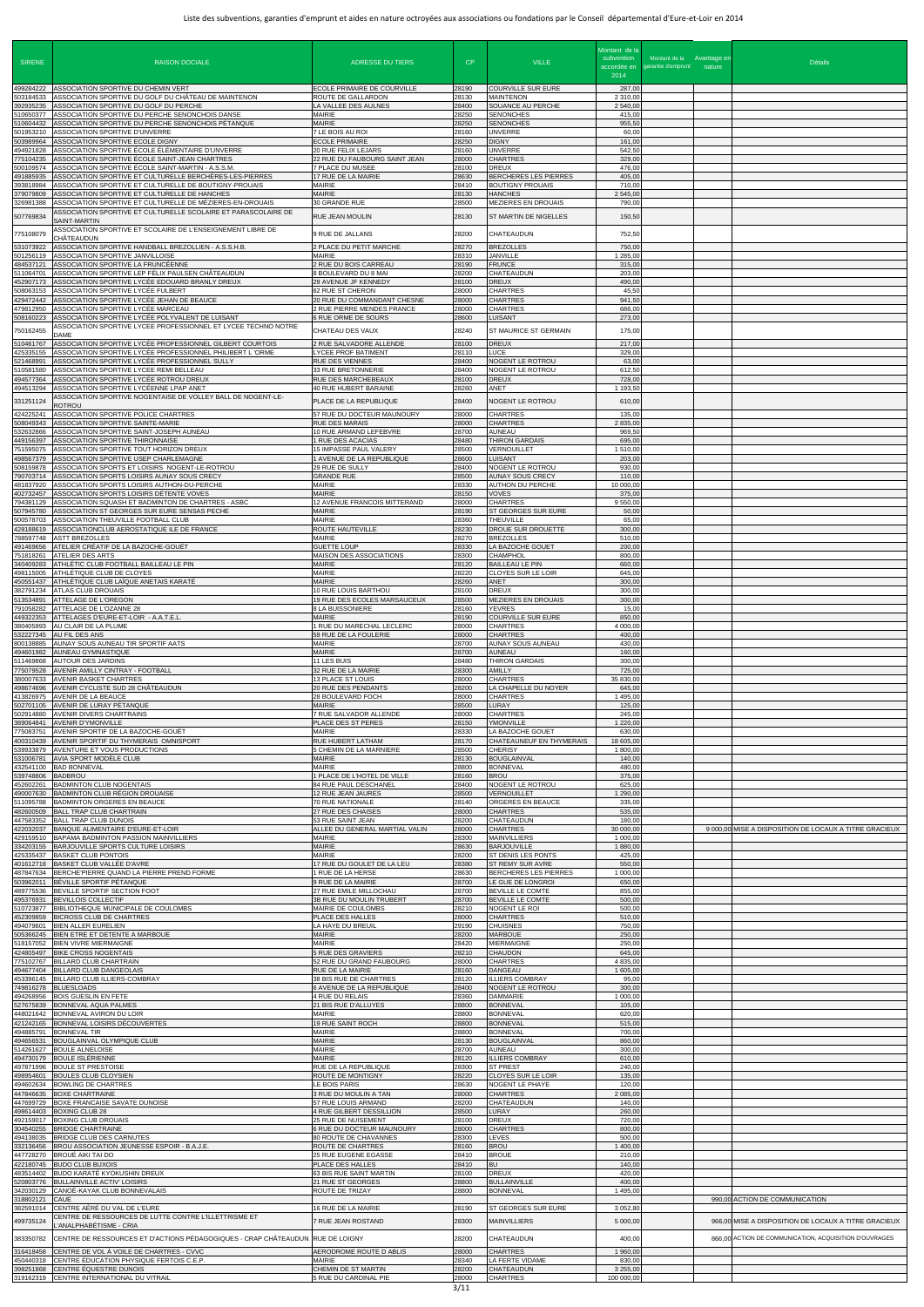| <b>SIRENE</b>                       | <b>RAISON DOCIALE</b>                                                                                                                                         | <b>ADRESSE DU TIERS</b>                                                              | CP                      | <b>VILLE</b>                                                            | Montant de la<br>subvention<br>accordée en<br>2014 | Montant de la Avantage er<br>garantie d'emprunt nature | <b>Détails</b>                                                                                                   |
|-------------------------------------|---------------------------------------------------------------------------------------------------------------------------------------------------------------|--------------------------------------------------------------------------------------|-------------------------|-------------------------------------------------------------------------|----------------------------------------------------|--------------------------------------------------------|------------------------------------------------------------------------------------------------------------------|
| 321163180<br>749932950              | CENTRE NAUTIQUE DU PAYS DROUAIS<br>CENTRE OMNISPORTS AUNAY SOUS AUNEAU                                                                                        | <b>18 RUE DES ETANGS</b><br>10 AVENUE DU DOCTEUR POUPON                              | 28500<br>28700          | <b>MEZIERES EN DROUAIS</b><br>AUNAY SOUS AUNEAU                         | 2 085,00<br>65,00                                  |                                                        |                                                                                                                  |
| 350607388<br>419871199<br>399337815 | CENTRE SCIENCES DE LA REGION CENTRE<br>CENTRE SOCIO-ÉDUCATIF JULES VERNE - LÉO LAGRANGE ILE-DE-FRANCE<br>CENTRE UNIVERSITAIRE DU TEMPS LIBRE NOGENT-LE-ROTROU | 72 FAUBOURG DE BOURGOGNE<br>150 RUE DES POISSONNIERS<br>71 RUE SAINT HILAIRE         | 45000<br>75018<br>28400 | <b>ORLEANS</b><br>PARIS 18EME ARRONDISSEMENT<br>NOGENT LE ROTROU        | 2 000,00<br>699,60<br>300,00                       |                                                        |                                                                                                                  |
| 775723323<br>509042644              | CENTRE VÉLIVOLE VAL DE L'EURE (CVVE)<br>CERCLE DE L'AMITIÉ BEAUMONT-ARGENVILLIERS                                                                             | AERODROME DE BAILLEAU<br>5 RUE DES SABLONS                                           | 28320<br>28420          | <b>GALLARDON</b><br>ARGENVILLIERS                                       | 485,00<br>100,00                                   |                                                        |                                                                                                                  |
| 391816964<br>503260036<br>398980318 | CERCLE DE RECHERCHE GENEALOGIQUE PERCHE GOUET<br>CERCLE D'ÉCHEC DE LÈVES PION DU ROI<br>CERCLE D'ESCRIME DROUAIS                                              | 2 RUE DU GENERAL LEBRETON<br>MAIRIE<br>30 RUE DES BAS BUISSONS                       | 28480<br>28300<br>28100 | <b>LUIGNY</b><br><b>LEVES</b><br><b>DREUX</b>                           | 540,00<br>415,00                                   |                                                        | 500,00 MISE A DISPOSITION DE LOCAUX A TITRE GRACIEUX                                                             |
| 331170035<br>775575624              | CERCLE DOJO NOGENTAIS<br>CERCLE LAÏQUE DE DREUX ET DE LA RÉGION DROUAISE                                                                                      | 19 RUE DES CHANDELLES<br>19 RUE PASTRE                                               | 28210<br>28100          | <b>COULOMBS</b><br><b>DREUX</b>                                         | 945,00<br>410,00                                   |                                                        |                                                                                                                  |
| 404960411<br>182800011<br>444567424 | CERCLE NAUTIQUE DE LA BEAUCE-VOILE<br>CHAMBRE DE COMMERCE<br>CHARTAIN-GYM                                                                                     | 1 IMPASSE DELAVOIPIERE<br>5 AVENUE MARCEL PROUST<br>29 RUE DU 11 NOVEMBRE            | 28000<br>28002<br>28130 | <b>CHARTRES</b><br><b>CHARTRES CEDEX</b><br><b>CHARTAINVILLIERS</b>     | 115.00<br>300,00                                   | 605 017,18                                             |                                                                                                                  |
| 447831199<br>448696773<br>791180169 | CHARTRAINE SPORT ADAPTÉ<br><b>CHARTRES ASTT</b><br>CHARTRES BOWLING CLUB - CBC                                                                                | 9 RUE DE LA BUTTE CELTIQUE<br>SALLE DE LA CITE<br>ROUTE NATIONALE 10                 | 28300<br>28000<br>28630 | <b>LEVES</b><br><b>CHARTRES</b><br>NOGENT LE PHAYE                      | 400,00<br>32 805,00<br>560,00                      |                                                        |                                                                                                                  |
| 422956078<br>350893400              | CHARTRES HANDISPORT ET LOISIRS<br><b>CHARTRES HORIZON</b>                                                                                                     | 136 RUE GASTON COUTE<br>19 RUE DES COMTESSES                                         | 28000<br>28000          | <b>CHARTRES</b><br><b>CHARTRES</b>                                      | 3 0 2 5 , 0 0<br>6 885,00                          |                                                        |                                                                                                                  |
| 338109614<br>491975389<br>495111866 | CHARTRES MÉTROPOLE CANOË-KAYAK<br>CHARTRES MÉTROPOLE NATATION<br>CHARTRES MÉTROPOLE TRIATHLON                                                                 | PISCINE DES VAUROUX<br>39 RUE DE SOURS<br>RUE DU MEDECIN GENERAL BEYNE               | 28300<br>28000<br>28000 | <b>MAINVILLIERS</b><br><b>CHARTRES</b><br><b>CHARTRES</b>               | 400,00<br>40 220,00<br>9 595,00                    |                                                        |                                                                                                                  |
| 403703341<br>508921475              | <b>CHARTRES MMA SPORT</b><br><b>CHARTRES ROLLER</b>                                                                                                           | 7 AVENUE MARCEL PROUST<br>12 RUE DE LA GARE                                          | 28000<br>28300          | <b>CHARTRES</b><br>ST AUBIN DES BOIS                                    | 1 275,00<br>815,00                                 |                                                        |                                                                                                                  |
| 447901406<br>439454364<br>502066988 | CHARTRES VERTICAL ESCALADE ET MONTAGNE<br>CHARTRES VOLLEY BALL<br><b>CHARTRESTIVALES</b>                                                                      | 40 RUE DES CHAISES<br>12 RUE LOUIS BRAILLE<br>5 CLOITRE NOTRE DAME                   | 28000<br>28000<br>28000 | <b>CHARTRES</b><br><b>CHARTRES</b><br><b>CHARTRES</b>                   | 1 265,00<br>450,00<br>4 000,00                     |                                                        |                                                                                                                  |
| 795352020<br>449156611              | CHARTRESULTIMATE TEAM<br>CHĂTEAUDUN BASKET CLUB                                                                                                               | 3 RUE DU PETIT RACHIGNY<br>MAIRIE                                                    | 28000<br>28200          | <b>CHARTRES</b><br><b>CHATEAUDUN</b>                                    | 155,00<br>825,00                                   |                                                        |                                                                                                                  |
| 449322742<br>434521332<br>414405209 | CHÂTEAUDUN VOLLEYBALL - C.V.B.<br>CHÉRISY FOOTBALL CLUB<br>CHERISY TENNIS CLUB                                                                                | 12 RUE DU DR PEAN<br>MAIRIE<br>MAIRIE                                                | 28200<br>28500<br>28500 | <b>MARBOUE</b><br><b>CHERISY</b><br><b>CHERISY</b>                      | 15 595,00<br>795,00<br>115,00                      |                                                        |                                                                                                                  |
| 521229401<br>484309273              | <b>CHEVAL VIE</b><br>CHORALE DES CHANTS DO RÉ                                                                                                                 | LES FERMES 2<br>MAIRIE                                                               | 28170<br>28140          | <b>ST SAUVEUR MARVILLE</b><br>ORGERES EN BEAUCE                         | 750,00<br>300,00                                   |                                                        |                                                                                                                  |
| 531000123<br>500829411<br>453757304 | <b>CHORALE SYRINX</b><br>CHUISNES EN FETE<br>CINE-CLAP                                                                                                        | 1 AVENUE GEORGES CLEMENCEAU<br>25 RUE DU FEU DE ST JEAN<br>5 RUE DU MARECHAL LECLERC | 28400<br>28190<br>28000 | NOGENT LE ROTROU<br><b>CHUISNES</b><br><b>CHARTRES</b>                  | 200,00<br>300,00<br>8 000,00                       |                                                        |                                                                                                                  |
| 804506939<br>385022363              | <b>CLIC EN VOL</b><br>CLIO CLUB (G.R.S.)                                                                                                                      | 7 RUE DU CLOS DES PERCHES<br>MAIRIE                                                  | 28570<br>28190          | <b>ABONDANT</b><br>ST GEORGES SUR EURE                                  | 200,00<br>1775,00                                  |                                                        |                                                                                                                  |
| 447633199<br>511319998<br>791272057 | CLUB AÉROMODÉLISME DE CHARTRES<br>CLUB AEROMODELISME VALLEE DE LA BLAISE<br><b>CLUB AMITIE ET LOISIRS</b>                                                     | 1 RUE ST MARTIN AU VAL<br>5 RUE DU VIEUX MOULIN<br><b>MAIRIE</b>                     | 28000<br>28500<br>28200 | <b>CHARTRES</b><br><b>CHARPONT</b><br>VILLAMPUY                         | 720,00<br>155,00<br>35,00                          |                                                        |                                                                                                                  |
| 452352685<br>502750490<br>502881774 | CLUB BALL TRAP BAUDREVILLE<br><b>CLUB BOULISTE BONNEVALAIS</b><br>CLUB BOULISTE D'ARROU                                                                       | MAIRIE<br>MAIRIE<br><b>MAIRIE</b>                                                    | 28310<br>28800<br>28290 | <b>BAUDREVILLE</b><br><b>BONNEVAL</b><br><b>ARROU</b>                   | 255,00<br>195,00<br>220,00                         |                                                        |                                                                                                                  |
| 447965336<br>502373079              | CLUB CANOË-KAYAK DUNOIS<br>CLUB CORPORATIF MULTISPORTS DE LA VILLE DE LUCÉ                                                                                    | RUE DES FOULERIES<br>5 RUE J. FERRY                                                  | 28200<br>28110          | <b>CHATEAUDUN</b><br><b>LUCE</b>                                        | 820,00<br>310,00                                   |                                                        | 1 113,00 ACTION DE COMMUNICATION                                                                                 |
| 389752551<br>495383366<br>513045526 | CLUB CULTUREL DE LOISIRS D'EXPRESSION ET DE RECREATION<br>CLUB CYCLOTOURISTE SAINT-LUBIN NONANCOURT<br>CLUB DE BADMINTON DE THIRON GARDAIS                    | 41 RUE RENE ET JEAN LEFEVRE<br>10 RUE DES GRIPPAINS<br>1 RUE DE GARDAIS              | 28130<br>28350<br>28480 | <b>PIERRES</b><br>ST LUBIN DES JONCHERETS<br><b>THIRON GARDAIS</b>      | 300,00<br>390,00<br>85,00                          |                                                        |                                                                                                                  |
| 507756328                           | 487953374 CLUB DE BILLARD MUNICIPAL DE COULOMBS<br>CLUB DE L'AMITIÉ DE FONTAINE-LA-GUYON ET SES ENVIRONS                                                      | 39 GRANDE RUE<br>2 RUE CHARLES PEGUY                                                 | 28210<br>28190          | <b>COULOMBS</b><br><b>FONTAINE LA GUYON</b>                             | 150,00<br>300,00                                   |                                                        |                                                                                                                  |
| 509497442<br>310173315<br>409688504 | CLUB DE L'AMITIÉ AMILLY CINTRAY<br>CLUB DE L'AMITIÉ BAZOCHIENNE<br>CLUB DE L'AMITIÉ DE BETHONVILLIERS                                                         | MAIRIE<br>PLACE DE L'EGLISE<br>6 RUE DU STADE                                        | 28300<br>28330<br>28330 | <b>AMILLY</b><br>LA BAZOCHE GOUET<br><b>AUTHON DU PERCHE</b>            | 500,00<br>100.00<br>100,00                         |                                                        |                                                                                                                  |
| 513894741<br>508204815              | CLUB DE L'AMITIE DE BU<br>CLUB DE L'AMITIÉ DE MONTREUIL                                                                                                       | PLACE DES HALLES<br>24 RUE DES VIGNES                                                | 28410<br>28500          | <b>BU</b><br><b>MONTREUIL</b>                                           | 500,00<br>300,00                                   |                                                        |                                                                                                                  |
| 509633202<br>307209650<br>498416494 | CLUB DE L'AMITIE DE PONTGOUIN<br>CLUB DE L'AMITIÉ DU 3ÈME ÂGE D'AUTHON-DU-PERCHE<br>CLUB DE L'AMITIE GAULT ST DENIS                                           | 1 RUE ST JEAN<br>1 PLACE DE LA MAIRIE<br>MAIRIE                                      | 28190<br>28330<br>28800 | <b>PONTGOUIN</b><br>AUTHON DU PERCHE<br>LE GAULT ST DENIS               | 250,00<br>100,00<br>400,00                         |                                                        |                                                                                                                  |
| 499403335<br>453527715              | CLUB DE PÉTANQUE D'ILLIERS<br>CLUB DE PLONGEE BONNEVALAIS                                                                                                     | MAIRIE<br>PISCINE MUNICIPAL                                                          | 28120<br>28800          | <b>ILLIERS COMBRAY</b><br><b>BONNEVAL</b>                               | 235,00<br>245,00                                   |                                                        |                                                                                                                  |
| 520407792<br>494651235<br>775142292 | CLUB DE TENNIS DE LA BAZOCHE GOUET<br>CLUB DE TENNIS DE LA FERTÉ-VIDAME<br>CLUB DE VOILE DE CLOYES-SUR-LE-LOIR                                                | 24 RUE DU GENERAL DE GAULLE<br>MAIRIE<br>18 RUE DE MONTIGNY                          | 28330<br>28340<br>28220 | LA BAZOCHE GOUET<br>LA FERTE VIDAME<br>CLOYES SUR LE LOIR               | 55,00<br>535,00<br>310,00                          |                                                        |                                                                                                                  |
| 503320053<br>528332059<br>533845996 | CLUB DES ARCHERS DROUAIS<br>CLUB DES LOISIRS D'ORGÈRES-EN-BEAUCE<br>CLUB DES ZEN AINÉS                                                                        | <b>BP 173</b><br>70 RUE NATIONALE<br>37 RUE CHARLES-WADDINGTON                       | 28100<br>28140<br>28500 | <b>DREUX</b><br>ORGERES EN BEAUCE<br><b>VERT EN DROUAIS</b>             | 455,00<br>400,00<br>250,00                         |                                                        |                                                                                                                  |
| 791471360<br>791335102<br>449191527 | <b>CLUB EN MER</b><br>CLUB GYM VOLONTAIRE GOMMERVILLE<br>CLUB HANDBALL AUNEAU                                                                                 | LA POTERIE<br>14 RUE DU CIMETIERE<br>AVENUE GAMBETTA                                 | 28400<br>28310<br>28700 | COUDRECEAU<br><b>GOMMERVILLE</b><br><b>AUNEAU</b>                       | 60,00<br>65,00<br>2 655,00                         |                                                        |                                                                                                                  |
| 343449989<br>343449989<br>800236309 | CLUB HIPPIQUE DU CARILLON<br>CLUB HIPPIQUE DU CARILLON NOGENT<br>CLUB LES AINES DOUYSIENS                                                                     | RUE DE LA VALLEE DE L'EURE<br>LD LE PATIS<br>31 RUE DE LA VALLEE                     | 28600<br>28120<br>28220 | <b>LUISANT</b><br><b>NOGENT SUR EURE</b><br><b>DOUY</b>                 | 925,00<br>2 155,00<br>300,00                       |                                                        |                                                                                                                  |
| 447563271<br>801059072<br>495248270 | CLUB MOTOCYCLISTE DU PERCHE<br><b>CLUB MULTIPECHE DUNOIS</b><br>CLUB MULTISPORT OUARVILLE                                                                     | HUCHE-LOUP<br>19 LA BRETONNIERE<br>MAIRIE                                            | 28330<br>28200<br>28150 | <b>LES ETILLEUX</b><br>DONNEMAIN ST MAMES<br><b>OUARVILLE</b>           | 390,00<br>45,00<br>620,00                          |                                                        |                                                                                                                  |
| 338119902<br>775147325<br>318353000 | <b>CLUB NAUTIQUE DUNOIS</b><br>CLUB NAUTIQUE NOGENTAIS<br>CLUB OMNISPORTS VERNOUILLET                                                                         | 4 RUE DE KROMERIZ<br>24 RUE DE RUEL<br>ESPLANADE DU 8 MAI 1945                       | 28200<br>28400<br>28500 | CHATEAUDUN<br>NOGENT LE ROTROU<br><b>VERNOUILLET</b>                    | 1 425,00<br>500,00<br>18 660,00                    |                                                        |                                                                                                                  |
| 509493854<br>775087240              | CLUB SCOLAIRE SPORTIF ISLÉRIEN - C.S.S.I.<br>CLUB SPORTIF BONNEVALAIS                                                                                         | 4 AVENUE GEORGES CLEMENCEAU<br><b>MAIRIE</b>                                         | 28120<br>28800          | <b>ILLIERS COMBRAY</b><br><b>BONNEVAL</b>                               | 690,50<br>1 245,00                                 |                                                        |                                                                                                                  |
| 503932352<br>511238826<br>453059347 | CLUB SPORTIF DE DREUX - FOOTBALL<br>CLUB SPORTIF DE MAINVILLIERS BASKET BALL<br>CLUB SPORTIF DE MAINVILLIERS CYCLISME                                         | 4 PLACE DES ORIELS<br>MME LUDOVICO DUBOIS<br>MAIRIE                                  | 28100<br>28300<br>28300 | <b>DREUX</b><br><b>MAINVILLIERS</b><br><b>MAINVILLIERS</b>              | 4715,00<br>560,00<br>2 170,00                      |                                                        |                                                                                                                  |
| 428573596<br>334313616<br>498614775 | CLUB SPORTIF DE MAINVILLIERS FOOTBALL<br>CLUB SPORTIF DE MAINVILLIERS TENNIS - ASPTT<br>CLUB SPORTIF ET ARTISTIQUE MILITAIRE - BASE AÉRIENNE 279              | P. DE COUBERTIN<br><b>MAIRIE</b><br>ROUTE D ORLEANS                                  | 28300<br>28300<br>28200 | <b>MAINVILLIERS</b><br><b>MAINVILLIERS</b><br>CHATEAUDUN                | 1 380,00<br>2 480,00<br>1 150,00                   |                                                        |                                                                                                                  |
| 507802189<br>499403103              | CLUB SPORTIF ET DE LOISIRS GENDARMERIE DREUX - C.S.L.G. DREUX<br>CLUB SPORTING AUNAY-SOUS-AUNEAU                                                              | 19 RUE DE LA SABLONNIERE<br>4 PLACE DE LA MAIRIE                                     | 28100<br>28700          | <b>DREUX</b><br>AUNAY SOUS AUNEAU                                       | 485,00<br>640,00                                   |                                                        |                                                                                                                  |
| 447962481<br>505370551<br>443727821 | CLUB SUBAQUATIQUE DE DREUX - CSD<br><b>CLUB TAEKWONDO CHARTRES</b><br>CLUB THÉÂTRE ET LOISIRS DE TERMINIERS                                                   | 6 RUE RENE COTY<br>13 RUE DES CLOZEAUX<br>MAIRIE                                     | 28380<br>28300<br>28140 | ST REMY SUR AVRE<br><b>MAINVILLIERS</b><br><b>TERMINIERS</b>            | 255,00<br>655,00<br>400,00                         |                                                        |                                                                                                                  |
| 775104516<br>407689439              | <b>COATEL</b><br>COBRA TEAM AUNEAU TAEKWONDO                                                                                                                  | 6 RUE CHARLES VICTOR GAROLA<br>AVENUE GAMBETTA                                       | 28000<br>28700          | <b>CHARTRES</b><br><b>AUNEAU</b>                                        | 2 500,00<br>865,00                                 |                                                        |                                                                                                                  |
| 533576849<br>792413346<br>801345125 | COBRA TEAM DREUX TAEKWONDO<br>COBRA TEAM NOGENT LE ROI<br>COLLECTION PRESTIGE AUTO EN VAL LOIR CPAVL                                                          | 3 GRANDE RUE<br>45 RUE DU CHATEAU D'EAU<br>14 GRANDE RUE                             | 28170<br>28300<br>28220 | ST JEAN DE REBERVILLIERS<br><b>MAINVILLIERS</b><br>MONTIGNY LE GANNELON | 160,00<br>50,00<br>500,00                          |                                                        |                                                                                                                  |
| 495248007<br>524930658              | COMICE AGRICOLE DU PERCHE ET DUNOIS<br>COMITÉ 2F OPEN-JS 28                                                                                                   | 14 RUE DUAN<br>98 RUE DE LA PAIX                                                     | 28160<br>28600          | <b>YEVRES</b><br><b>LUISANT</b>                                         | 4 000,00<br>60,00                                  |                                                        |                                                                                                                  |
| 494444789<br>780054151<br>529694200 | COMITÉ ARCHÉOLOGIQUE D'EURE-ET-LOIR<br>COMITE ASSOCIATIF NAL PORTUGAISE<br>COMITE D'ANIMATION DE GUILLONVILLE                                                 | 15 RUE SAINT PIERRE<br>41 RUE DES BAS BOURGS<br>12 RUE DE LA MAIRIE                  | 28130<br>28000<br>28140 | <b>MAINTENON</b><br><b>CHARTRES</b><br><b>GUILLONVILLE</b>              | 12 000,00<br>1 400,00<br>200,00                    |                                                        | 200,00                                                                                                           |
| 495311490<br>326224268              | COMITÉ D'ANIMATION DE VOVES<br>COMITÉ DE DÉVELOPPEMENT ECONOMIQUE D'EURE ET LOIR                                                                              | 5 RUE ROGER GOMMIER<br>4 BIS RUE GEORGES FESSARD<br>MAIRIE                           | 28150<br>28000<br>28240 | <b>VOVES</b><br><b>CHARTRES</b>                                         | 200,00<br>1 450 000,00<br>500,00                   |                                                        | 33 047,00 PLACE DE PARKING ET SALLES DE REUNION                                                                  |
| 423641950<br>424659639              | COMITE DE SAUVEGARDE DE L'EGLISE<br>429472483 COMITE D'ENTREPRISE SEALED AIR EPERNON<br>COMITÉ DÉPARTEMENTAL DE RANDONNEE PEDESTRE                            | BP 9<br>2 RUE DE VERDUN                                                              | 28230<br>28110          | <b>MONTIREAU</b><br><b>EPERNON</b><br><b>LUCE</b>                       | 175,00<br>4 500,00                                 |                                                        |                                                                                                                  |
| 447581893<br>447761966<br>494160310 | COMITE DEPARTEMENTAL AEROMODELISME 28<br>COMITE DEPARTEMENTAL CYCLOTOURISME EURE ET LOIR<br>COMITE DEPARTEMENTAL D EURE ET LOIR DE NATATION                   | 10 RUE DU DONJON<br>32 RUE DES FAUCONNERIES<br>3 RUE SALVADOR ALLENDE                | 28230<br>28300<br>28300 | <b>EPERNON</b><br><b>AMILLY</b><br><b>MAINVILLIERS</b>                  | 500,00<br>1 100,00<br>3 100,00                     |                                                        |                                                                                                                  |
| 447757154<br>391457371              | COMITÉ DÉPARTEMENTAL D'AIKIDO<br>COMITÉ DÉPARTEMENTAL D'ATHLÉTISME                                                                                            | 3 RUE JULES VALLAIN<br>1 RUE PERRAULT                                                | 28300<br>28000          | <b>LEVES</b><br><b>CHARTRES</b>                                         | 500,00<br>6 500,00                                 |                                                        | 1 875,00 MISE A DISPOSITION DE LOCAUX A TITRE GRACIEUX                                                           |
| 414636514<br>334641289<br>484352679 | COMITÉ DÉPARTEMENTAL DE BADMINTON<br>COMITÉ DÉPARTEMENTAL DE BASKET-BALL<br>COMITE DEPARTEMENTAL DE BOXE ANGLAISE                                             | 15 RESIDENCE LA FONTAINE<br>5 RUE ANTOINE-SERGENT MARCEAU<br>15 RUE DU SOLEIL D'OR   | 28350<br>28000<br>28000 | ST LUBIN DES JONCHERETS<br><b>CHARTRES</b><br><b>CHARTRES</b>           | 700,00<br>5 200,00<br>1 100,00                     |                                                        | 1 725,00 MISE A DISPOSITION DE LOCAUX A TITRE GRACIEUX<br>640,00 MISE A DISPOSITION DE LOCAUX A TITRE GRACIEUX   |
| 328163688<br>449818210              | COMITE DEPARTEMENTAL DE CANOE KAYAK<br>COMITÉ DÉPARTEMENTAL DE CYCLISME D'EURE ET LOIR                                                                        | 57 RUE FLORIMONT ROBERTET<br>38 VILLAGE CHENES LORETTE                               | 28800<br>28170          | <b>ALLUYES</b><br>CHATEAUNEUF EN THYMERAIS                              | 3 000,00<br>2 300,00                               |                                                        | 900,00 MISE A DISPOSITION DE LOCAUX A TITRE GRACIEUX                                                             |
| 409117678<br>417788668              | COMITÉ DÉPARTEMENTAL DE GYMNASTIQUE EDUCATION PHYSIQUE D'EURE-ET-<br>LOIR <sub></sub><br>COMITÉ DÉPARTEMENTAL DE GYMNASTIQUE VOLONTAIRE - E.P.G.V.            | 1 RUE ST DENIS<br>95 RUE DE REVERDY                                                  | 28400<br>28000          | NOGENT LE ROTROU<br><b>CHARTRES</b>                                     | 4 700,00<br>3 150,00                               |                                                        |                                                                                                                  |
| 334269958<br>479612889              | COMITÉ DÉPARTEMENTAL DE JUDO<br>COMITE DEPARTEMENTAL DE KARATE D'EURE-ET-LOIR                                                                                 | RUE DU 17 JUIN 1940<br>8 RUE DES GRAVIERS                                            | 28190<br>28130          | ST GEORGES SUR EURE<br><b>MAINTENON</b>                                 | 6 700,00                                           |                                                        | 450.00 MISE A DISPOSITION DE LOCAUX A TITRE GRACIEUX<br>900,00 MISE A DISPOSITION DE LOCAUX A TITRE GRACIEUX     |
| 447900580<br>394479570<br>410763718 | COMITÉ DÉPARTEMENTAL DE MONTAGNE ET ESCALADE<br>COMITE DEPARTEMENTAL DE PETANQUE<br>COMITÉ DÉPARTEMENTAL DE RUGBY                                             | 40 RUE DES CHAISES<br><b>MAIRIE</b><br>36 RUE DES VERGERS                            | 28000<br>28000<br>28630 | <b>CHARTRES</b><br><b>CHARTRES</b><br><b>LE COUDRAY</b>                 | 750,00<br>500,00<br>5 800,00                       |                                                        | 750,00 MISE A DISPOSITION DE LOCAUX A TITRE GRACIEUX<br>1 725,00 MISE A DISPOSITION DE LOCAUX A TITRE GRACIEUX   |
| 502541956<br>326981412<br>389065541 | COMITE DEPARTEMENTAL DE TAEKWONDO<br>COMITÉ DÉPARTEMENTAL DE TENNIS<br>COMITÉ DÉPARTEMENTAL DE TENNIS DE TABLE                                                | 3 RUE DE LA MAIRIE<br>11 RUE FERDINAND DUGUE<br>17 RUE MARCEL PROUST                 | 28700<br>28000<br>28300 | <b>BLEURY</b><br><b>CHARTRES</b><br>ST AUBIN DES BOIS                   | 1 100,00<br>8 100,00<br>3 000,00                   |                                                        | 1 125,00 MISE A DISPOSITION DE LOCAUX A TITRE GRACIEUX<br>1 275,00 MISE A DISPOSITION DE LOCAUX A TITRE GRACIEUX |
| 419463583<br>447591827              | COMITÉ DÉPARTEMENTAL DE TIR À L'ARC<br>COMITE DEPARTEMENTAL DE TIR D'EURE-ET-LOIR                                                                             | 6 PLACE DE LA POSTE<br>7 RUE PASTEUR                                                 | 28700<br>28500          | <b>GUE DE LONGROI</b><br>LURAY                                          | 1 100,00<br>1 600,00                               |                                                        |                                                                                                                  |
| 340167121<br>503488223              | COMITÉ DÉPARTEMENTAL DE VOILE<br>COMITE DEPARTEMENTAL D'EQUITATION<br>COMITÉ DÉPARTEMENTAL DES MÉDAILLES JEUNESSE ET SPORTS - C.D.M.N.J.S.                    | 29 RUE DE CHOLET<br>LA BOULAYE                                                       | 28200<br>28270          | CHATEAUDUN<br><b>CRUCEY VILLAGES</b>                                    | 4 000,0<br>51 000,00                               |                                                        | 13 452,00 ACTION DE COMMUNICATION                                                                                |
| 450404553                           | 28                                                                                                                                                            | 85 BIS RUE DE CHARTRES                                                               | 28630<br>1/11           | <b>MORANCEZ</b>                                                         | 500,00                                             |                                                        | 600,00 MISE A DISPOSITION DE LOCAUX A TITRE GRACIEUX                                                             |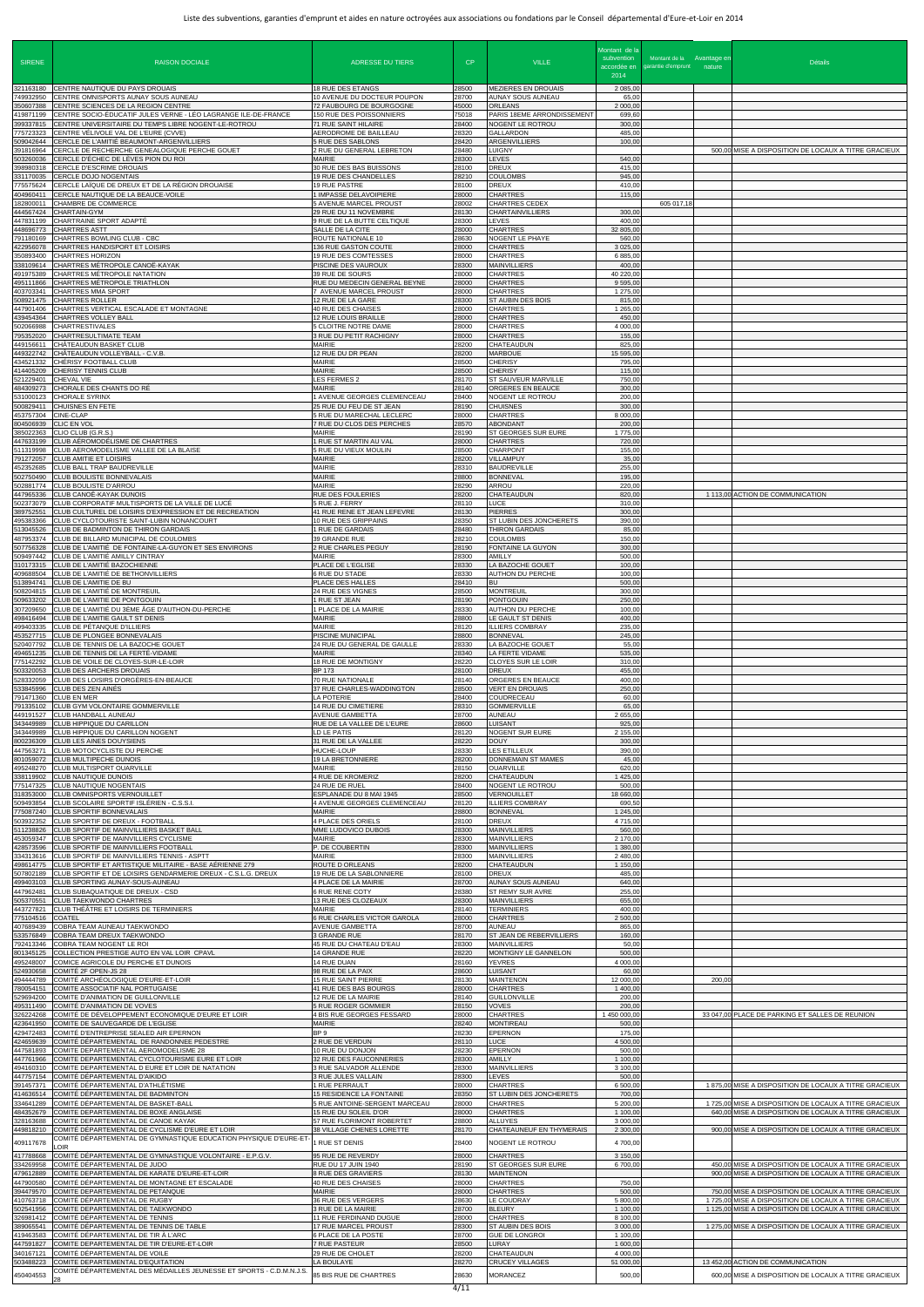| <b>SIRENE</b>                       | <b>RAISON DOCIALE</b>                                                                                                                                                                       | <b>ADRESSE DU TIERS</b>                                                            | CP                      | <b>VILLE</b>                                                        | Montant de la<br>subvention<br>accordée en<br>2014 | Montant de la Avantage et<br>garantie d'emprunt nature | <b>Détails</b>                                                                                               |
|-------------------------------------|---------------------------------------------------------------------------------------------------------------------------------------------------------------------------------------------|------------------------------------------------------------------------------------|-------------------------|---------------------------------------------------------------------|----------------------------------------------------|--------------------------------------------------------|--------------------------------------------------------------------------------------------------------------|
|                                     | 449323872 COMITE DEPARTEMENTAL D'ESCRIME<br>29295778 COMITÉ DÉPARTEMENTAL D'EURE ET LOIR DE LA LIGUE CONTRE LE CANCER<br>COMITÉ DÉPARTEMENTAL D'EURE-ET-LOIR DE LA FÉDÉRATION NATIONALE DES | 73 RUE HENRI DUNANT<br>12 RUE DU GRAND FAUBOURG                                    | 28000<br>28000          | <b>CHARTRES</b><br><b>CHARTRES</b>                                  | 2 000,00<br>1 000,00                               |                                                        |                                                                                                              |
| 494542798<br>775719792              | ANCIENS COMBATTANTS EN ALGÉRIE, MAROC ET TUNISIE<br>COMITÉ DÉPARTEMENTAL D'EURE-ET-LOIR DE LA PRÉVENTION ROUTIÈRE                                                                           | 26 RUE MURET<br>82 AVENUE MAURICE MAUNOURY                                         | 28000<br>28600          | <b>CHARTRES</b><br>LUISANT                                          | 1 000,00<br>5 000,00                               |                                                        |                                                                                                              |
| 338682586<br>447867433              | COMITÉ DÉPARTEMENTAL D'EURE-ET-LOIR HANDBALL<br>COMITÉ DÉPARTEMENTAL D'HALTÉROPHILIE                                                                                                        | <b>5 RUE LEON HARICOT</b><br>5 RUE DE BILLY                                        | 28100<br>28100          | <b>DREUX</b><br><b>DREUX</b>                                        | 7 000,00<br>500,00                                 |                                                        | 450,00 MISE A DISPOSITION DE LOCAUX A TITRE GRACIEUX<br>640,00 MISE A DISPOSITION DE LOCAUX A TITRE GRACIEUX |
| 329096549<br>110765838<br>390490654 | COMITE DEPARTEMENTAL EURE ET LOIR VOLLEY BALL<br>COMITE DEPARTEMENTAL JEUNESSE AU PLEIN AIR<br>COMITÉ DÉPARTEMENTAL OLYMPIQUE ET SPORTIF - CDOS                                             | 7 RUE RENOUARD ST LOUP<br>10 AVENUE DE BRETAGNE<br>3 RUE JEAN MONNET               | 28000<br>28300<br>28000 | <b>CHARTRES</b><br><b>MAINVILLIERS</b><br><b>CHARTRES</b>           | 2 950,00<br>700,00<br>9 400,00                     |                                                        | 1 425,00 MISE A DISPOSITION DE LOCAUX A TITRE GRACIEUX                                                       |
| 494139009<br>447553660              | COMITE DEPARTEMENTAL POUR LE TOURISME EQUESTRE<br>COMITE DEPARTEMENTAL SPORTIF PECHE AU COUP                                                                                                | 10 RUE DU DOCTEUR MAUNOURY<br>8 RUE ROBERT SCHUMAN                                 | 28000<br>28300          | <b>CHARTRES</b><br>LEVES                                            | 905,00<br>500,0                                    |                                                        |                                                                                                              |
| 328037874<br>498356336<br>481604510 | COMITE DEPARTEMENTAL TOURISME 28 - CDT<br>COMITE DES FETES ANET<br>COMITE DES FETES BEAUMONT LES AUTELS                                                                                     | 10 RUE DU DOCTEUR MAUNOURY<br>RUE DIANE DE POITIERS<br><b>MAIRIE</b>               | 28000<br>28260<br>28420 | <b>CHARTRES</b><br>ANET<br>BEAUMONT LES AUTELS                      | 1 351 000,00<br>16 000,00<br>200,00                |                                                        |                                                                                                              |
| 500852322<br>522266709              | COMITE DES FETES D UNVERRE<br>COMITE DES FETES D'AMILLY                                                                                                                                     | MAIRIE<br>7 RUE DU 8 MAI 1945                                                      | 28160<br>28300          | <b>UNVERRE</b><br>AMILLY                                            | 400,00<br>400,00                                   |                                                        |                                                                                                              |
| 392449344<br>508999935<br>75083785  | COMITÉ DES FÊTES DE BONVILLE<br>COMITÉ DES FÊTES DE BRICONVILLE<br>COMITÉ DES FÊTES DE LA BAZOCHE-GOUËT                                                                                     | MAIRIE<br>2 RUE DES MARNIERES<br><b>MAIRIE</b>                                     | 28630<br>28300<br>28330 | <b>GELLAINVILLE</b><br><b>BRICONVILLE</b><br>LA BAZOCHE GOUET       | 4 000,00<br>500,00<br>200,00                       |                                                        |                                                                                                              |
| 10941289<br>307603902               | COMITÉ DES FÊTES DE LA COMMUNE DE NOTTONVILLE<br>ICOMITÉ DES FÊTES DE LA VILLE DE LA LOUPE                                                                                                  | 1 RUE DE LA POTERIE<br>2 RUE WOOD BLISS                                            | 28140<br>28240          | VARIZE<br>LA LOUPE                                                  | 200,00<br>10 000,00                                |                                                        |                                                                                                              |
| 508582921<br>512470444<br>511116295 | COMITÉ DES FÊTES DE LURAY<br>COMITÉ DES FÊTES DE MESLAY-LE-VIDAME<br>COMITE DES FETES DE MONTHARVILLE                                                                                       | 9 RUE ALBERT THOMAS<br>20 RUE JULES FERRY<br><b>6 RUE ST VRAIN</b>                 | 28100<br>28360<br>28800 | <b>DREUX</b><br><b>MESLAY LE VIDAME</b><br><b>MONTHARVILLE</b>      | 800,00<br>300.00<br>300,00                         |                                                        |                                                                                                              |
| 341000636                           | COMITÉ DES FÊTES DE NONANCOURT<br>775154073 COMITÉ DES FÊTES DE SAINT-PELLERIN                                                                                                              | 18 RUE DE L'HOTEL DIEU<br><b>MAIRIE</b>                                            | 27320<br>28290          | NONANCOURT<br><b>ST PELLERIN</b>                                    | 500,00<br>300,00                                   |                                                        |                                                                                                              |
| 504386129<br>10610132<br>411370935  | COMITE DES FETES DE ST DENIS D'AUTHOU<br>COMITE DES FETES DE ST ELIPH<br>COMITÉ DES FÊTES DE TERMINIERS                                                                                     | LA VINETTE<br>6 GRANDE RUE<br>20 RUE CHANZY                                        | 28480<br>28240<br>28140 | <b>ST DENIS D'AUTHOU</b><br><b>ST ELIPH</b><br><b>TERMINIERS</b>    | 1 100,00<br>500,00<br>1 000,00                     |                                                        |                                                                                                              |
| 775159387<br>518249941              | COMITE DES FETES DE THIRON<br>COMITÉ DES FÊTES D'ILLIERS-COMBRAY                                                                                                                            | <b>MAIRIE</b><br>8 RUE DU 19 MARS 1962                                             | 28480<br>28120          | <b>THIRON GARDAIS</b><br><b>ILLIERS COMBRAY</b>                     | 500,00                                             |                                                        | 10 707,00 ACTION DE COMMUNICATION                                                                            |
| 02652373<br>800556201               | COMITÉ DES FÊTES ET DE LOISIRS DE CRÉCY-COUVÉ<br>COMITE DES FETES OZOIR LE BREUIL<br>COMITE DES FETES ST JEAN                                                                               | PLACE DES MARRONNIERS<br><b>MAIRIE</b>                                             | 28500<br>28200          | <b>CRECY COUVE</b><br><b>OZOIR LE BREUIL</b><br>CHATEAUDUN          | 250,00<br>250,00<br>750,00                         |                                                        |                                                                                                              |
| 775108475<br>21892414<br>802119115  | COMITÉ DES FÊTES TRIZAY - COUTRETOT - SAINT-SERGE<br>COMITE DEVELOPPEMENT DU TERRITOIR ENTRE NIEVRES & FORETS                                                                               | 99 RUE ST JEAN<br><b>MAIRIE</b><br>26 COUR DU CHATEAU                              | 28200<br>28400<br>58700 | TRIZAY COUTRETOT ST SERGE<br><b>PREMERY</b>                         | 700.00<br>3 000,00                                 |                                                        |                                                                                                              |
| 791150501<br>784228512              | COMITE D'ORGANISATION DE RENCONTRES THEMES<br>COMITÉ D'ORGANISATION DES EXPOSITION DU TRAVAIL D'EURE-ET-LOIR - COET                                                                         | <b>BP 16</b><br><b>MAIRIE</b>                                                      | 28340<br>28110          | LA FERTE VIDAME<br>LUCE                                             | 1 000,00<br>3 500,00                               |                                                        |                                                                                                              |
| 495303992<br>10378078               | COMITÉ DU SOUVENIR DU CAMP DE VOVES<br>COMITE JUMELAGE ST REMY SUR AVRE                                                                                                                     | MAIRIE<br>MAIRIE                                                                   | 28150<br>28380          | <b>VOVES</b><br><b>ST REMY SUR AVRE</b>                             | 100,00<br>300,00                                   |                                                        |                                                                                                              |
| 447563628<br>53465954               | COMITE MOTOCYCLISTE DEPARTEMENTAL EURE-ET-LOIR<br>COMITÉ SAINT MATHIEU - GALLARDON                                                                                                          | HUCHE-LOUP<br>PLACE DU JEU DE PAUME                                                | 28330<br>28320          | LES ETILLEUX<br><b>GALLARDON</b>                                    | 1 350,00<br>500,00                                 |                                                        |                                                                                                              |
| 447562349<br>531857498<br>499266492 | COMPAGNIE D'ARC D'ARROU<br>COMPAGNIE D'ARC DE NOGENT LE ROI<br><b>COMPAGNIE DE L'AMANDIER</b>                                                                                               | 12 GRANDE RUE<br>1 RUE PORTE CHARTRAINE<br>11 BIS RUE DE REVERDY                   | 28290<br>28210<br>28000 | ARROU<br><b>NOGENT LE ROI</b><br><b>CHARTRES</b>                    | 610,00<br>945,00<br>9 000,00                       |                                                        |                                                                                                              |
| 10812274<br>380711127               | <b>COMPAGNIE DE L'ANGE</b><br><b>COMPAGNIE DE L'ETOURDI</b>                                                                                                                                 | 2 RUE DE LA PYRAMIDE<br>11 RUE LUCIEN ET RENE MERLET                               | 28170<br>28000          | ST ANGE ET TORCAY<br><b>CHARTRES</b>                                | 10 000,00<br>17 000,00                             |                                                        |                                                                                                              |
| 39273474                            | COMPAGNIE DE L'OEIL BRUN<br>481715886 COMPAGNIE DU BOIS MIDI<br>450991336 COMPAGNIE DU SPECTACLE DE POCHE                                                                                   | 19 RUE PASTRE<br>ROUTE DE SENANTES<br><b>19 RUE PASTRE</b>                         | 28100<br>28210<br>28100 | <b>DREUX</b><br><b>COULOMBS</b><br>DREUX                            | 2 050,00<br>8 000,00<br>13 000,00                  |                                                        |                                                                                                              |
| 433546181                           | 387956444 COMPAGNIE ESTOIRES<br>COMPAGNIE FLAMENCA SONIDOS NEGROS                                                                                                                           | 12 RUE DU CAPITAINE LUCCIANI<br>32 RUE DU BOURGNEUF                                | 45400<br>28000          | <b>FLEURY LES AUBRAIS</b><br><b>CHARTRES</b>                        | 3 000,00<br>1 600,00                               |                                                        |                                                                                                              |
|                                     | 329209175 COMPAGNIE HAMSA<br>525354015 COMPAGNIE L'EQUIVOQUE                                                                                                                                | 19 RUE DES BAS BOURGS<br>1 RUE DU PERCHE                                           | 28000<br>28480<br>28330 | <b>CHARTRES</b><br><b>LUIGNY</b><br><b>CHARBONNIERES</b>            | 17 000,00<br>4 000,00<br>3 000,00                  |                                                        | 9 137,00 ACTIONS DE COMMUNICATION                                                                            |
| 790875611<br>438292948<br>439590316 | COMPAGNIE LES TÊTES DE PIAFS<br>COMPAGNIE LILI BÖM<br>COMPAGNIE NAXOS THÉÂTRE                                                                                                               | 43 RUE DE MOULHARS<br>1B RUE DES ALLEUX<br>6 RUE DES VIEUX RAPPORTEURS             | 28120<br>28000          | MESLAY LE GRENET<br><b>CHARTRES</b>                                 | 4 000,00<br>21 000,00                              |                                                        |                                                                                                              |
| 501207419<br>533777348              | <b>COMPAGNIE PETITE NATURE</b><br><b>COMPAGNIE PIANO-PANIER</b>                                                                                                                             | 1/3 RUE FREDERICK LEMAITRE<br>19 RUE DE LA CLOUTERIE                               | 75020<br>28000          | PARIS 20EME ARRONDISSEMENT<br><b>CHARTRES</b>                       | 5 000,00<br>1 800,00                               |                                                        |                                                                                                              |
| 383419256<br>808478382<br>504621632 | COMPAGNIE POINT VIRGULE<br><b>COMPAGNIE TRAVIATA</b><br><b>COMPAGNIE VIBRATIONS</b>                                                                                                         | 65 RUE HENRI BARBUSSSE<br>15 RUE DU ROSSARD<br>7 RUE DES CHANGES                   | 91330<br>28190<br>28000 | <b>YERRES</b><br>ST GERMAIN LE GAILLARD<br><b>CHARTRES</b>          | 12 600,00<br>3 100,00<br>3 000,00                  |                                                        |                                                                                                              |
| 419844030<br>32217429               | COMPAGNIE VOL DE NUIT<br><b>CONFRERIE DES CEPES</b>                                                                                                                                         | 52 ROUTE DE BOULARD<br>2 RUE DE VERDUNS                                            | 28230<br>28250          | <b>EPERNON</b><br><b>SENONCHES</b>                                  | 11 250,00<br>1 000,00                              |                                                        |                                                                                                              |
| 321236796<br>385096318<br>485384572 | CONSEIL DEPARTEMENTAL PARENTS ELEVES ECOLE PUBLIQUES E&L<br>CONSERVATOIRE DU PATRIMOINE NATUREL DE LA RÉGION CENTRE<br>COOPÉRATIVE DE L'ÉCOLE PUBLIQUE MIXTE DE BONNEVAL                    | 1 RUE ST MARTIN AU VAL<br>3 RUE DE LA LIONNE<br>7 RUE DU BOIS CHEVALIER            | 28000<br>45000<br>28800 | <b>CHARTRES</b><br><b>ORLEANS</b><br><b>BONNEVAL</b>                | 1 000,0<br>90 000,00<br>175,00                     |                                                        | 5 450,00 SOUTIEN FINANCIER ET ADMINISTRATIF ET PRÊT                                                          |
| 528434806<br>494922800              | COOPERATIVE ECOLE CENTRE 1 USEP NOGENTE LE ROTROU<br>COOPÉRATIVE SCOLAIRE DE MOLÉANS                                                                                                        | <b>ECOLE CENTRE 1</b><br>1 RUE DU MOULIN                                           | 28400<br>28200          | NOGENT LE ROTROU<br><b>MOLEANS</b>                                  | 94,50<br>94,50                                     |                                                        |                                                                                                              |
| 498542661<br>497872895<br>530939578 | COOPÉRATIVE SCOLAIRE ÉCOLE DE MARGON<br>COOPÉRATIVE SCOLAIRE ÉCOLE DE SAINT-LUPERCE<br>COOPERATIVE SCOLAIRE JULES VERNE                                                                     | 1 RUE DE LA VIEILLE COUR<br>5 RUE DELA MAIRIE<br>ECOLE PUBLIQUE MIXTE              | 28400<br>28190<br>28160 | <b>MARGON</b><br><b>ST LUPERCE</b><br><b>BROU</b>                   | 255,50<br>357,00<br>588,00                         |                                                        |                                                                                                              |
| 13570375<br>10010689                | <b>COSMETIC VALLEY</b><br><b>COURSES DES 5 MOULINS</b>                                                                                                                                      | 1 PLACE DE LA CATHEDRALE<br>2 ROUTE DU VALLON                                      | 28000<br>28500          | <b>CHARTRES</b><br>STE GEMME MORONVAL                               | 100 000,00<br>2 300,00                             |                                                        |                                                                                                              |
| 447785239<br>'98379178<br>494136856 | <b>COURVILLE HANDBALL CLUB</b><br><b>CRAZY DANCE</b><br><b>CREATIF A CONIE</b>                                                                                                              | <b>MAIRIE</b><br>33 RUE DE LA CROIX JOUVET<br>36 RUE DE LA SANGLERIE               | 28190<br>28300<br>28200 | <b>COURVILLE SUR EURE</b><br>CHAMPHOL<br><b>CONIE MOLITARD</b>      | 1 050,00<br>300,00<br>5 000,00                     |                                                        |                                                                                                              |
| 517439949<br>448507533              | CRÉATIF LOISIRS SAULNIÈRES<br>CRÉCY-COUVÉ POMPADOURS OMNISPORTS                                                                                                                             | PLACE DE LA RESISTANCE<br>PLACE DES MARRONNIERS                                    | 28500<br>28500          | <b>SAULNIERES</b><br><b>CRECY COUVE</b>                             | 200,00<br>110,00                                   |                                                        |                                                                                                              |
| 75672272<br>803701531<br>447636176  | CROIX ROUGE FRANÇAISE, CONSEIL DÉPARTEMENTAL D'EURE-ET LOIR<br>CULTURE ET LOISIRS DE OYSONVILLE<br>CYCLO CLUB BONNEVALAIS                                                                   | 19 RUE DES VIEUX CAPUCINS<br>1 RUE DE LA TUILERIE<br>13 RUE DE LA PERRONNIERE      | 28000<br>28700<br>28800 | <b>CHARTRES</b><br><b>OYSONVILLE</b><br><b>MONTBOISSIER</b>         | 20 000,00<br>500,00<br>230,00                      |                                                        |                                                                                                              |
| 505140434<br>510190994              | <b>CYCLO SPORT MARGONNAIS</b><br>CYCLOTOURISTE DU PERCHE SENONCHOIS                                                                                                                         | <b>ECOLE PRIMAIRE</b><br>2 RUE DE VERDUN                                           | 28400<br>28250          | <b>MARGON</b><br><b>SENONCHES</b>                                   | 335,00<br>235,00                                   |                                                        |                                                                                                              |
| 498416767<br>448051664<br>399668706 | CYCLOTOURISTE VOVÉENNE<br>DAMMARIE RUGBY CLUB<br>DAMMARIE TENNIS CLUB                                                                                                                       | MAIRIE<br>55 RUE DE THIVARS<br>MAIRIE                                              | 28150<br>28360<br>28360 | <b>VOVES</b><br><b>DAMMARIE</b><br><b>DAMMARIE</b>                  | 950,00<br>935,00<br>455,00                         |                                                        |                                                                                                              |
| 444235311                           | <b>DANCING CLUB</b><br>753371400 DANS LE MILLE                                                                                                                                              | 8 RUE CHARLES RENARD<br>5 RUE DES ACACIAS                                          | 28350<br>28240          | ST LUBIN DES JONCHERETS<br><b>BELHOMERT GUEHOUVILLE</b>             | 240,00<br>130,00                                   |                                                        |                                                                                                              |
| 799438239<br>799967948<br>390162584 | DENTELLE BAILLOLAISE<br><b>DESTINATION PERCHE</b><br>DÉTENTE ADULTES DE PRUNAY                                                                                                              | <b>MAIRIE</b><br>LIEU DIT GRANDE NOE<br>5 RUE DE L'OUEST                           | 28300<br>61290<br>28360 | <b>BAILLEAU L'EVEQUE</b><br><b>MOULICENT</b><br>PRUNAY LE GILLON    | 300,00<br>1 000,00<br>220,00                       |                                                        |                                                                                                              |
| 497721415<br>499514065              | DÉTENTE SPORTS ET LOISIRS JUDO ET KENDO<br><b>DIABOWLIC</b>                                                                                                                                 | 70 RUE NATIONALE<br>2 RUE DU LAVOIR                                                | 28140<br>28400          | ORGERES EN BEAUCE<br><b>BRUNELLES</b>                               | 710,00<br>55,00                                    |                                                        |                                                                                                              |
| 775135262<br>35364343<br>424982296  | DISTRICT EURE-ET-LOIR FOOTBALL<br><b>DJOKKO</b><br>DOJO BEAUCERON CHARTRES MAINVILLIERS                                                                                                     | RUE JULES VERNE<br>3 RUE LEBON<br>12 RUE JEAN MONNET                               | 28110<br>28000<br>28000 | LUCE<br><b>CHARTRES</b><br><b>CHARTRES</b>                          | 15 750,00<br>1 500,00<br>1 155,00                  |                                                        |                                                                                                              |
| 428919799<br>341187086              | DOJO DU COMBRAY<br>DOJO LUISANTAIS SECTION JUDO                                                                                                                                             | 7 RUE DU 8 MAI<br>MAIRIE                                                           | 28120<br>28600          | <b>ILLIERS COMBRAY</b><br><b>LUISANT</b>                            | 890,00<br>610,00                                   |                                                        |                                                                                                              |
| 447676362<br>489983197<br>502828577 | DREUX - D.A.C. AÏKIDO<br>DREUX - D.A.C. ATHLÉTISME<br>DREUX - D.A.C. BOULES LYONNAISES                                                                                                      | 25 BIS AVENUE DU GENERAL LECLERC<br>2 RUE DE VERNOUILLET<br><b>STADE MUNICIPAL</b> | 28100<br>28100<br>28100 | <b>DREUX</b><br><b>DREUX</b><br><b>DREUX</b>                        | 265,00<br>1410,00<br>105,00                        |                                                        |                                                                                                              |
| 340944503<br>337807036              | DREUX - D.A.C. HANDBALL<br>DREUX - D.A.C. JUDO                                                                                                                                              | 1-12 RUE R. MARTIN<br>AVENUE DU GENERAL LECLERC                                    | 28100<br>28100          | <b>DREUX</b><br><b>DREUX</b>                                        | 39 865,00<br>895,00                                |                                                        |                                                                                                              |
|                                     | 321289357 DREUX - D.A.C. TENNIS<br>505089557 DREUX ARTS LOISIRS<br>498998889 DREUX CYCLO CLUB                                                                                               | 1 ALLEE DU GENERAL KOENING<br>CHEZ MME DUFRESNE MARIE-ROSE<br>2 RUE DE CHATEAUDUN  | 28100<br>28500<br>28100 | <b>DREUX</b><br><b>ECLUZELLES</b><br><b>DREUX</b>                   | 5 585,00<br>200,00<br>295,00                       |                                                        |                                                                                                              |
|                                     | 498466127 <b>DREUX DEVELOPPÉ COUCHÉ MUSCULATION</b><br>393123088 DREUX ESPACE LOISIRS                                                                                                       | ALL DU GENRAL KOENIG<br>5 GRANDE RUE                                               | 28100<br>28500          | <b>DREUX</b><br><b>OUERRE</b>                                       | 705,00<br>795,00                                   |                                                        |                                                                                                              |
|                                     | 504357211 DREUX PETANQUE<br>503907792 D'UN DAMPIERRE A L'AUTRE<br>791861248 DUNOIS LOISIRS                                                                                                  | 25 RUE PIERRE MENDES FRANCE<br><b>MAIRIE</b><br>2 RUE TOUFAIRE                     | 28500<br>28350<br>28200 | LURAY<br>DAMPIERRE SUR AVRE<br><b>CHATEAUDUN</b>                    | 1 385,00<br>800,00<br>750,00                       |                                                        |                                                                                                              |
|                                     | 532264686 E.S. NOGENT LE ROI TENNIS<br>789375573 ECHAPEE MUSICALE                                                                                                                           | 1 RUE PORTE CHARTRAINE<br>10 AVENUE PONCIN                                         | 28210<br>28250          | NOGENT LE ROI<br><b>SENONCHES</b>                                   | 935,00<br>5700,00                                  |                                                        |                                                                                                              |
|                                     | 511376956 ECOLE D'ARTS MARTIAUX ET DE SELF-DÉFENSE<br>424514263 ECOMUSEE DE LA VALLEE DE L'AIGRE<br>494543036 ECURIE DU THYMERAIS                                                           | 4 RUE WRENSINSKI<br><b>MAIRIE</b><br>72 RUE HUBERT LATHAM                          | 28000<br>28220<br>28170 | <b>CHARTRES</b><br>LA FERTE VILLENEUIL<br>CHATEAUNEUF EN THYMERAIS  | 155,00<br>3 000,00<br>18 000,00                    |                                                        |                                                                                                              |
|                                     | 310173299 EDUCATION POPULAIRE MADELEINE SPORT DÉTENTE SECTION JUDO<br>500207345 EGLISES PORTES OUVERTES                                                                                     | 21 PLACE ST LOUIS<br>1 RUE ST EMAN                                                 | 28000<br>28000          | <b>CHARTRES</b><br><b>CHARTRES</b>                                  | 145,00<br>600,00                                   |                                                        |                                                                                                              |
|                                     | 502089410 ELASTOPOLE<br>489891895 ELBE ÉCHANGES - LYCÉE JEHAN DE BEAUCE<br>794173617 ELECTRO LIBRE                                                                                          | 5 RUE DU CARBONE<br>20 RUE DU CDT CHESNES<br>20 RUE DU COMMANDANT CHESNE           | 45000<br>28000<br>28000 | <b>ORLEANS</b><br><b>CHARTRES</b><br><b>CHARTRES</b>                | 15 000,00<br>500,00<br>500,00                      |                                                        |                                                                                                              |
| 414248914 ELIXIR<br>497663294       | <b>ELSE</b>                                                                                                                                                                                 | 54 RUE DU GRAND FAUBOURG<br>9 RUE LEON PETIT                                       | 28000<br>28130          | <b>CHARTRES</b><br><b>MAINTENON</b>                                 | 4 000,00<br>3 000,00                               |                                                        |                                                                                                              |
|                                     | 495089518 ENFANCE FAMILLE ADOPTION 28<br>537888794 ENSEMBLE DANS LA MAISON DES BRUYERES<br>493084172 ENSEMBLE GRIMBERT-BARRÉ                                                                | 6 RUE CHARLES COULOMBS<br>5 RUE DU 19 MARS 1962<br>54 RUE DES COMTESSES            | 28000<br>28240<br>28000 | <b>CHARTRES</b><br>LA LOUPE<br><b>CHARTRES</b>                      | 1 500,00<br>400,00<br>3 000,00                     |                                                        |                                                                                                              |
|                                     | 429988042 ENSEMBLE VOCAL LES TOURELLES<br>413967027 ENTENTE BELHOMERT LA LOUPE BASKET-BALL                                                                                                  | 3 IMPASSE DES VIOLETTES<br>L'AUGERIE                                               | 28130<br>28240          | <b>HANCHES</b><br><b>ST ELIPH</b>                                   | 500,00<br>330,00                                   |                                                        |                                                                                                              |
|                                     | 429641764 ENTENTE CHARTRAINE DE RUGBY<br>750032013 ENTENTE CYCLISTE AVRAISE<br>452187669 ENTENTE SPORTIVE ALNELOISE BALL TRAPP                                                              | 8 RUE GEORGES BRASSENS<br>10 RUE ALFRED DE MUSSET<br>13 RUE LEGAL                  | 28000<br>28350<br>28130 | <b>CHARTRES</b><br><b>ST LUBIN DES JONCHERETS</b><br><b>HANCHES</b> | 9 165,00<br>205,00<br>300,00                       |                                                        |                                                                                                              |
|                                     | 495336885 ENTENTE SPORTIVE ALNÉLOISE BASKET BALL<br>494602410 ENTENTE SPORTIVE ALNELOISE CYCLISME                                                                                           | 5 RUE DE L'EPARGNE<br><b>MAIRIE</b>                                                | 28700<br>28700          | <b>AUNEAU</b><br><b>AUNEAU</b>                                      | 405,00<br>735,00                                   |                                                        |                                                                                                              |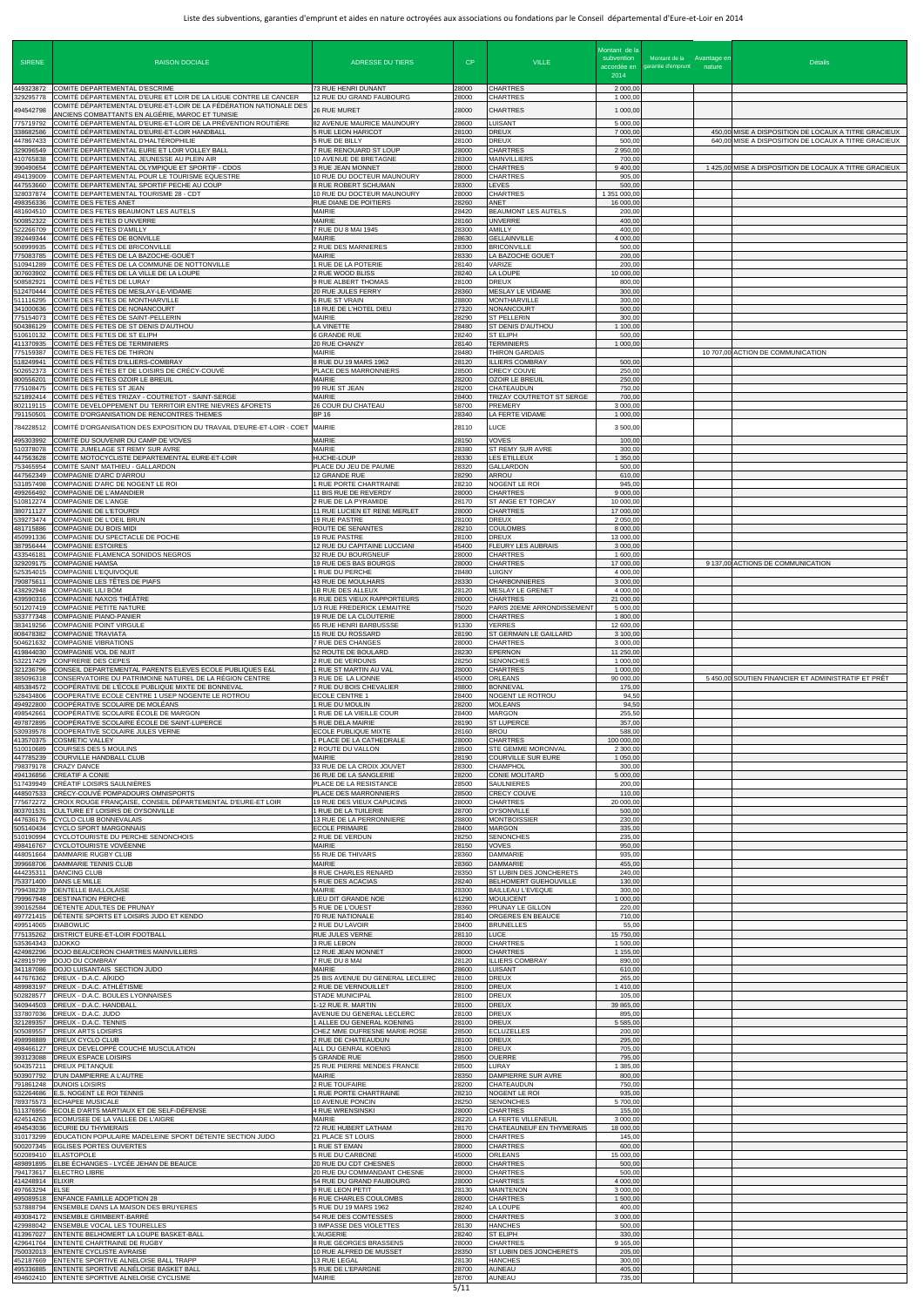| <b>SIRENE</b>                                    | <b>RAISON DOCIALE</b>                                                                                                                                          | <b>ADRESSE DU TIERS</b>                                                                  | CP                      | <b>VILLE</b>                                                                | Montant de la<br>subvention       | Montant de la Avantage en<br>accordée en garantie d'emprunt nature | <b>Détails</b> |
|--------------------------------------------------|----------------------------------------------------------------------------------------------------------------------------------------------------------------|------------------------------------------------------------------------------------------|-------------------------|-----------------------------------------------------------------------------|-----------------------------------|--------------------------------------------------------------------|----------------|
| 414729103                                        | ENTENTE SPORTIVE ALNELOISE FOOTBALL                                                                                                                            | 1 BIS RUE DE CHARTRES                                                                    | 28700                   | <b>VOISE</b>                                                                | 2014<br>3700,00                   |                                                                    |                |
| 448845461<br>502854920<br>452906498              | ENTENTE SPORTIVE ALNÉLOISE KARATÉ WADO RYU<br>ENTENTE SPORTIVE ALNELOISE TENNIS<br>ENTENTE SPORTIVE ALNELOISE TIR A L'ARC                                      | 30 RUE DES FREMONTS<br><b>MAIRIE</b><br>AVENUE GAMBETTA                                  | 28700<br>28700<br>28700 | <b>AUNEAU</b><br><b>AUNEAU</b><br><b>AUNEAU</b>                             | 220,00<br>620,00<br>205,00        |                                                                    |                |
| 489973776<br>497786632                           | ENTENTE SPORTIVE ARROU COURTALAIN CHATILLON<br>ENTENTE SPORTIVE BEAUCERONNE                                                                                    | <b>MAIRIE</b><br><b>6 RUE DES ECOLES</b>                                                 | 28290<br>28140          | ARROU<br>ORGERES EN BEAUCE                                                  | 960,00<br>1800,00                 |                                                                    |                |
| 508672508<br>488212606<br>424396596              | ENTENTE SPORTIVE DES CHEMINOTS NOGENTAIS<br>ENTENTE SPORTIVE ET CULTURELLE DE MÉVOISINS - E.S.C.<br>ENTENTE SPORTIVE JUDO AUNEAU - ESA                         | 14 PLACE DE LA GARE<br><b>MAIRIE</b>                                                     | 28400<br>28130<br>28700 | NOGENT LE ROTROU<br><b>MEVOISINS</b><br><b>DENONVILLE</b>                   | 180,00<br>175,00                  |                                                                    |                |
| 421452764<br>421452442                           | ENTENTE SPORTIVE MAINTENON PIERRES - FOOT<br>ENTENTE SPORTIVE MAINTENON PIERRES BADMINTON                                                                      | 3 CHEMIN DES TROIS PIGNONS<br>41 RUE JEAN ET RENE LEFEVRE<br>41 RUE RENE ET JEAN LEFEVRE | 28130<br>28130          | <b>PIERRES</b><br><b>PIERRES</b>                                            | 925,00<br>1765,00<br>470,00       |                                                                    |                |
| 421452483<br>501904296<br>421452830              | ENTENTE SPORTIVE MAINTENON PIERRES BASKET-BALL<br>ENTENTE SPORTIVE MAINTENON PIERRES CADENCE STARS<br>ENTENTE SPORTIVE MAINTENON PIERRES GYM VOLONTAIRE        | 45 RUE RENE ET JEAN LEFEVRE<br>4 ROUTE DE BOUGLAINVAL<br>41 RUE RENE ET JEAN LEFEVRE     | 28130<br>28130<br>28130 | <b>PIERRES</b><br><b>PIERRES</b><br><b>PIERRES</b>                          | 460,00<br>150,00<br>770,00        |                                                                    |                |
| 421452673<br>421452491                           | ENTENTE SPORTIVE MAINTENON PIERRES KARATÉ<br>ENTENTE SPORTIVE MAINTENON PIERRES TENNIS DE TABLE                                                                | 41 RUE RENE ET JEAN LEFEVRE<br>41 RUE RENE ET JEAN LEFEVRE                               | 28130<br>28130          | <b>PIERRES</b><br><b>PIERRES</b>                                            | 910,00<br>325,00                  |                                                                    |                |
| 421452574<br>421452517                           | ENTENTE SPORTIVE MAINTENON-PIERRES ATHLÉTISME<br>ENTENTE SPORTIVE MAINTENON-PIERRES CYCLISME                                                                   | 41 RUE RENE ET JEAN LEFEVRE<br>45 RUE RENE ET JEAN LEFEVRE                               | 28130<br>28130          | <b>PIERRES</b><br><b>PIERRES</b>                                            | 1 245,00<br>1 640,00              |                                                                    |                |
| 483115879<br>534523170                           | ENTENTE SPORTIVE MAINTENTON-PIERRES GYMNASTIQUE VOLONTAIRE<br>ENFANTS - E.S.M.P.-GYMNASTIQUE VOLONTAIRE ENFANTS<br>ENTENTE SPORTIVE NOGENT VILLEMEUX/EURE T.T. | 41 RUE RENE ET JEAN LEFEVRE<br>9 RUE CAMILOTTO                                           | 28130<br>28210          | <b>PIERRES</b><br>VILLEMEUX SUR EURE                                        | 255,00<br>350,00                  |                                                                    |                |
| 775144116<br>530648609                           | <b>ENTENTE SPORTIVE NOGENTAISE</b><br>ENTENTE SPORTIVE NOGENTAISE BADMINTON                                                                                    | PLACE DE LA MAIRIE<br>1 RUE PORTE CHARTRAINE                                             | 28210<br>28210          | NOGENT LE ROI<br>NOGENT LE ROI                                              | 300,00<br>510,00                  |                                                                    |                |
| 484091798<br>530552793<br>750026494              | ENTENTE SPORTIVE NOGENTAISE BASKET E.S.N. BASKET<br>ENTENTE SPORTIVE NOGENTAISE DE GOLF<br>ENTENTE SPORTIVE NOGENTAISE HANDBALL                                | <b>MAIRIE</b><br>9 RUE DE CHIMAY<br>4 RUE DES BOSNES                                     | 28210<br>28130<br>28210 | <b>NOGENT LE ROI</b><br><b>MEVOISINS</b><br><b>NOGENT LE ROI</b>            | 780,00<br>195,00<br>1 905,00      |                                                                    |                |
| 421452780<br>394238679                           | ENTENTE SPORTIVE-JUDO<br><b>ENTRACTE</b>                                                                                                                       | 41 RUE RENE ET JEAN LEFEVRE<br>PLACE DE RAVENNE                                          | 28130<br>28000          | <b>PIERRES</b><br><b>CHARTRES</b>                                           | 475,00<br>15 000,00               |                                                                    |                |
| 507434777<br>792959306<br>452583032              | <b>ENTRAIDE DE LURAY</b><br>EPICERIE SOLIDAIRE DE CHARTRES<br><b>EQUI HANDI 28</b>                                                                             | 14 ROUTE DE DREUX<br>35 RUE DU REPOS<br>11 RUE DE LA MAIRIE                              | 28500<br>28000<br>28000 | LURAY<br><b>CHARTRES</b><br><b>CHARTRES</b>                                 | 800,00<br>5 000,00<br>1 000,00    |                                                                    |                |
| 539813527<br>530944925<br>531861524              | <b>ESN GYM</b><br><b>ESN SPORT BOULES</b><br><b>ESN VOLLEY-BALL</b>                                                                                            | <b>MAIRIE</b><br><b>MAIRIE</b><br>1 RUE PORTE CHARTRAINE                                 | 28210<br>28210<br>28210 | <b>NOGENT LE ROI</b><br><b>NOGENT LE ROI</b><br>NOGENT LE ROI               | 1 275,00<br>110,00<br>100,00      |                                                                    |                |
| 788750628<br>452268527                           | <b>ESN WING CHUN</b><br><b>ESPERANCE DROUAISE</b>                                                                                                              | 10 RESIDENCE DES CHAUMES<br>8 GRANDE RUE                                                 | 28210<br>28500          | NOGENT LE ROI<br>LURAY                                                      | 135,00<br>315,00                  |                                                                    |                |
| 799967013<br>775089691<br>494274863              | ESPERANCE ISLERIENNE TIR A L'ARC<br><b>ETOILE DE BROU</b><br>ETOILE FILANTE COURVILLOISE                                                                       | <b>MAIRIE</b><br>PLACE DE L'HOTEL DE VILLE<br>50 RUE PANNARD                             | 28120<br>28160<br>28190 | <b>ILLIERS COMBRAY</b><br><b>BROU</b><br>COURVILLE SUR EURE                 | 165,00<br>2 380,00<br>1 345,00    |                                                                    |                |
| 401407028<br>402780217                           | ETOILE SAINT-PIERRE DREUX<br>ETOILE SPORTIVE DE JOUY SAINT-PREST                                                                                               | 2 RUE DES GAULTS<br><b>MAIRIE</b>                                                        | 28100<br>28300          | <b>DREUX</b><br><b>JOUY</b>                                                 | 445,00<br>830,00                  |                                                                    |                |
| 775141617<br>535152425<br>804241602              | ETOILE SPORTIVE DE MARSAUCEUX<br>ETOILE SPORTIVE JOUY SAINT-PREST ATHLÉTISME<br>ETOILE SPORTIVE JOUY ST PREST TENNIS                                           | 4 RUE DU MESNIL<br>1 AVENUE DE LA GARE<br>78 RUE DE LA REPUBLQUE                         | 28500<br>28300<br>28300 | <b>MEZIERES EN DROUAIS</b><br><b>JOUY</b><br><b>ST PREST</b>                | 530,00<br>915,00<br>450,00        |                                                                    |                |
| 509087375<br>393349923                           | ETUDIANTS DE L'IUT DE CHARTRES<br>EURE-ET-LOIR NATURE                                                                                                          | 1 PLACE ROGER JOLY<br>RUE DE CHAVANNES                                                   | 28000<br>28630          | <b>CHARTRES</b><br><b>MORANCEZ</b>                                          | 500,00<br>32 000,00               | 2 4 6 1 , 2 8                                                      |                |
| 494922156<br>798035960<br>797462173              | EURE'L TAEKWONDO CHATEAUDUN<br>EURE'L TAEKWONDO JANVILLE<br>EURE'L TAEKWONDO THIVARS                                                                           | PLACE DU DIX-HUIT OCTOBRE<br><b>15 PLACE DU MARTRO</b><br>11 RUE DU CHANOINE VERGEZ      | 28200<br>28310<br>28630 | CHATEAUDUN<br><b>JANVILLE</b><br>THIVARS                                    | 115,00<br>10,00<br>85,00          |                                                                    |                |
| 484050687<br>494927452                           | <b>EURELIADES</b><br><b>EXTREME BIKE CHARTRES</b>                                                                                                              | 28 RUE DE LA FOSSE JEAN<br>17 RUE DE LA MARE AUX MOINES                                  | 78120<br>28000          | <b>RAMBOUILLET</b><br><b>CHARTRES</b>                                       | 6 000,00<br>45,00                 |                                                                    |                |
| 411701584 F.D.C.U.M.A.<br>775147549<br>434564985 | <b>FAMILLES NOGENT LE ROTROU</b><br>FAMILLES RURALES DE BRICONVILLE CLEVILLIERS CHALLET-EPGV                                                                   | 10 RUE DIEUDONNE COSTES<br>CHEZ MME BERTHELOT<br><b>MAIRIE</b>                           | 28000<br>28400<br>28300 | <b>CHARTRES</b><br>NOGENT LE ROTROU<br><b>CLEVILLIERS</b>                   | 220,00<br>500,00<br>80,00         |                                                                    |                |
| 431397611<br>343871497                           | FAMILLES RURALES DE CLOYES SUR LE LOIR<br>FAMILLES RURALES DE DANGEAU                                                                                          | 1 PLACE GAMBETTA<br>10 RUE DE LA MAIRIE                                                  | 28220<br>28160          | CLOYES SUR LE LOIR<br><b>DANGEAU</b>                                        | 300,00<br>195,00                  |                                                                    |                |
| 429724644<br>431392836<br>479587925              | FAMILLES RURALES DE OUARVILLE RECLAINVILLE<br>FAMILLES RURALES DE SAINT-AUBIN-DES-BOIS<br>FAMILLES RURALES DE TILLAY-LE-PENEUX                                 | 4 RUE DE LA REPUBLIQUE<br>5 RUE DE LA LIBERATION<br><b>MAIRIE</b>                        | 28150<br>28300<br>28140 | <b>OUARVILLE</b><br>ST AUBIN DES BOIS<br><b>TILLAY LE PENEUX</b>            | 95,00<br>200,00<br>300,00         |                                                                    |                |
| 801088394<br>775092109                           | FEDER GROUPES DE DEVELOPPEMENT AGRICOLE EURE ET LOIRFGDA 28<br>FEDERATION DEPARTEMENTALE CHASSEURS 28                                                          | 10 RUE DIEUDONNE COSTES<br>10 RUE DIEUDONNE COSTES                                       | 28000<br>28000          | <b>CHARTRES</b><br><b>CHARTRES</b>                                          | 10 000,00<br>15 000,00            |                                                                    |                |
| 379245715                                        | EDERATION DEPARTEMENTALE DE PECHE ET PROTECTION DES MILIEUX<br>AQUATIQUES 30<br>FÉDÉRATION DÉPARTEMENTALE DES ANCIENS COMBATTANTS MUTILÉS ET                   | LE MOULIN A PAPIER                                                                       | 28400                   | ST JEAN PIERRE FIXTE                                                        | 30 000,00                         |                                                                    |                |
| 326931631<br>775575327                           | VICTIMES DE GUERRE D'EURE-ET-LOIR<br>FÉDÉRATION DÉPARTEMENTALE DES FAMILLES RURALES D'EURE-ET-LOIR                                                             | 1 AVENUE DU JEU DE PAUME<br>10 RUE DIEUDONNE COSTES                                      | 28000<br>28000          | <b>CHARTRES</b><br><b>CHARTRES</b>                                          | 1 000,00<br>32 625,00             |                                                                    |                |
| 494729734<br>775104060<br>485147805              | FÉDÉRATION DES ENGAGÉS VOLONTAIRES D'EURE-ET-LOIR<br>FÉDÉRATION DES OEUVRES LAÏQUES D'EURE-ET-LOIR - FOL28<br>FÉDÉRATION DU SECOURS POPULAIRE D'EURE-ET-LOIR   | MAIRIE DE LUCE<br>10 AVENUE DE BRETAGNE<br>27 B BOULEVARD DE LESCLUZE                    | 28110<br>28300<br>28100 | LUCE<br><b>MAINVILLIERS</b><br><b>DREUX</b>                                 | 310,00<br>58 500,00<br>15 000,00  |                                                                    |                |
| 500129333<br>325654416                           | FEDERATION FRANCAISE DES MOTARDS EN COLERE<br>FÉDÉRATION SPORTIVE ET CULTURELLE DE FRANCE - F.S.C.F.                                                           | 12 CITE JEAN MOULIN<br>17 RUE CHANZY                                                     | 28110<br>28000          | LUCE<br><b>CHARTRES</b>                                                     | 600,00<br>2 400,00                |                                                                    |                |
| 481072593<br>408687705<br>520953787              | <b>FEMMES DE L'AVENIR</b><br>FEMMES D'ICI ET D'AILLEURS<br>FENÊTRE SUR FILMS                                                                                   | 1 RUE GEORGES POULAIN<br>ALLEE DES RIOTTES<br>5 RUE SAINT GILLES                         | 28500<br>28100<br>28100 | <b>VERNOUILLET</b><br><b>DREUX</b><br><b>DREUX</b>                          | 1750,00<br>25,00<br>5 000,00      |                                                                    |                |
| 518120910<br>498957711                           | FETE DU PERCHE SENONCHOIS<br>FLAMBEAU OLYMPIQUE DE VERNOUILLET                                                                                                 | 2 RUE DE VERDUN<br>3 RUE CHARLES PEGUY                                                   | 28250<br>28500          | <b>SENONCHES</b><br><b>VERNOUILLET</b>                                      | 1 000,00<br>332,50                |                                                                    |                |
| 407875798<br>524786175<br>775079221              | <b>FLORA GALLICA</b><br><b>FNACA CHAMPHOL</b><br>FONDATION CHEVALLIER DEBEAUSSE                                                                                | 68 RUE ST THIBAULT<br>4 RUE DES GRANDS BUISSONS<br>3 AVENUE CHEVALLIER DEBEAUSSE         | 28100<br>28300<br>28800 | <b>DREUX</b><br>CHAMPHOL<br>ALLUYES                                         | 3 000,00<br>1 100,00<br>101,50    | 1 174 499,14                                                       |                |
| 775688799<br>413812827                           | FONDATION DES ORPHELINS APPRENTIS AUTEUIL<br>FONDATION DU PATRMOINE - DELEGATION CENTRE EST                                                                    | CHÂTEAU DES VAUX<br>14 BOULEVARD ROCHEPLATTE                                             | 28240<br>45000          | <b>LA LOUPE</b><br><b>ORLEANS</b>                                           | 7 500,00                          | 78 919,32                                                          |                |
| 775694573<br>775575335<br>433749660              | <b>FONDATION LOUISE KOPPE</b><br>FONDATION TEXIER GALLAS                                                                                                       | MAISON DE LA GLAYE<br>41 RUE MAUNOURY<br><b>MAIRIE</b>                                   | 61260<br>28000<br>28630 | <b>CETON</b><br><b>CHARTRES</b><br>FONTENAY SUR EURE                        | 200,00                            | 5 474,61<br>14 930 136,63                                          |                |
| 420804536<br>447889916                           | FONT'GYM DE FONTENAY-SUR-EURE<br>FOOTBALL CLUB AVRAIS<br>FOOTBALL CLUB DE BÛ                                                                                   | <b>MAIRIE</b><br>PLACE DES HALLES                                                        | 27320<br>28410          | NONANCOURT<br>BU                                                            | 500,00<br>460,00                  |                                                                    |                |
| 352146930<br>483121034<br>420708893              | FOOTBALL CLUB DE CHARTRES<br>FOOTBALL CLUB DE LÈVES<br>FOOTBALL CLUB DE LUCÉ OUEST                                                                             | 3 RUE GEORGES BRASSENS<br><b>MAIRIE</b><br><b>MAIRIE</b>                                 | 28000<br>28300<br>28110 | <b>CHARTRES</b><br>LEVES<br>LUCE                                            | 10 385,00<br>1 550,00<br>1 105,00 |                                                                    |                |
| 508600665<br>489974014                           | FOOTBALL CLUB DE LURAY<br>FOOTBALL CLUB DE LUTZ-EN-DUNOIS                                                                                                      | <b>MAIRIE</b><br>MAIRIE                                                                  | 28500<br>28200          | LURAY<br>LUTZ EN DUNOIS                                                     | 640,00<br>490,00                  |                                                                    |                |
| 539572008<br>448001412                           | FOOTBALL CLUB DE PRUNAY LE GILLON<br>FOOTBALL CLUB DE SAINT-GEORGES                                                                                            | 18 RUE DE LA MAIRIE<br><b>MAIRIE</b>                                                     | 28360<br>28190          | PRUNAY LE GILLON<br>ST GEORGES SUR EURE                                     | 115,00<br>1485,00                 |                                                                    |                |
| 495339590<br>399410091<br>512665266              | FOOTBALL CLUB DE TOURY<br>FOOTBALL CLUB DROUAIS<br>FOOTBALL CLUB DU PERCHE SENONCHOIS - F.C.P.S.                                                               | <b>MAIRIE</b><br><b>19 RUE PASTRE</b><br>2 RUE DE VERDUN                                 | 28390<br>28100<br>28250 | <b>TOURY</b><br>DREUX<br><b>SENONCHES</b>                                   | 1 235,00<br>2 585,00<br>455,00    |                                                                    |                |
| 449364355<br>481535003                           | FOOTBALL CLUB RÉMOIS<br>FOOTBALL CLUB TREMBLAY-LES-VILLAGES                                                                                                    | <b>MAIRIE</b><br><b>MAIRIE</b><br><b>MAIRIE</b>                                          | 28380<br>28170          | ST REMY SUR AVRE<br>TREMBLAY LES VILLAGES<br><b>MARVILLE MOUTIERS BRULE</b> | 935,00<br>600,00                  |                                                                    |                |
| 750160863<br>751183492<br>344298773              | FOOTBALL CLUB VÉTÉRANS MARVILLE-MOUTIERS-BRÛLÉ<br>FOR DAISY'S SMILE<br>FOYER D'ACCUEIL CHARTRAIN - FAC                                                         | 28 RUE DES ECOLES<br>12 RUE HUBERT LATHAM                                                | 28500<br>28800<br>28000 | PRE ST EVROULT<br><b>CHARTRES</b>                                           | 65,00<br>400,00<br>92 000,00      |                                                                    |                |
| 788184844<br>399929405<br>495339269              | FOYER DE JEUNES TRAVAILLEURS DE CHÂTEAUDUN<br>FOYER D'ÉDUCATION POPULAIRE DE BÉVILLE-LE-COMTE<br>FOYER DES JEUNES DE CHAMPHOL CYCLOTOURISME                    | 1 RUE ANATOLE FRANCE<br>8 RUE DU FOUR A PAIN<br>15 RUE DE LA MAIRIE                      | 28200<br>28700<br>28300 | CHATEAUDUN<br>BEVILLE LE COMTE<br>CHAMPHOL                                  | 10 000,00<br>305,00<br>250,00     |                                                                    |                |
| 492830328<br>494356470                           | FOYER DES JEUNES DE CHAMPHOL FOOTBALL<br>FOYER DES JEUNES DE CHAMPHOL HANDBALL                                                                                 | <b>MAIRIE</b><br>MAIRIE                                                                  | 28300<br>28300          | CHAMPHOL<br><b>CHAMPHOL</b>                                                 | 2 2 4 5 , 0 0<br>2 620,00         |                                                                    |                |
| 494654171                                        | FOYER DES JEUNES DE CHAMPHOL KARATE<br>775096696 FOYER ELISABETH DE THURINGE<br>495205627 FOYER JEUNES DE CHAMPHOL SECTION BASKET                              | <b>MAIRIE</b><br>4 PLACE ST BRICE<br><b>MAIRIE</b>                                       | 28300<br>28000<br>28300 | <b>CHAMPHOL</b><br><b>CHARTRES</b><br><b>CHAMPHOL</b>                       | 65,00<br>10 000,00<br>580,00      |                                                                    |                |
| 503756389<br>501146476                           | FOYER RURAL DE JEUNES ET EDUCATION POPULAIRE DIGNY<br><b>FOYER RURAL DE MEAUCE</b>                                                                             | <b>MAIRIE</b><br><b>MAIRIE</b>                                                           | 28250<br>28240          | <b>DIGNY</b><br><b>MEAUCE</b>                                               | 255,00<br>350,00                  |                                                                    |                |
| 523696631<br>498639061<br>450520366              | FOYER RURAL DE MIERMAIGNE<br>FOYER RURAL DE MORVILLERS<br>FOYER RURAL DE VICHÈRES ET DES TROIS VALLÉES                                                         | <b>MAIRIE</b><br>LE HAUT CHEVRIER<br>LA HOUDEMERIE                                       | 28420<br>28340<br>28420 | <b>MIERMAIGNE</b><br><b>MORVILLIERS</b><br><b>VICHERES</b>                  | 150,00<br>110,00<br>705,00        |                                                                    |                |
| 530814631<br>322939588                           | FOYER RURAL D'OLLÉ<br>FOYER RURAL ÉDUCATION POPULAIRE DE LOGRON                                                                                                | <b>MAIRIE</b><br><b>MAIRIE</b>                                                           | 28120<br>28200          | <b>OLLE</b><br><b>LOGRON</b>                                                | 75,00<br>205,00                   |                                                                    |                |
| 791026834<br>482797537<br>797700986              | FOYER SOCIO-EDUCATIF COLLEGE ALBERT CAMUS<br>FOYER SOCIO-EDUCATIF COLLEGE G. COUTE<br>FOYER SOCIO-EDUCATIF COLLEGE JEAN MONNET                                 | 7 AVENUE DU GENERAL LECLERC<br>1 BOULEVARD MAURICE VIOLETTE<br>56 AVENUE DU DUNOIS       | 28100<br>28150<br>28240 | <b>DREUX</b><br><b>VOVES</b><br><b>LA LOUPE</b>                             | 650,00<br>100,00<br>350,00        |                                                                    |                |
| 804252799<br>481416261                           | FOYER SOCIO-EDUCATIF COLLEGE LOUIS ARMAND<br>FRATERNELLE CHASSANT-COMBRES                                                                                      | 1 PLACE LOUIS ARMAND<br><b>MAIRIE</b>                                                    | 28100<br>28480          | <b>DREUX</b><br>CHASSANT                                                    | 500,00<br>95,00                   |                                                                    |                |
| 800872046<br>489709279                           | 447697244 FRENCH CUBS BASEBALL SOFTBALL CHARTRES<br>FRESNAY L'EVEQUE SPORTS ET LOISIRS<br><b>FRETIGNY PERCHE ESCALADE</b>                                      | 12 RUE DU DR MAUNOURY<br>3 RUE DE LA MAIRIE<br>18 PLACE DU 11 AOUT                       | 28000<br>28310<br>28400 | <b>CHARTRES</b><br><b>FRESNAY L'EVEQUE</b><br>NOGENT LE ROTROU              | 15 885,00<br>55,00<br>480,00      |                                                                    |                |
| 494885429                                        | <b>GALLARDON GYM</b><br>509489324 GENERATION LOISIRS                                                                                                           | 116 ROUTE DE MAINTENON<br><b>RUE PORTE CHARTRAINE</b>                                    | 28320<br>28210          | <b>GALLARDON</b><br>NOGENT LE ROI                                           | 470,00<br>1 000,00                |                                                                    |                |
|                                                  | 378831069 GOLF DU BOIS D'Ô<br>380519165 GOLF ROBERT HERSANT<br>503264004 GP SPORT USEP VERNOUILLET                                                             | LIEU DIT LE GLAND<br>PARC DE NANTILLY<br><b>RUE JEAN VILAR</b>                           | 28170<br>28260<br>28500 | <b>ST MAIXME HAUTERIVE</b><br>LA CHAUSSEE D'IVRY<br>VERNOUILLET             | 4 345,00<br>780,00<br>171,50      |                                                                    |                |
|                                                  | 498534643 GPT VULGARISATION FORESTIERE EURE-ET-LOIR<br>444051270 GRAINES DE GV - EPGV                                                                          | <b>AVENUE MARCEL PROUST</b><br>15 RUE GUY DE VASSELAIS                                   | 28000<br>28700          | <b>CHARTRES</b><br>ST SYMPHORIEN LE CHATEAU                                 | 7 500,00<br>420,00                |                                                                    |                |
| 450994553<br>775104367                           | GROUPE DE RECHERCHES SPÉLÉOLOGIQUES D'EURE-ET-LOIR<br>GROUPEMENT DEPARTEMENTAL DE DEFENSE SANITAIRE DU BETAIL D'EURE-ET-<br>.OIR                               | <b>MAIRIE</b><br>10 RUE DIEUDONNE COSTES                                                 | 28200<br>28000          | CHATEAUDUN<br><b>CHARTRES</b>                                               | 75,00<br>50 000,00                |                                                                    |                |
| 340846625                                        | <b>GYM BIEN CHAUSSÉE</b><br>528285737 GYM CLUB NOGENT-SUR-EURE                                                                                                 | 67 PLACE DE LA MAIRIE<br>3 PLACE DE LA MAIRIE                                            | 28260<br>28120          | LA CHAUSSEE D'IVRY<br><b>NOGENT SUR EURE</b>                                | 165,00<br>90,00                   |                                                                    |                |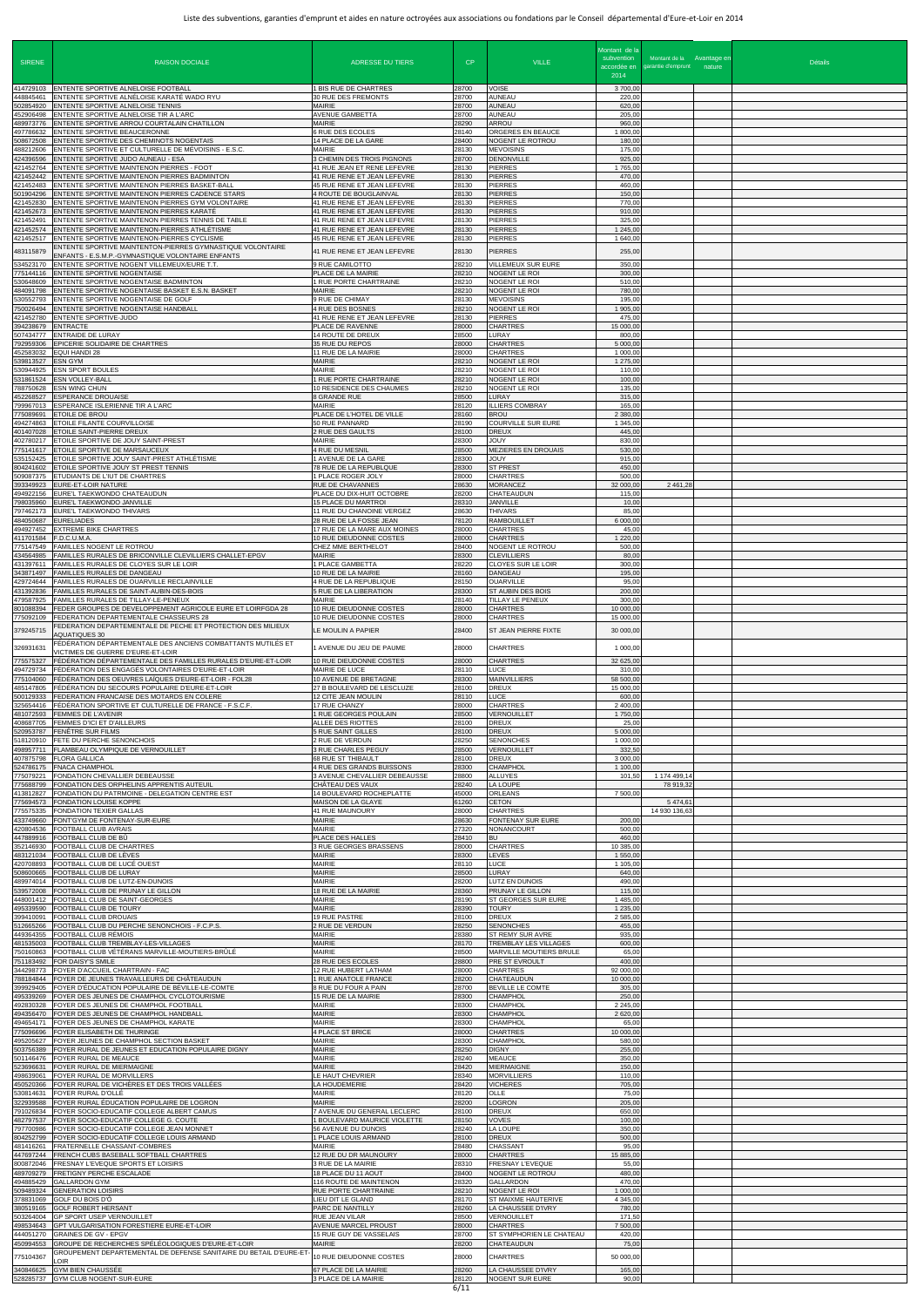| <b>SIRENE</b><br>399962968          | <b>RAISON DOCTALE</b><br>GYM D'ENTRETIEN VILLAMPUY                                                                                                 | ADRESSE DU TIERS<br>MAIRIE                                                    | CP<br>28200             | <b>VILLE</b><br>VILLAMPUY                                          | Montant de la<br>subvention<br>accordée en<br>2014<br>125,00 | Montant de la Avantage en<br>garantie d'emprunt nature | <b>Détails</b>                                        |
|-------------------------------------|----------------------------------------------------------------------------------------------------------------------------------------------------|-------------------------------------------------------------------------------|-------------------------|--------------------------------------------------------------------|--------------------------------------------------------------|--------------------------------------------------------|-------------------------------------------------------|
| 501955181<br>510087133<br>383659190 | <b>GYM VOLONTAIRE DE MARGON</b><br>GYM VOLONTAIRE DU PERCHE SENONCHOIS<br>GYMNASTIQUE D'ENTRETIEN DE COLTAINVILLE                                  | MAIRIE<br>19 RUE MICHEL CAUTY<br><b>MAIRIE</b>                                | 28400<br>28250<br>28300 | <b>MARGON</b><br><b>SENONCHES</b><br><b>COLTAINVILLE</b>           | 245,00<br>625,00<br>120,00                                   |                                                        |                                                       |
| 390162535<br>402781793<br>489921668 | GYMNASTIQUE VOLONTAIRE D'YMONVILLE<br>GYMNASTIQUE VOLONTAIRE DE BAILLEAU-LE-PIN<br>GYMNASTIQUE VOLONTAIRE DE BOISSY-LES-PERCHE                     | MAIRIE<br>1 CHEMIN DES HORTENSIAS<br>MAIRIE                                   | 28150<br>28120<br>28340 | YMONVILLE<br><b>TRIZAY</b><br><b>BOISSY LES PERCHE</b>             | 185,00<br>255,00<br>315,00                                   |                                                        |                                                       |
| 390432763<br>390173078<br>387895519 | GYMNASTIQUE VOLONTAIRE DE BOISVILLE-LA-SAINT-PÈRE<br>GYMNASTIQUE VOLONTAIRE DE BONNEVAL<br>GYMNASTIQUE VOLONTAIRE DE BREZOLLES                     | <b>MAIRIE</b><br><b>MAIRIE</b><br>4 RUE DE LA FERTE                           | 28150<br>28800<br>28270 | <b>BOISVILLE LA ST PERE</b><br><b>BONNEVAL</b><br><b>BREZOLLES</b> | 260,00<br>640,00<br>280,00                                   |                                                        |                                                       |
| 384672358<br>389790049              | GYMNASTIQUE VOLONTAIRE DE BÜ<br>GYMNASTIQUE VOLONTAIRE DE DAMMARIE<br>GYMNASTIQUE VOLONTAIRE DE DAMPIERRE-SUR-AVRE                                 | PLACE DES HALLES<br><b>MAIRIE</b><br><b>MAIRIE</b>                            | 28410<br>28360<br>28350 | <b>BU</b><br><b>DAMMARIE</b><br>DAMPIERRE SUR AVRE                 | 365,00<br>580,00<br>80,00                                    |                                                        |                                                       |
| 399267517<br>390173698<br>334313608 | GYMNASTIQUE VOLONTAIRE DE FONTAINE-LA-GUYON<br>GYMNASTIQUE VOLONTAIRE DE FRESNAY-L'EVÊQUE                                                          | MME LABAT<br><b>MAIRIE</b>                                                    | 28190<br>28310          | FONTAINE LA GUYON<br><b>FRESNAY L'EVEQUE</b>                       | 130,00<br>100,00                                             |                                                        |                                                       |
| 498740539<br>384341921<br>484966890 | <b>GYMNASTIQUE VOLONTAIRE DE GOUILLONS</b><br>GYMNASTIQUE VOLONTAIRE DE LAONS<br>GYMNASTIQUE VOLONTAIRE DE MONTREUIL                               | 5 RUE DE LA PETITE CAMPAGNE<br><b>MAIRIE</b><br>6 RUE DE L'AUNAIE             | 28310<br>28270<br>28500 | <b>GOUILLONS</b><br><b>LAONS</b><br><b>MONTREUIL</b>               | 155,00<br>385,00<br>300,00                                   |                                                        |                                                       |
| 440863090<br>384434601<br>417649464 | GYMNASTIQUE VOLONTAIRE DE ROUVRES - G.V.R.<br>GYMNASTIQUE VOLONTAIRE DE SAINT-GEORGES-SUR-EURE<br>GYMNASTIQUE VOLONTAIRE DE SAINT-RÉMY-SUR-AVRE    | MAIRIE<br><b>MAIRIE</b><br><b>MAIRIE</b>                                      | 28260<br>28190<br>28380 | <b>ROUVRES</b><br>ST GEORGES SUR EURE<br>ST REMY SUR AVRE          | 245,00<br>700,00<br>1 085,00                                 |                                                        |                                                       |
| 390172310<br>418043014              | GYMNASTIQUE VOLONTAIRE DE THIVARS<br>GYMNASTIQUE VOLONTAIRE DE TREMBLAY-LES-VILLAGES                                                               | 7 RUE PASTEUR<br>23 RUE DE LA MAIRIE                                          | 28630<br>28170          | <b>THIVARS</b><br>TREMBLAY LES VILLAGES                            | 190,00<br>360,00                                             |                                                        |                                                       |
| 389790460<br>479836165<br>414735993 | GYMNASTIQUE VOLONTAIRE D'ILLIERS-COMBRAY<br><b>GYMNASTIQUE VOLONTAIRE D'UNVERRE</b><br>GYMNASTIQUE VOLONTAIRE SECTION D'ARROU                      | <b>MAIRIE</b><br><b>MAIRIE</b><br>12 GRANDE RUE                               | 28120<br>28160<br>28290 | <b>ILLIERS COMBRAY</b><br><b>UNVERRE</b><br>ARROU                  | 585,00<br>880,00<br>275,00                                   |                                                        |                                                       |
| 390694271<br>401747506<br>390172195 | GYMNASTIQUE VOLONTAIRE SECTION DE JANVILLE<br>GYMNASTIQUE VOLONTAIRE SECTION DE OINVILLE SAINT LIPHARD<br>GYMNASTIQUE VOLONTAIRE VALLÉE ROGUENETTE | 20 RUE ARTHUR LAMBERT<br><b>MAIRIE</b><br><b>MAIRIE</b>                       | 28310<br>28310<br>28300 | <b>TOURY</b><br>OINVILLE ST LIPHARD<br><b>GASVILLE OISEME</b>      | 430,00<br>225,00<br>530,00                                   |                                                        |                                                       |
| 32887256<br>449427517<br>440632396  | HABITAT ET DEVELOPPEMENT<br>HANCHES PÉTANQUE<br>HANCHES TAEKWONDO CLUB                                                                             | 12 BOULEVARD GEORGES CHAUVIN<br>30 RUE DE LA BARRE<br><b>MAIRIE</b>           | 27000<br>28130<br>28130 | <b>EVREUX</b><br><b>HANCHES</b><br><b>HANCHES</b>                  | 28 259,00<br>1 180,00<br>885,00                              |                                                        | 2 452,00 SPOT RADIO                                   |
| 534810726<br>429729775              | HANDBALL CLUB DE LA BEAUCE D'ORGÉRES<br>HANDBALL CLUB DE LA VALLÉE D'AVRE                                                                          | 28 LA MALADRERIE<br>3 CHEMIN DU CHATEAU D EAU                                 | 28140<br>28350          | ORGERES EN BEAUCE<br>DAMPIERRE SUR AVRE                            | 905,00<br>2 015,00                                           |                                                        |                                                       |
| 450499173<br>447962077<br>422251736 | HANDBALL CLUB DE TOURY<br>HANDBALL CORPO DREUX VERNOUILLET<br>HANDBALL LOISIRS 29                                                                  | <b>MAIRIE</b><br>1/12 RUE ROGER MARTIN<br>2 RUE JEAN VILAR                    | 28390<br>28100<br>28500 | <b>TOURY</b><br>DREUX<br>VERNOUILLET                               | 4 905,00<br>925,00<br>80,00                                  |                                                        |                                                       |
| 803476217<br>75080815<br>494139462  | <b>HARMONICA PASSION 28</b><br><b>HARMONIE D'ARROU</b><br>HARMONIE MUNICIPALE DE VOVES                                                             | 4 RUE PIERRE BROSSOLETTE<br>L'UNION<br>4 PLACE DE L'EGLISE                    | 28170<br>28290<br>28150 | CHATEAUNEUF EN THYMERAIS<br>ARROU<br><b>FAINS LA FOLIE</b>         | 500,0<br>2 000,00<br>450,00                                  |                                                        |                                                       |
| 775158751<br>508863818              | HARMONIE TERMINIERS ENFANTS DE LA BEAUCE<br>HOCKEY CLUB DE NOGENT-LE-ROTROU                                                                        | 20 RUE DE CHANZY<br>COMPLEXE SPORTIF ROBERT HUWART                            | 28140<br>28400<br>28000 | <b>TERMINIERS</b><br>NOGENT LE ROTROU                              | 900,00<br>3 300,00                                           |                                                        |                                                       |
| 401470877<br>488500968<br>531238046 | HOMMES ET TERRITOIRES<br>HORSE TOGETHER<br>IAIDO RYU CHÂTEAUDUN                                                                                    | 10 RUE DIEUDONNE COSTES<br>LE FRANC MOREAU<br>7 RUE ST JEAN                   | 78550<br>28200          | <b>CHARTRES</b><br><b>BAZAINVILLE</b><br>CHATEAUDUN                | 18 000,00<br>4 000,00<br>55,00                               |                                                        |                                                       |
| 22512649<br>794926063<br>29572406   | ILLIERS COMBRAY ASTRO AÉROMODÉLISME RADIOCOMMANDÉ 28 - ICAAR28<br><b>INNOV EDUC</b><br>INSTRUMENTARIUM DE CHARTRES                                 | 10 RUE DE L'ANCIENNE MAIRIE<br>LA BRETECHERIE<br>22 RUE ST MICHEL             | 28120<br>28240<br>28000 | <b>ILLIERS COMBRAY</b><br><b>ST ELIPH</b><br><b>CHARTRES</b>       | 165,00<br>30 000,0<br>4 500,0                                |                                                        |                                                       |
| 485264121<br>481796092<br>494923543 | <b>ISIS</b><br><b>JADES</b>                                                                                                                        | <b>6 PLACE DES EPARS</b><br>101 RUE LOUIS BARTHOU                             | 28000<br>28100<br>28320 | <b>CHARTRES</b><br><b>DREUX</b><br><b>GALLARDON</b>                | 20 000,00<br>2 300,0<br>2 000,00                             |                                                        | 2 000,00 ACTION DE COMMUNICATION                      |
| 414559310                           | J'AIME BEAUCOUP CE QUE VOUS FAITES<br>444219919 JALMALV D'EURE-ET-LOIR<br><b>JANVILLE GYM LOISIRS</b>                                              | 2 IMPASSE DU PONT HERSANT<br>CHEMIN DES IFS<br>MAIRIE                         | 28210<br>28310          | NOGENT LE ROI<br><b>JANVILLE</b>                                   | 3 000,00<br>90,00                                            |                                                        | 2 035,00 ACTION DE COMMUNICATION                      |
| 379149073<br>517432415<br>440863421 | JANVILLE TOURY SECTION GYM-GRS<br><b>JARDIN SOLI-BIO</b><br>JAZZ EN RÉSEAU                                                                         | 3 RUE JEAN FEUGEREUX<br>5 RUE CHANZY<br>44 RUE VILLETTE GATE                  | 28390<br>28000<br>28400 | <b>TOURY</b><br><b>CHARTRES</b><br>NOGENT LE ROTROU                | 1 200,00<br>6 000,00<br>15 000,00                            |                                                        | 3 420,00 MISE A DISPOSITION AFFICHAGE RESEAU ABRI BUS |
| 775104268<br>753525351              | JEANNE D'ARC<br>JEUNES MEDECINS DU 29                                                                                                              | 89 RUE DU GRAND FAUBOURG<br>30 T AVENUE MAURICE MAUNOURY                      | 28000<br>28600          | <b>CHARTRES</b><br><b>LUISANT</b>                                  | 1 055,00<br>2 000,00                                         |                                                        |                                                       |
| 503874281<br>790529812<br>805277654 | JEUNES POMPIERS DE TOURY<br>JEUNES SAPEURS POMPIERS D'AUTHON-DU-PERCHE<br>JEUNES SAPEURS POMPIERS DE SOURS                                         | CENTRE DE SECOURS<br>46 RUE PIERRE ET MARIE CURIE<br>3 RUE DES GROUACHES      | 28390<br>28330<br>28630 | <b>TOURY</b><br>AUTHON DU PERCHE<br><b>SOURS</b>                   | 500,00<br>250,00<br>500,00                                   |                                                        |                                                       |
| 32396017<br>808393664<br>494013568  | JEUNES SAPEURS POMPIERS D'ORGÈRES-EN-BEAUCE<br>JEUNES SAPEURS POMPIERS ILLIERS<br>JEUNESSES MUSICALES D'EURE-ET-LOIR                               | 4 RUE DE L'ARSENAL<br>11 AVENUE CHARLES BRUNE<br>LA BENARDIERE                | 28140<br>28120<br>28420 | ORGERES EN BEAUCE<br><b>ILLIERS COMBRAY</b><br>ARGENVILLIERS       | 400,00<br>300,00<br>950,00                                   |                                                        | 314,00 ACTION DE COMMUNICATION                        |
| 450299912<br>403207616<br>515052157 | <b>JUDO CLUB CLOYSIEN</b><br>JUDO CLUB D'ARROU<br>JUDO CLUB DE BAILLEAU LE PIN                                                                     | ROUTE DE MONTIGNY<br>MAIRIE<br>5 PLACE DE L'EGLISE                            | 28220<br>28290<br>28120 | <b>CLOYES SUR LE LOIR</b><br>ARROU<br><b>BAILLEAU LE PIN</b>       | 685,0<br>140,00<br>215,00                                    |                                                        |                                                       |
| 352512818<br>348486952              | JUDO CLUB DE GALLARDON<br>JUDO CLUB DE JOUY SAINT-PREST                                                                                            | <b>MAIRIE</b><br><b>MAIRIE</b>                                                | 28320<br>28300          | <b>GALLARDON</b><br><b>YUOL</b>                                    | 465,00<br>280,00                                             |                                                        |                                                       |
| 498849777<br>318635778<br>339216194 | JUDO CLUB DE LA BEAUCE<br>JUDO CLUB DE NOGENT-LE-ROTROU<br>JUDO CLUB DE VOVES                                                                      | 6 RUE MENDES FRANCE<br>BP 10154<br><b>MAIRIE</b>                              | 28300<br>28400<br>28150 | MAINVILLIERS<br>NOGENT LE ROTROU<br>VOVES                          | 290,00<br>1 150,00<br>615,00                                 |                                                        |                                                       |
| 413967613<br>508857570<br>352266985 | JUDO CLUB DUNOIS<br>JUDO CLUB PERCHE SENONCHOIS<br>JUDO CLUB THIRONNAIS                                                                            | <b>MAIRIE</b><br><b>MAIRIE</b><br><b>MAIRIE</b>                               | 28200<br>28250<br>28480 | CHATEAUDUN<br><b>SENONCHES</b><br><b>THIRON GARDAIS</b>            | 715,00<br>755,00<br>235,0                                    |                                                        |                                                       |
| 414312959<br>503932576<br>494808595 | JUDO CLUB VALLÉE D'AVRE<br>JUDO KARATE CLUB DE TOURY<br><b>JUDO KODOKAN 28</b>                                                                     | USINE DE LA PAQUETERIE<br>3 PLACE DU CARROUGE<br>68 RUE DE CHARTRES           | 28350<br>28390<br>28800 | ST LUBIN DES JONCHERETS<br><b>TOURY</b><br><b>BONNEVAL</b>         | 1 145,00<br>760,00<br>245,00                                 |                                                        |                                                       |
| 392215885<br>480214626              | JUMP 28<br>KADAENZA                                                                                                                                | FERME DE LA FOLIE<br><b>11 RUE DE CHARTRES</b>                                | 28130<br>28320          | <b>MAINTENON</b><br><b>ECROSNES</b>                                | 65,00<br>2 000,00                                            |                                                        |                                                       |
| 489667097<br>494572472<br>492058938 | KARATÉ CLUB DE CHÂTEAUDUN<br>KARTING DU PAYS DUNOIS<br>KEBY & CO                                                                                   | LE PETIT JUDAY<br>ROUTE D'ORLEANS<br>19 RUE DE LA LIBERATION                  | 28200<br>28200<br>28300 | <b>LOGRON</b><br>LUTZ EN DUNOIS<br><b>MAINVILLIERS</b>             | 190,00<br>615,00<br>2 900,00                                 |                                                        |                                                       |
| 345351100<br>750955775<br>75135361  | K-MELODIE<br>KRAV MAGA 28<br>.E.S.S.C.A.L.E.                                                                                                       | LA PETITE GUILLANGUILLERE<br>25 RUE CROIX LA COMTESSE<br>69 RUE RENE LANGLOIS | 28330<br>28400<br>28110 | SOIZE<br>NOGENT LE ROTROU<br>LUCE                                  | 3 000,00<br>105,0<br>2 850,00                                |                                                        |                                                       |
| 420708034<br>799765391<br>505138628 | LA BAIGNOLAISE GYM<br>LA BEAUCERONNE ENSABLEE<br>LA BEAUVILLOISE                                                                                   | <b>MAIRIE</b><br><b>LES TRESSANDIERES</b><br>3 RUE DE PARIS                   | 28140<br>28160<br>28150 | <b>BAIGNEAUX</b><br>DAMPIERRE SOUS BROU<br><b>BEAUVILLIERS</b>     | 80,00<br>550,00<br>150,00                                    |                                                        |                                                       |
| 529946295<br>498790450              | LA BOULE DANGEOLAISE<br>LA BOULE TRÉONNAISE                                                                                                        | <b>MAIRIE</b><br>MAIRIE                                                       | 28160<br>28500          | DANGEAU<br><b>TREON</b>                                            | 100,00<br>250,00                                             |                                                        |                                                       |
| 75163751<br>451155972<br>494676521  | LA BOULE VILLEMEUSIENNE<br>LA CIBLE LURAYSIENNE<br>LA CIBLE TOURYSIENNE                                                                            | MAIRIE<br><b>MAIRIE</b><br>3 AVENUE DE LA CHAPELLE                            | 28210<br>28500<br>28390 | VILLEMEUX SUR EURE<br>LURAY<br><b>TOURY</b>                        | 30,00<br>565,00<br>445,00                                    |                                                        |                                                       |
| 421343740<br>775091515<br>749903647 | LA CLE DES CHANTS<br>LA CLIQUE DE CHAPELLE ROYALE<br>LA COMPAGNIE IBIDEM                                                                           | PLACE DE L'HOTEL DE VILLE<br><b>MAIRIE</b><br>3 RUE DE LA GODELLE             | 28240<br>28290<br>28200 | LA LOUPE<br>CHAPELLE ROYALE<br><b>MOLEANS</b>                      | 800,00<br>150,00<br>2 000,0                                  |                                                        |                                                       |
| 494524960<br>422130278<br>402813901 | LA CONFRÉRIE DES FINS GOURMETS EURÉLIENS<br>LA CROIX D'HONNEUR DE CHATEAUDUN<br>LA DAME A LA LICORNE                                               | 22 RUE DE LA REPUBLIQUE<br>19 RUE LOUIS APPERT<br>10 RUE DE JOSAPHAT          | 28300<br>28200<br>28300 | <b>MAINVILLIERS</b><br>CHATEAUDUN<br><b>LEVES</b>                  | 2 000,00<br>1 120,00<br>2 000,00                             |                                                        | 80,00 ACTION DE COMMUNICATION                         |
| 494138241<br>788899847              | LA FANFARE DES LYRES<br>LA FLAMME PERCHERONNE                                                                                                      | <b>6 RUE GABRIEL</b><br>53 RUE DE SULLY                                       | 28300<br>28400          | BERCHERES ST GERMAIN<br>NOGENT LE ROTROU                           | 6 000,00<br>200,00                                           |                                                        |                                                       |
| 792205965<br>511115800<br>75087851  | LA FLECHE ETOILE JOUY ST PREST<br>LA FRATERNELLE DE SAINT-DENIS D'AUTHOU<br>LA FRATERNELLE DE BOUTIGNY-PROUAIS                                     | 2 RUE ROUSSIN<br>2 RUE PRINCIPALE<br><b>MAIRIE</b>                            | 28300<br>28480<br>28410 | <b>ST PREST</b><br>ST DENIS D'AUTHOU<br><b>BOUTIGNY PROUAIS</b>    | 150,00<br>10,00<br>335,00                                    |                                                        |                                                       |
| 490100377                           | LA GARDONNETTE CHARTRAINE<br>775126626 LA GAULOISE<br>494650815 LA GODASSE COUDRIONNE                                                              | 44 RUE DU FAUBOURG GUILLAUME<br>MAIRIE<br><b>MAIRIE</b>                       | 28000<br>28800<br>28630 | <b>CHARTRES</b><br>LE GAULT ST DENIS<br>LE COUDRAY                 | 295,00<br>650,00<br>345,00                                   |                                                        |                                                       |
| 528294242<br>535307862              | 533681458 LA GODASSE NOGENTAISE<br>LA MAIN TENDUE<br>LA NOGENTAISE 28 TEAM SENSAS                                                                  | <b>MAIRIE</b><br>PLACE SAINT NICOLAS<br>2 RUE SAINTE ANNE                     | 28210<br>28190<br>28400 | NOGENT LE ROI<br><b>COURVILLE SUR EURE</b><br>NOGENT LE ROTROU     | 265,00<br>500,00<br>95,00                                    |                                                        |                                                       |
|                                     | 494160617 LA PETANQUE VOVEENNE<br>519315550 LA RENAISSANCE                                                                                         | MAIRIE<br>LE GRAND ARCHEVILLIERS                                              | 28150<br>28630          | <b>VOVES</b><br>NOGENT LE PHAYE                                    | 840,00<br>10 000,00                                          |                                                        |                                                       |
| 533029872<br>493119119              | LA RONCE COMPÉTITION<br>799611157 LA SOURCE PRODUCTIONS<br><b>LA SYLV'ANET</b>                                                                     | 2 CHEMIN RURAL 67<br>73 RUE DE CLICHY<br>40 RUE HUBERT BARAINE                | 28260<br>75009<br>28260 | <b>ROUVRES</b><br>PARIS 9EME ARRONDISSEMENT<br>ANET                | 1 000,00<br>400,00<br>130,00                                 |                                                        |                                                       |
| 419312194<br>505009084<br>775683402 | LA TRACTION UNIVERSELLE<br>LA VALLÉE AU CHEVAL DU HARAS DES CELTES<br>LA VIE AU GRAND AIR                                                          | 1 AVENUE MARTHE<br>30 RUE NEUVE<br>90 RUE SAINT MARTIN                        | 95100<br>28560<br>28100 | ARGENTEUIL<br>BERCHERES SUR VESGRE<br><b>DREUX</b>                 | 16 000,00<br>3 000,00                                        | 80 058,45                                              |                                                       |
|                                     | 451822340 LABEL FRICHE<br>480495654 LAC OMNISPORT ET LOISIRS                                                                                       | RUE DE LA GRANGE<br>108 AVENUE MAURICE MAUNOURY                               | 61360<br>28600          | LA PERRIERE<br><b>LUISANT</b>                                      | 10 000,00<br>1 000,00                                        |                                                        |                                                       |
| 505304097<br>539873109<br>790926356 | L'AILE D'OR<br>L'ARCHER DE BONNEVAL<br>_'ARRONDI                                                                                                   | 31 RUE DE COURTALAIN<br>19 RUE SAINT ROCH<br>ROUTE DE JOUY                    | 28220<br>28800<br>28130 | CLOYES SUR LE LOIR<br><b>BONNEVAL</b><br><b>SOULAIRES</b>          | 500,00<br>185,00<br>4 000,00                                 |                                                        |                                                       |
| 508301512<br>479837494<br>524351939 | L'ART AU CENTRE<br>L'ATELIER PREND L'AIR<br>LAZELLE'S CULTURE                                                                                      | 8 RUE DES BAS MENUS<br>3 RUE CAMILLE CAQUINEAU<br>CHEZ M. GEROUT BERNARD      | 28000<br>28200<br>28330 | <b>CHARTRES</b><br>CHATEAUDUN<br>CHAPELLE GUILLAUME                | 2 500,00<br>400,00<br>200,00                                 |                                                        |                                                       |
| 539905083<br>488991456<br>488485418 | LE CARRE NOIR<br>LE CIRQUE EN EQUILIBRE<br>LE CORNET A SPIRALE                                                                                     | 34 VOUVRAY<br>30 RUE SAINT BRICE<br>7 RUE MATHORE                             | 28800<br>28000<br>28360 | <b>BONNEVAL</b><br><b>CHARTRES</b><br><b>THEUVILLE</b>             | 800,00<br>6 000,00<br>4 000,00                               |                                                        |                                                       |
| 422684597<br>494860596              | LE DOJO BREZOLLIEN<br>LE GREEN VOVÉEN                                                                                                              | <b>MAIRIE</b><br><b>MAIRIE</b>                                                | 28270<br>28150          | <b>BREZOLLES</b><br><b>VOVES</b>                                   | 280,00<br>165,00                                             |                                                        |                                                       |
| 508005097<br>775676182              | LE GUÉ-DE-LONGROI TENNIS DE TABLE<br>LE SOUVENIR FRANÇAIS DÉLÉGATION GÉNÉRALE D'EURE-ET-LOIR<br>518157375 LE SOUVENIR FRANCO-ALLIES DE YEVRES      | 3 RUE DES GROUETTES<br>64 AV. MAURICE MAUNOURY<br><b>MAIRIE</b>               | 28700<br>28600<br>28160 | LE GUE DE LONGROI<br><b>LUISANT</b><br><b>YEVRES</b>               | 105,00<br>250,00<br>250,00                                   |                                                        |                                                       |
|                                     | 484878723 L'ECLAIR DE LA BAZOCHE-GOUËT                                                                                                             | LE MOULIN ROUSSELIN                                                           | 28330<br>7/11           | LA BAZOCHE GOUET                                                   | 200,00                                                       |                                                        |                                                       |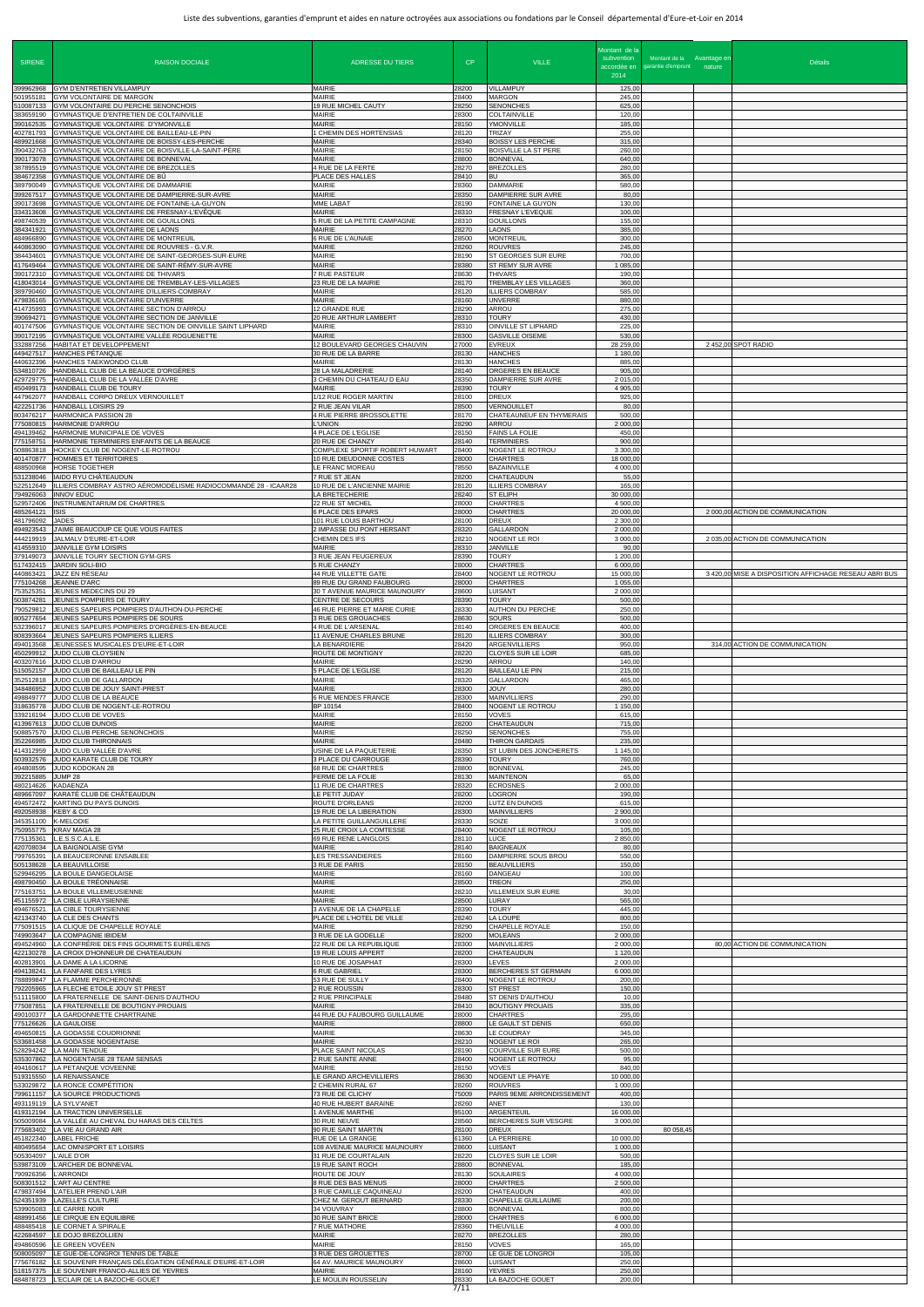| <b>SIRENE</b>                                 | <b>RAISON DOCIALE</b>                                                                                                              | <b>ADRESSE DU TIERS</b>                                                       | CP.                     | <b>VILLE</b>                                                         | Montant de la<br>subvention<br>accordée en<br>2014 | Montant de la Avantage er<br>garantie d'emprunt nature | <b>Détails</b>                                                                 |
|-----------------------------------------------|------------------------------------------------------------------------------------------------------------------------------------|-------------------------------------------------------------------------------|-------------------------|----------------------------------------------------------------------|----------------------------------------------------|--------------------------------------------------------|--------------------------------------------------------------------------------|
| 753438324 L'ENCRIER<br>440612844<br>501391940 | <b>L'EOLIENNE</b><br>LES AMIS DE FONTAINE-SIMON                                                                                    | 25 RUE DIANE DE POITIERS<br><b>RUE ST EXUPERY</b><br>9 RUE DU PERTHUIS        | 28260<br>28190<br>28240 | ANET<br><b>COURVILLE SUR EURE</b><br><b>FONTAINE SIMON</b>           | 1 000,00<br>860,00<br>400,0                        |                                                        |                                                                                |
| 18406277<br>452137722<br>444034680            | LES AMIS DE FRANZ STOCK<br>LES AMIS DE LA DANSE<br>LES AMIS DE LA FERTÉ-VIDAME                                                     | RUE DU GORD<br>30 RUE EMILE DELAVALLEE<br>MAIRIE                              | 28630<br>28160<br>28340 | LE COUDRAY<br><b>YEVRES</b><br>LA FERTE VIDAME                       | 3 000,00<br>200,00<br>30 600,0                     |                                                        | 15 000,00 MISE A DISPOSITION DE LOCAUX A TITRE GRACIEUX                        |
| 508247731<br>494159718                        | LES AMIS DE LA MÉDIATHÈQUE DE VILLEMEUX-SUR-EURE<br>LES AMIS DE LA MÉDIATHÈQUE GEORGE SAND                                         | 35 GRANDE RUE<br><b>6 RESIDENCE DES FLANDRES</b>                              | 28210<br>28110          | <b>VILLEMEUX SUR EURE</b><br>LUCE                                    | 800,00<br>200,00                                   |                                                        |                                                                                |
| 421089012<br>502966948<br>634066774           | LES AMIS DE L'ACADÉMIE DE LA CHAPELLE ROYALE DE DREUX<br>LES AMIS DE L'ÉCOLE DE PONTGOUIN<br>LES AMIS DE L'EGLISE DE SAINT HILAIRE | 1 RUE D'ANET<br>4 RUE PASTEUR<br>28 RUE SAINT HILAIRE                         | 28500<br>28190<br>28400 | <b>CHERISY</b><br><b>PONTGOUIN</b><br>NOGENT LE ROTROU               | 15 000,0<br>266,00<br>1 000,0                      |                                                        |                                                                                |
| 507946721<br>497990077<br>789039799           | LES AMIS DE L'ÉGLISE SAINT-PIERRE DE DREUX<br>LES AMIS DE L'OZANNE<br>LES AMIS DE L'UFOLEP                                         | 15 RUE MERIGOT<br>16 LIEU DIT MONTFAUCON<br>10 AVENUE DE BRETAGNE             | 28100<br>28800<br>28300 | <b>DREUX</b><br><b>BONNEVAL</b><br><b>MAINVILLIERS</b>               | 800,00<br>300,0<br>290,00                          |                                                        |                                                                                |
| 517606679<br>775129323                        | LES AMIS DE MARCEL LE PONEY<br>LES AMIS DE MARCEL PROUST - COMBRAY                                                                 | 8 RUE DU DOCTEUR PROUST<br>4 RUE DU DOCTEUR PROUST                            | 28120<br>28120          | <b>ILLIERS COMBRAY</b><br><b>ILLIERS COMBRAY</b>                     | 2 000,00<br>10 000,0                               |                                                        |                                                                                |
| 494078991<br>450417308<br>499836021           | LES AMIS DE MIERMAIGNE<br>LES AMIS DES CARREAUX<br>LES AMIS DES JUMELAGES D'ILLIERS-COMBRAY                                        | RUE DE LA FONTAINE<br>5 RUE JULES FERRY<br>35 AVENUE MARCEL PROUST            | 28420<br>28110<br>28120 | <b>MIERMAIGNE</b><br>LUCE<br><b>ILLIERS COMBRAY</b>                  | 2 500,00<br>1 600,0<br>1 000,00                    |                                                        |                                                                                |
| 498385558<br>493314314<br>401818588           | LES AMIS DES JUMELAGES DU PAYS COURVILLOIS "COURVILLE-ALVESTON"<br>LES AMIS DU CHÂTEAU DE MAINTENON<br>LES AMIS DU CHEVAL BROU     | 9 RUE DU THYMERAIS<br>1 PLACE ARISTIDE BRIAND<br>FERME DES BORDES             | 28190<br>28130<br>28160 | FONTAINE LA GUYON<br><b>MAINTENON</b><br><b>BROU</b>                 | 300,00<br>25 000,00<br>425,0                       |                                                        | 6 760,00 MISE A DISPOSITION DE LOCAUX A TITRE GRACIEUX                         |
| 323704460<br>537992067                        | LES AMIS DU COMPA<br>LES AMIS DU HAMEAU DES FÉES                                                                                   | I RUE DE LA REPUBLIQUE<br>6-8 RU DU POINT DU JOUR                             | 28300<br>28630          | <b>MAINVILLIERS</b><br>NOGENT LE PHAYE                               | 35 000,0<br>300,00                                 |                                                        | 28 750,00 MISE A DISPOSITION DE LOCAUX A TITRE GRACIEUX                        |
| 400308730<br>502701691<br>509128229           | LES AMIS DU MUSÉE DE L'ÉCOLE DE CHARTRES ET D'EURE-ET-LOIR<br>LES AMIS DU PATRIMOINE DE SAINT LUCIEN<br>LES AMIS DU PIQU'HARVILLE  | 1 RUE DU 14 JUILLET<br>1 CHEMIN DE LA TOUR<br>LE PAVILLON                     | 28000<br>28210<br>28570 | <b>CHARTRES</b><br><b>ST LUCIEN</b><br><b>ABONDANT</b>               | 10 000,0<br>3 400,00<br>2 000,00                   |                                                        |                                                                                |
| 335171708<br>497969774<br>499514339           | LES AMIS DU QUATUOR DE CHARTRES<br>LES AMIS SPORTIFS ÉCOLE COUBERTIN MAINVILLIERS<br>LES AMOURS DU POETE                           | 21 AVENUE DE LA PAIX<br>ECOLE PIERRE DE COUBERTIN<br>33 RUE DES MONTS ROUGES  | 28300<br>28300<br>28130 | LEVES<br><b>MAINVILLIERS</b><br>VILLIERS LE MORHIER                  | 6 000,0<br>80,50<br>6 000,00                       |                                                        |                                                                                |
| 452887862<br>517920625                        | LES ARCHERS DE LA TOUR<br>LES ARCHERS DE LA VILLE L'EVEQUE                                                                         | <b>MAIRIE</b><br><b>MAIRIE</b>                                                | 28320<br>28560          | <b>GALLARDON</b><br>BERCHERES SUR VESGRE                             | 220,00<br>225,00                                   |                                                        |                                                                                |
| 489872283<br>495277360                        | LES ARCHERS DU GUE<br>LES ARCHERS DU PERCHE<br>751820804 LES AUBEPINES                                                             | MAIRIE<br><b>MAIRIE</b><br>6 AVENUE GEORGES CLEMENCEAU                        | 28700<br>28400<br>28120 | LE GUE DE LONGROI<br>NOGENT LE ROTROU<br><b>ILLIERS COMBRAY</b>      | 65,00<br>210,00<br>400,00                          |                                                        |                                                                                |
| 507799435<br>450301114                        | LES BELLES D'ANTAN DOUYSIENNES<br>LES BLEUETS DE HANCHES                                                                           | 9 RUE DE LA FRILEUSE<br><b>MAIRIE</b>                                         | 28220<br>28130          | <b>DOUY</b><br><b>HANCHES</b>                                        | 500,00<br>530,00                                   |                                                        |                                                                                |
| 483837324<br>502882442<br>382699551           | LES BLOUSES ROSES<br>LES BRANCHES DES SENTIERS-VTT LOISIRS<br>LES CARPES DORÉES                                                    | 2 RUE REMI GASCHET<br>2 RUE AUBEPINE<br>MAIRIE                                | 28110<br>28190<br>28330 | LUCE<br><b>FONTAINE LA GUYON</b><br>LA BAZOCHE GOUET                 | 500,00<br>50,00<br>100,00                          |                                                        |                                                                                |
| 322212903<br>352402077<br>750234684           | LES COMPAGNONS DU PARTAGE<br>LES CONTRATS BLEUS<br>LES COPAINS D'ABORD CYCLO BONCOURT 28                                           | <b>L'HERMITAGE</b><br>PLACE DE L'HOTEL DE VILLE<br>MAIRIE                     | 28300<br>28240<br>28260 | <b>BAILLEAU L'EVEQUE</b><br>LA LOUPE<br><b>BONCOURT</b>              | 10 000,00<br>1 770,20<br>45,0                      |                                                        |                                                                                |
| 450134747<br>440181832                        | LES CORDES SENSIBLES<br>LES CRINS FLEURIS DE L'OZANNE                                                                              | 107 AVENUE MAUNOURY<br>2 PREMOTTEUX                                           | 28600<br>28800          | <b>LUISANT</b><br>TRIZAY LES BONNEVAL                                | 2 000,0<br>375,00                                  |                                                        |                                                                                |
| 494573330<br>527880959<br>422151043           | LES CUISINIERS ET RESTAURATEURS D'EURE-ET-LOIR<br>LES CUIVRES DANS LE VENT<br>LES CUIVRES ENJOUÉS                                  | 8 RUE GUTEMBERG<br>9 RUE JEAN D'AYEN<br>7 RUE DE LA MALORNE                   | 28600<br>28130<br>28120 | <b>LUISANT</b><br><b>MAINTENON</b><br><b>BAILLEAU LE PIN</b>         | 900,0<br>2 500,0<br>3 000,00                       |                                                        |                                                                                |
| 481536241                                     | LES CYCLOS DE SAINT-GEORGES-SUR-EURE<br>494395114 LES CYCLOS DU PERCHE GOUET<br>531072742 LES DEJANTES DU 28                       | MAIRIE<br><b>ST HELENE</b><br>4 LA NOUE MARGUERITE                            | 28190<br>28330<br>28120 | ST GEORGES SUR EURE<br>LA BAZOCHE GOUET<br>MONTIGNY LE CHARTIF       | 425,00<br>150,0<br>300,00                          |                                                        |                                                                                |
| 424324911                                     | 531667467 LES DEUX RIVES<br>LES DIABETIQUES D'E & L                                                                                | 10 RUE DES COULEMELLES<br>11 RUE DE LA MAIRIE                                 | 28500<br>28000          | <b>VERNOUILLET</b><br><b>CHARTRES</b>                                | 600,00<br>300,00                                   |                                                        |                                                                                |
| 807583968                                     | LES DIAMANTS DE BEAUCE<br>520231028 LES DROUAISES<br>LES ÉCOLIERS ATHLÈTES DU REGROUPEMENT PÉDAGOGIQUE DE FRESNAY-                 | 28 LE GRAND BOISSAY<br>19 RUE HENRI DUNANT                                    | 28310<br>28100          | <b>TOURY</b><br><b>DREUX</b>                                         | 250,00<br>2 000,00                                 |                                                        |                                                                                |
| 502966278<br>503733339                        | L'EVÊQUE ROUVRAY-SAINT-DENIS<br>LES ENFANTS DE L'ÉCOLE DE GASVILLE-OISÈME                                                          | ECOLE DE ROUVRAY ST DENIS<br><b>ECOLE</b>                                     | 28310<br>28300          | ROUVRAY ST DENIS<br><b>GASVILLE OISEME</b>                           | 185,50<br>98,00                                    |                                                        |                                                                                |
| 421933300<br>775122955<br>508712320           | LES FAMILLES DE TRAUMATISÉS CRÂNIENS - AFTC 28<br>LES FÊTES DES ETILLEUX<br>LES FOUS DU VOLANT                                     | 8 PLACE DES ARCADES<br>MAIRIE<br><b>MAIRIE</b>                                | 28110<br>28330<br>28390 | LUCE<br>LES ETILLEUX<br><b>TOURY</b>                                 | 1 000,0<br>200,00<br>235,00                        |                                                        |                                                                                |
| 802766832<br>503933665<br>480968585           | LES G.O. D'HALLOWEEN<br>LES GAILLARDS DE SAINT-GERMAIN<br><b>LES GALIPETTES</b>                                                    | <b>16 RUE MARCEAU</b><br>4 RUE DE LA CHARENTONNE<br><b>MAIRIE</b>             | 28300<br>28190<br>28700 | ST AUBIN DES BOIS<br>ST GERMAIN LE GAILLARD<br><b>AUNEAU</b>         | 1 000,00<br>400,0<br>220,00                        |                                                        |                                                                                |
| 494653744<br>775575384                        | LES GODILLOTS BONNEVAL-RANDONNEE<br>LES GRANDES ORGUES DE CHARTRES                                                                 | MAIRIE<br>PLACE DE LA CATHEDRALE                                              | 28800<br>28000          | <b>BONNEVAL</b><br><b>CHARTRES</b>                                   | 380,0<br>13 000,00                                 |                                                        |                                                                                |
| 518621289<br>398798272                        | LES HABITANTS DE PRUNAY-LE-GILLON POUR LE SAUVETAGE DE LEUR ÉGLISE<br>LES HÉLIADES                                                 | 2 RUE DU DOCTEUR CONSTANT<br>4 RUE DU PUITS                                   | 28360<br>28480          | PRUNAY LE GILLON<br><b>HAPPONVILLIERS</b>                            | 600,00<br>4 000,00                                 |                                                        |                                                                                |
| 509188215<br>504036948<br>399057264           | LES INDEPENDANTS DU PERCHE<br>LES JEUNES ATHLETES<br>LES LUCIOLES                                                                  | RUE DE LA GARE<br>6 RUE DU GAULT<br>MAIRIE                                    | 28240<br>28700<br>28600 | LA LOUPE<br><b>GARANCIERES EN BEAUCE</b><br><b>LUISANT</b>           | 500,00<br>227.50<br>400,00                         |                                                        |                                                                                |
| 494729890<br>419382270                        | LES LUTINS DU GUE<br>LES LUTINS DU PARC                                                                                            | ROUTE D'OCONVILLE<br>LA TUBENIE                                               | 28700<br>28480          | LE GUE DE LONGROI<br>ARGENVILLIERS                                   | 556,50<br>200,00                                   |                                                        |                                                                                |
| 507675015<br>480400662<br>309159556           | LES MAJORETTES DE L'AVRE<br>LES MAJORETTES DE MAINVILLIERS<br>LES MEMBRES DE L'ORDRE NATIONAL DU MÉRITE SECTION D'EURE-ET-LOIR     | <b>13 RUE DES CHASSEURS</b><br>58 GRANDE RUE<br>187 RUE DU PLESSIS            | 28350<br>28190<br>28270 | ST LUBIN DES JONCHERETS<br>ST ARNOULT DES BOIS<br>RUEIL LA GADELIERE | 300,00<br>800,00<br>180,0                          |                                                        |                                                                                |
| 503132573<br>501893465<br>75100944            | LES MINIS CHAMPIONS ÉCOLE MATERNELLE VERNOUILLET<br>LES MISTINGUETTES D'AMILLY<br>LES PAPILLONS BLANC                              | 9 RUE LEON BLUM<br><b>CLOS D'AMILLY</b><br>10 RUE DE LA MALADRERIE BP 60376   | 28500<br>28300<br>28630 | VERNOUILLET<br><b>AMILLY</b><br><b>LE COUDRAY</b>                    | 203,00<br>250,00                                   | 445 007,72                                             |                                                                                |
| 502424286<br>800527418                        | LES PERCUSSIONS DE L'ÉTABLE<br>LES PETITES FOULEES SPARNONIENNES                                                                   | MOULIN DE DIONVAL<br>18 RUE DROUET                                            | 28130<br>28230          | <b>ST PIAT</b><br><b>EPERNON</b>                                     | 4 000,0<br>500,00                                  |                                                        |                                                                                |
| 794169987<br>499897346<br>534733316           | LES P'ILLIERS<br>LES PONGISTES DE COMBRAY<br>LES P'TITS LOUPS DE CHUISNES                                                          | <b>MAIRIE</b><br>MAIRIE<br>RUE DU 19 MARS                                     | 28120<br>28120<br>28190 | <b>ILLIERS COMBRAY</b><br><b>ILLIERS COMBRAY</b><br><b>CHUISNES</b>  | 400,00<br>160,00<br>250,00                         |                                                        |                                                                                |
| 484113964<br>509341392<br>329479133           | LES RESTAURANTS DU CŒUR D'EURE-ET-LOIR<br>LES SABOTS DU PERCHE SENONCHOIS                                                          | 19 RUE PAUL LANGEVIN<br>69 RUE DE LA FERTE VIDAME<br>11 RUE DE CHARTRES       | 28300<br>28250<br>28630 | <b>MAINVILLIERS</b><br><b>SENONCHES</b><br><b>MORANCEZ</b>           | 35 000,0<br>710,00<br>705,00                       |                                                        |                                                                                |
| 494184930<br>751410143                        | LES SCARABÉES DE MORANCEZ<br>LES SENTIERS DU PERCHE<br>LES SEPT CLES                                                               | <b>MAIRIE</b><br>10 RUE FRANCS BOURGEOIS                                      | 28400<br>28410          | <b>MARGON</b><br><b>BU</b>                                           | 465,00<br>2 000,0                                  |                                                        |                                                                                |
| 537481871<br>500915012                        | LES VIEUX DE LA VIEILLE<br>424747178 LES VOIX SOLEIL<br>LES VOLANTS GUIDO FONTAINS                                                 | 30 RUE DE LA MAIRIE<br>MAIRIE<br>2 RUE DE LA FONTAINE                         | 28300<br>28130<br>28190 | <b>AMILLY</b><br><b>MAINTENON</b><br><b>FONTAINE LA GUYON</b>        | 200,00<br>250,00<br>720,00                         |                                                        |                                                                                |
| 752880112<br>502178676                        | LES ZIC'OLOS<br>L'ESPOIR SPORT ADAPTE                                                                                              | 33 RUE DES VIGNES<br>RUE DE MASSELIN                                          | 28100<br>28190          | <b>DREUX</b><br>COURVILLE SUR EURE                                   | 250,00<br>120,0                                    |                                                        |                                                                                |
| 447721788<br>514316272<br>531531135           | L'ESSOR DES CARNUTES<br>L'HAMEÇON BREZOLLIEN<br><b>LIBRAIRES CENTRE 28</b>                                                         | 10 RUE DU PUITS BERCHOT<br>3 RUE DE SAINT REMY<br>10 RUE NOEL BALLAY          | 28000<br>28270<br>28000 | <b>CHARTRES</b><br><b>BREZOLLES</b><br><b>CHARTRES</b>               | 1 630,00<br>300,0<br>5 000,00                      |                                                        |                                                                                |
| '98482428<br>513174995<br>421364522           | LOCOMOTION ET MECANIQUES<br>LOISIR ENSEMBLE CULTURE ART PATRIMOINE<br>LOISIRS ACCUEIL EURE - LOIR                                  | <b>45 RUE FAUBOURG LARUE</b><br>RUE DE LA CHEVALERIE<br>9 RUE DU CARDINAL PIE | 28130<br>28160<br>28000 | <b>MAINTENON</b><br><b>BROU</b><br><b>CHARTRES</b>                   | 1 350,0<br>5 000,0<br>50 000,00                    |                                                        | 150,00 PRÊT D'UNE SALLE AU PUEL                                                |
| 511927790<br>412888620                        | LOISIRS DU TEMPS LIBRE<br>LOISIRS ET FETES ST LUBIN DES JONCHERETS                                                                 | 2 RUE DES CHENES<br><b>MAIRIE</b>                                             | 28110<br>28350          | LUCE<br>ST LUBIN DES JONCHERETS                                      | 500,00<br>500,00                                   |                                                        |                                                                                |
| 494807316<br>90787935<br>404471856            | LOISIRS ET SPORTS A L'ECOLE TOURY<br>LOISIRS ET SPORTS AUNAY-SOUS-AUNEAU<br>LOISIRS ET SPORTS DES USAGERS FAMT                     | 3 RUE JEAN MONNET<br><b>PLACE DE LA MAIRIE</b><br>10 RUE DE JOSAPHAT          | 28390<br>28700<br>28300 | <b>TOURY</b><br><b>AUNAY SOUS AUNEAU</b><br><b>LEVES</b>             | 262,50<br>185,0<br>2 000,0                         |                                                        |                                                                                |
|                                               | 392460739 LOISIRS ÉVASION VÉLO ET SPORT DE LEVES<br>530096445 L'ORDRE DE TIRON<br>508049558 LOUPS ET CONFETTIS                     | 6 PLACE DE L'EGLISE<br>1 RUE DE THIRON GARDAIS<br>33 RUE CHARTRAINE           | 28300<br>28480<br>28220 | <b>LEVES</b><br><b>THIRON GARDAIS</b><br><b>CLOYES SUR LE LOIR</b>   | 28 080,00<br>25 000,00<br>600,00                   |                                                        | 4 550,00 MISE A DISPO DE LOCAUX, VEHICULE<br>22 115,00 ACTION DE COMMUNICATION |
|                                               | 424120723 LUCÉ MAINVILLIERS PTT ATHLÉTISME<br>499538007 LUCE PETANQUE 28                                                           | RUE JEAN PERRIN<br><b>MAIRIE</b>                                              | 28300<br>28110          | <b>MAINVILLIERS</b><br><b>LUCE</b>                                   | 1 950,00<br>300,00                                 |                                                        | 320,20 ACTION DE COMMUNICATION                                                 |
| 429377286<br>492876388                        | LUCÉ SPORT GYMNASTIQUE<br>LUDO'PERCHE<br>437513419 LUISANT AC FOOTBALL                                                             | 31 RUE DU MARECHAL FOCH<br>84 RUE PAUL DESCHANEL<br><b>BP 48</b>              | 28110<br>28400<br>28600 | LUCE<br>NOGENT LE ROTROU<br>LUISANT                                  | 1 485,0<br>12 000,00<br>1 060,00                   |                                                        |                                                                                |
| 775136492<br>420841348                        | 502890270 LUISANT AC MARCHE ET RANDONNÉE<br>LUISANT AC SAINTE-CÉCILE - SECTION FSCF<br>LUISANT AC TENNIS DE TABLE                  | 108 AVENUE MAURICE MAUNOURY<br>MAIRIE<br>MAIRIE                               | 28600<br>28600<br>28600 | <b>LUISANT</b><br>LUISANT<br><b>LUISANT</b>                          | 835,00<br>755,00<br>615,00                         |                                                        |                                                                                |
| 449195775                                     | 403285117 LUISANT AC VOLLEY-BALL<br>LUISANT ATHLETIC CLUB ATHLETISME                                                               | <b>MAIRIE</b><br>108 AVENUE MAURICE MAUNOURY                                  | 28600<br>28600          | LUISANT<br><b>LUISANT</b>                                            | 300,00<br>285,0                                    |                                                        |                                                                                |
| 529837825<br>391681540                        | 494685977 LUISANT BMX CLUB<br>LUPLANTE SPORTS ET DETENTE GYM<br>LYCEE AGRICOLE PRIVE DE NERMONT                                    | 108 AVENUE MAURICE MAUNOURY<br>2 PLACE DE L'EGLISE<br>2 RUE DE NERMONT        | 28600<br>28360<br>28200 | <b>LUISANT</b><br><b>LUPLANTE</b><br>LA CHAPELLE DU NOYER            | 415,00<br>60,00                                    | 223 404,47                                             |                                                                                |
| 428142046                                     | 192807063 LYCEE DE LA SAUSSAYE BRPREA<br>M.O.S.A.I.C.<br>310173299 MADELEINE SPORT DÉTENTE                                         | LA SAUSSAYE<br>PLACE DU 18 OCTOBRE<br>21 PLACE ST LOUIS                       | 28630<br>28200<br>28000 | <b>SOURS</b><br>CHATEAUDUN<br><b>CHARTRES</b>                        | 250,0<br>2 080,00                                  |                                                        | 538.00 ACTION DE COMMUNICATION                                                 |
| 310173299                                     | 310173299 MADELEINE SPORT DÉTENTE HOCKEY<br>MADELEINE SPORT DÉTENTE SECTION HANDBALL                                               | 21 PLACE SAINT LOUIS<br>21 PLACE ST LOUIS                                     | 28000<br>28000          | <b>CHARTRES</b><br><b>CHARTRES</b>                                   | 5 295,00<br>1 395,00                               |                                                        |                                                                                |
| 505139501<br>317599827                        | <b>MAI POURQUOI</b><br>450841325 MAINVILLIERS CHARTRES HANDBALL<br>MAIRES D'EURE-ET-LOIR                                           | 35 RUE DU TERTRE<br>20 RUE ROGER ROQUAIN<br>99 AVENUE MAURICE MAUNOURY        | 28400<br>28300<br>28600 | NOGENT LE ROTROU<br><b>MAINVILLIERS</b><br>LUISANT                   | 1 300,0<br>156 900,0<br>120 000,00                 |                                                        | 19 320,00 ACTION DE COMMUNICATION                                              |
| 300570256<br>400211660                        | MAISON D'ACCUEIL NOTRE DAME DE JOIE<br>488118886 MAISON DE EMPLOI, FORMATION ET ENTREPRISE DU DROUAIS<br>MAISON DE LA BEAUCE       | 12 RUE DU DOCTEUR BAUDIN<br>4 RUE DE CHATEAUDUN<br><b>5 PLACE DE BEAUCE</b>   | 28000<br>28100<br>28140 | <b>CHARTRES</b><br><b>DREUX</b><br>ORGERES EN BEAUCE                 | 10 000,00<br>80 000,00                             | 1 594 064,14                                           | 2 254,00 ACTION DE COMMUNICATION                                               |
|                                               | 775079015 MAISON DE RETRAITE CHÂTEAU D'ABONDANT<br>429990369 MAISON DES JEUNES D'AUTHON-DU-PERCHE                                  | 7 RUE MINIERES<br>LES PETITES LOGES                                           | 28470<br>28330          | <b>ABONDANT</b><br>AUTHON DU PERCHE                                  | 475,00                                             | 3740399.66                                             |                                                                                |
|                                               | 491803078 MAISON ENTREPRISES ET EMPLOI AGGLOMERATION CHARTRAINE                                                                    | 3 RUE CHARLES BRUNE                                                           | 28110<br>Q / 1 1        | LUCE                                                                 | 10 000,00                                          |                                                        |                                                                                |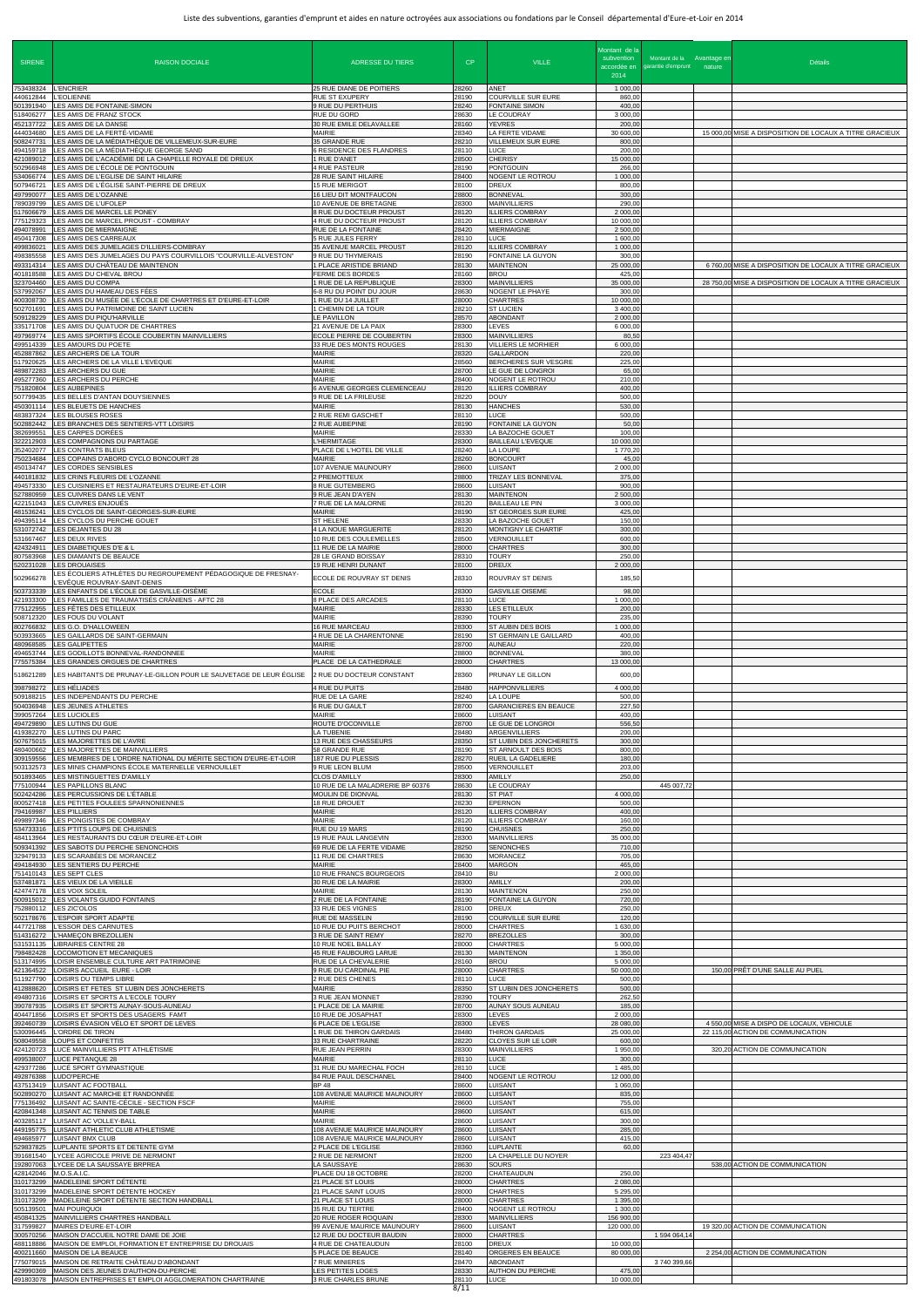| <b>SIRENE</b>                       | <b>RAISON DOCIALE</b>                                                                                                                     | <b>ADRESSE DU TIERS</b>                                                              | CP                      | <b>VILLE</b>                                                              | Montant de la<br>subvention<br>2014 | Montant de la Avantage en<br>accordée en garantie d'emprunt nature | <b>Détails</b>                                        |
|-------------------------------------|-------------------------------------------------------------------------------------------------------------------------------------------|--------------------------------------------------------------------------------------|-------------------------|---------------------------------------------------------------------------|-------------------------------------|--------------------------------------------------------------------|-------------------------------------------------------|
| 532331113                           | 775084353 MAISON FAMILIALE BEAUMONT LES AUTELS<br>MARCHE AMBULANT DU PERCHE                                                               | 7 RUE DU GENERAL DE GAULLE<br>12 RUE DE LA TOUCHE                                    | 28420<br>28400          | BEAUMONT LES AUTELS<br>NOGENT LE ROTROU                                   | 12 500,00<br>4 000,00               |                                                                    |                                                       |
| 498660885<br>513701490              | <b>MARCHE PIERRES</b><br><b>MARMOFOLY</b>                                                                                                 | <b>MAIRIE</b><br>1 RUE VICTOR HUGO                                                   | 28130<br>28150          | <b>PIERRES</b><br><b>VOVES</b>                                            | 535,00<br>300,00                    |                                                                    |                                                       |
| 519879027<br>514418938<br>784718785 | <b>MAVRIK COMPET</b><br>MECANIQUE EQUESTRE STAGES COMPETITIONS<br>MEILLEURS OUVRIERS DE FRANCE                                            | LIEU DIT PICLOS<br>4 MONTABIZARD<br>HOTEL DE VILLE DE CHARTRES                       | 28480<br>28120<br>28000 | <b>FRETIGNY</b><br>EPEAUTROLLES<br><b>CHARTRES</b>                        | 2 000,00<br>85,00<br>5 500,00       |                                                                    |                                                       |
| 498492172<br>784314627              | MELODIE ON CHORD<br>MEMBRES DE L'ORDRE DES PALMES ACADÉMIQUES D'E&L                                                                       | 10 COTE DE DAMPIERRE<br>37 RUE DES CHAISES                                           | 28350<br>28000          | DAMPIERRE SUR AVRE<br>CHARTRES                                            | 1 500,00<br>150,00                  |                                                                    |                                                       |
| 29935878<br>505033787               | <b>MESSIDOR "LES ACHARNÉS"</b><br><b>MILSAY JUMP</b><br>MIS-EN-TROUPE                                                                     | 6 ALLEE JEAN FOURCADE<br><b>ECURIE DE MILSAY</b>                                     | 78130<br>28800<br>28250 | <b>LES MUREAUX</b><br>TRIZAY LES BONNEVAL                                 | 7 000,00<br>3 160,00<br>1 500,00    |                                                                    |                                                       |
| 53833839<br>798744868<br>452141302  | MOOV'S THIRONNAIS<br>MOSAIQUE                                                                                                             | MAIRIE DE DIGNY<br>MAIRIE<br>1 RUE DE LA MAIRIE                                      | 28480<br>28230          | <b>DIGNY</b><br><b>THIRON GARDAIS</b><br>DROUE SUR DROUETTE               | 300,00<br>350,00                    |                                                                    |                                                       |
| 75084908<br>450453618               | MOTO CLUB BERCHÈRES-LES-PIERRES<br>MOTO CLUB CLOYSIEN                                                                                     | MAIRIE<br><b>MAIRIE</b>                                                              | 28630<br>28220          | <b>BERCHERES LES PIERRES</b><br><b>CLOYES SUR LE LOIR</b>                 | 6 530,00<br>500,00                  |                                                                    |                                                       |
| 775089709<br>390820843<br>447861972 | MOTO CLUB DE BROU<br>MOTO CLUB DE DREUX<br>MOUVEMENT ARTROPE - COMPAGNIE MÉLANIE MARIE + NICOLAS MAUREL                                   | 51 RUE DE CHATEAUDUN<br>TERRAIN DE MOTO CROSS<br>68 RUE MURET                        | 28160<br>28170<br>28000 | <b>BROU</b><br>TREMBLAY LES VILLAGES<br>CHARTRES                          | 7 165,00<br>445,00<br>7 000,00      |                                                                    |                                                       |
| 775723711<br>452666506              | MOUVEMENT VIE LIBRE<br>MUAY THAI BOXING CHAMPHOLOIS                                                                                       | <b>21 RUE DU TORRENT</b><br><b>MAIRIE</b>                                            | 28220<br>28300          | CLOYES SUR LE LOIR<br>CHAMPHOL                                            | 475,00<br>325,00                    |                                                                    |                                                       |
| 447761354<br>447761206              | MUAY THAI CLUB DE CHÂTEAUDUN<br>MUAY THAI CLUB DE NOGENT-LE-ROTROU                                                                        | 17 BIS AVENUE DE LA VICTOIRE<br>17 BIS AVENUE DE LA VICTOIRE                         | 28400<br>28400          | NOGENT LE ROTROU<br>NOGENT LE ROTROU                                      | 245,00<br>315,00                    |                                                                    |                                                       |
| 75082233<br>195262479<br>505234419  | MUNI SPORTS AUTHON-DU-PERCHE<br>MUSIQUE D'UN SIECLE<br>MUSIQUE EN HERBE 28                                                                | 30 RUE DE LA LIBERATION<br>5 RUE JEAN-JACQUES ROUSSEAU<br>15 RUE DE MAINTENON        | 28330<br>93100<br>28130 | <b>AUTHON DU PERCHE</b><br><b>MONTREUIL</b><br><b>VILLIERS LE MORHIER</b> | 660,00<br>3 000,00<br>6 500,00      |                                                                    |                                                       |
| 98760744<br>28470545                | NAUTIC CLUB VOVÉEN<br><b>NOCT' EN BEAUCE</b>                                                                                              | <b>PISCINE</b><br>MAIRIE                                                             | 28150<br>28140          | VOVES<br>ORGERES EN BEAUCE                                                | 450,00<br>15 000,00                 |                                                                    |                                                       |
| 423340371<br>331251124              | <b>NOGENT BASKET CLUB</b><br>NOGENT PERCHE HANDBALL<br>NOGENT-LE-ROI ÉCHECS                                                               | 5 RUE SAINT DENIS<br>LE PUITS MASSIOT                                                | 28400<br>28400<br>28210 | NOGENT LE ROTROU<br>NOGENT LE ROTROU                                      | 565,00<br>2 060,00                  |                                                                    |                                                       |
| 448195396<br>514233907<br>775728249 | NOS ANGES DE GELLAINVILLE<br>NOTRE DAME MAS SENONCHES                                                                                     | <b>FERME DU CHATEAU</b><br>CHEZ M. ET MME DECOURTIL LOIC<br><b>6 RUE DES VALLEES</b> | 28630<br>28250          | NOGENT LE ROI<br>GELLAINVILLE<br><b>SENONCHES</b>                         | 145,00<br>450,00                    | 440 000,00                                                         |                                                       |
| 438706178<br>378062756              | OBJECTIFS SOLEIL EN INDE<br>OCCE 28                                                                                                       | RUE ROGER COUTTOLENC<br>2 RUE FLORENT D'ILLIERS                                      | 60200<br>28000          | <b>COMPIEGNE</b><br><b>CHARTRES</b>                                       | 150,00<br>6 453,00                  |                                                                    |                                                       |
| 479615775<br>400731253<br>480409994 | ODARPA<br>ODARPA - CLUB DES AUBEPINES<br>OFFICE DE TOURISME AMIS D'ANET                                                                   | 2 PLACE D'EVESHAM<br>2 BOULEVARD DUBOIS<br><b>8 RUE DELACROIX</b>                    | 28100<br>28100<br>28260 | DREUX<br>DREUX<br>ANET                                                    | 470,00<br>300,00<br>500,00          |                                                                    |                                                       |
| 347580698<br>75145212               | OFFICE DE TOURISME DE CLOYES-SUR-LE-LOIR<br>OFFICE DU TOURISME DE NOGENT-LE-ROTROU                                                        | 11 PLACE GAMBETTA<br>44 RUE VILLETTE GATE                                            | 28220<br>28400          | CLOYES SUR LE LOIR<br>NOGENT LE ROTROU                                    | 500,00<br>2 000,00                  |                                                                    |                                                       |
| 75081631<br>775087208               | OGEC ECOLE SAINT JOSEPH<br>OGEC ECOLE SAINT SAUVEUR BONNEVAL                                                                              | 10 RUE ARMAND<br>15 RUE DE LA VICOMTE                                                | 28700<br>28800<br>28100 | <b>AUNEAU</b><br><b>BONNEVAL</b><br><b>DREUX</b>                          | 400,00                              | 124 583,3                                                          |                                                       |
| 775120868<br>775144090<br>775141591 | OGEC INSTITUT ST PIERRE ST PAUL<br>OGEC ST JOSEPH<br>OGEC ST MARTIN STE AGNES                                                             | 16 BVD DUBOIS<br>12 PLACE DE LA VOLAILLE<br><b>PLACE ST MARTIN</b>                   | 28210<br>28500          | NOGENT LE ROI<br>MEZIERES EN DROUAIS                                      | 4 893,00<br>31,50<br>480,00         |                                                                    |                                                       |
| 518759642<br>420288623              | OH! LES MAINS SALES<br>OLYMPIC CLUB CHÂTEAUDUN BONNEVAL ATHLÉTISME - O.C.C.B.A.                                                           | 1 RUE SAINT SEVERIN<br>MAIRIE                                                        | 28630<br>28200          | FONTENAY SUR EURE<br><b>CHATEAUDUN</b>                                    | 2 000,00<br>1 675,00                |                                                                    |                                                       |
| 775108137<br>424397545<br>447899493 | OLYMPIC CLUB CHÂTEAUDUN FOOTBALL<br>OLYMPIC CLUB CHÂTEAUDUN HANDBALL - O.C.C.<br>OLYMPIC CLUB CHÂTEAUDUN RUGBY                            | <b>MAIRIE</b><br>2 PLACE DU 18 OCTOBRE<br><b>MAIRIE</b>                              | 28200<br>28200<br>28200 | CHATEAUDUN<br>CHATEAUDUN<br>CHATEAUDUN                                    | 1 735,00<br>1 335,00<br>650,00      |                                                                    |                                                       |
| 797730231                           | 447933268 OLYMPIC LUTTE DE DREUX<br>OR K IDEES LE PARC DE LA CLEF                                                                         | 31 RUE DE LA MAIRIE<br>16 RUE DU PARC                                                | 28500<br>28170          | <b>MEZIERES EN DROUAIS</b><br><b>ST SAUVEUR MARVILLE</b>                  | 4 380,00<br>1 000,00                |                                                                    |                                                       |
| 515032209<br>309802205              | ORCHESTRE D'HARMONIE D'EURE-ET-LOIR<br>ORDRE DE MALTE - OHFOM                                                                             | 14 RUE DU 16 JUIN 1940<br>42 RUE DES VOLONTAIRES                                     | 28700<br>70015          | HOUVILLE LA BRANCHE<br><b>PARIS</b>                                       | 10 000,00                           | 1 253 375,01                                                       |                                                       |
| 431386333<br>42240800<br>482349743  | ORGANISATION ROUTES ET CYCLES<br>ORIGINAVRE<br>ORROUER MEMOIRE                                                                            | <b>5 RUE GRANDEL</b><br>2 RUE DE L'AVRE<br>7 RUE DE LA MAIRIE                        | 95100<br>28270<br>28190 | <b>ARGENTEUIL</b><br>BEROU LA MULOTIERE<br><b>ORROUER</b>                 | 4 000,00<br>13 000,00<br>300,00     |                                                                    |                                                       |
| 498693761<br>494042427              | OUARVILLE PÉTANQUE<br>OUTIL EN MAIN CHARTRES                                                                                              | MAIRIE<br>7 RUE DE LA MADELEINE                                                      | 28150<br>28300          | <b>OUARVILLE</b><br><b>GASVILLE OISEME</b>                                | 280,00<br>500,00                    |                                                                    |                                                       |
| 490100724<br>447922139              | OYSONVILLE TENNIS CLUB<br>PARACHUTE AIR LOISIRS CHARTRES EURE-ET-LOIR                                                                     | <b>MAIRIE</b><br>54 TER RUE DES PETITES                                              | 28700<br>28000          | <b>OYSONVILLE</b><br><b>CHARTRES</b>                                      | 45,00<br>65,00                      |                                                                    |                                                       |
| 512973199<br>525146536<br>450870779 | PARY MAMY<br>PASSEUR DE MOTS PASSEUR D'HISTOIRES<br>PAYS COURVILLOIS TENNIS DE TABLE                                                      | 33 RUE DES FRANCS BOURGEOIS<br>17 RUE DE LA PORTE GUILLAUME<br>2 RUE CHARLES PEGUY   | 28410<br>28000<br>28190 | BU<br><b>CHARTRES</b><br>FONTAINE LA GUYON                                | 455,00<br>1 000,00<br>3 440,00      |                                                                    |                                                       |
| 08251220<br>522302371               | PERCH'ANE<br>PERCH'COUNTRY FOLK                                                                                                           | <b>LES BORDES</b><br>4 RUE MARCEL PROUST                                             | 28480<br>28240          | ST DENIS D'AUTHOU<br>BELHOMERT GUEHOUVILLE                                | 300,00<br>800,00                    |                                                                    |                                                       |
| 481195956<br>494031768<br>390691152 | PERCHE PLONGÉE<br><b>PERCHEBOIS</b><br>PÉTANQUE SPORTIVE DE MAINVILLIERS                                                                  | LA BENARDIERE<br>CHATEAU DE SENONCHES<br>STADE BILTERIE                              | 28420<br>28250<br>28300 | <b>ARGENVILLIERS</b><br><b>SENONCHES</b><br><b>MAINVILLIERS</b>           | 310,00<br>5 000,00<br>765,00        |                                                                    |                                                       |
| 487429847<br>497484899              | PHARES AVEC JULIE<br>PHOTO CLUB CHEMINOTS                                                                                                 | 21 RUE DES ROSIERS<br>PLACE PIERRE SEMARD                                            | 28600<br>28000          | LUISANT<br><b>CHARTRES</b>                                                | 1 000,00<br>500,00                  |                                                                    |                                                       |
| 807643333<br>29221269               | PHOTO CLUB DUNOIS<br>PLACE AUX MOMES                                                                                                      | 2 PLACE DU DIX HUIT OCTOBRE<br>15 PLACE DE LA REPUBLIQUE                             | 28200<br>28000          | CHATEAUDUN<br><b>CHARTRES</b>                                             | 250,00<br>2 000,00                  |                                                                    |                                                       |
| 447760349<br>451209852<br>775082258 | PLONGÉE CLUB VOVÉEN<br>POLEPHARMA<br>POMME CANNELLE ADMR                                                                                  | <b>PISCINE</b><br>4 BIS RUE GEORGES FESSARD<br>1 PLACE DE LA MAIRIE                  | 28150<br>28000<br>28330 | <b>VOVES</b><br><b>CHARTRES</b><br>AUTHON DU PERCHE                       | 235,00<br>150 000,00<br>300,00      |                                                                    | 12 063,00 MISE A DISPOSITION DE LOCAUX & INFORMATIQUE |
| 148524173<br>800749376              | PONGISTE CLUB DE COLTAINVILLE<br>PRIX LITTERAIRE GRANDS ESPACES M DOUSSET                                                                 | 5 RUE DE LA MARECHALERIE<br><b>5 PLACE DE BEAUCE</b>                                 | 28300<br>28140          | <b>COLTAINVILLE</b><br>ORGERES EN BEAUCE                                  | 145,00<br>4 000,00                  |                                                                    |                                                       |
| 382511178<br>409245578<br>751529181 | PROFESSION SPORT ANIMATION JEUNESSE EURE-ET-LOIR<br>PROMOTION HANDBALL CHARTRAIN<br>PROMOTION SPORT KART DREUX                            | 1 RUE DU 14 JUILLET<br>5 RUE DU BOURGNEUF<br>19 BIS RUE DOGUEREAU                    | 28000<br>28630<br>28100 | <b>CHARTRES</b><br><b>MORANCEZ</b><br><b>DREUX</b>                        | 117 500,00<br>140,00<br>2 000,00    |                                                                    | 13 385,00 ACTION DE COMMUNICATION                     |
| 522386291<br>481535615              | QUE NOS DIFFERENCES DEVIENNENT RICHESSES<br>RACING TEAM 28                                                                                | 39 RUE GAMBETTA<br>17 RUE DES BAS BOURGS                                             | 28200<br>28000          | CHATEAUDUN<br><b>CHARTRES</b>                                             | 250,00<br>1 110,00                  |                                                                    |                                                       |
| 389082280<br>344585401              | RADIO GRAND CIEL<br>RADIO INTENSITE                                                                                                       | <b>15 RUE MERIGOT</b><br>2 RUE TOUFAIRE                                              | 28100<br>28200          | DREUX<br>CHATEAUDUN                                                       | 6 000.00<br>6 000,00                |                                                                    |                                                       |
| 451486120<br>402300073<br>497645382 | RALLYE LATIN<br>RALLYE MATHEMATIQUE DU CENTRE IREM UNIVERSITE D'ORLEANS<br>RANDONNEURS EQUESTRES D'E-L                                    | 2 RUE DE L'EGLISE<br><b>RUE DE CHARTRES</b><br>43 GRANDE RUE                         | 41290<br>45000<br>28210 | <b>OUCQUES</b><br><b>ORLEANS</b><br>VILLEMEUX SUR EURE                    | 700,00<br>700,00<br>210,00          |                                                                    |                                                       |
| 753782911<br>478642796              | RAVENS FOOTBALL AMERICAIN<br>RECTORAT DE LA CATHEDRALE DE CHARTRES                                                                        | 21 BIS RUE DES ACACIAS<br>16 VOIE COMMUNALE CLOÎTRE NOTRE-                           | 28300<br>28000          | <b>MAINVILLIERS</b><br><b>CHARTRES</b>                                    | 55,00                               |                                                                    | 640,00 ACTION DE COMMUNICATION                        |
| 511283871                           | REGARD CULTUREL<br>REGROUPEMENT PEDAGOGIQUE - FRAMBOISIERE LA SAUCELLE ET LES                                                             | <b>DAME</b><br>15 B RUE DE LA MAIRIE                                                 | 28320                   | BAILLEAU ARMENONVILLE                                                     | 300,00                              |                                                                    |                                                       |
| 532603354<br>429455900              | RESSUINTES<br>RENCONTRE PATRIMOINE RELIGIEUX                                                                                              | <b>ECOLE</b><br>10 PLACE DU MARCHE                                                   | 28250<br>36700          | LA PUISAYE<br>CHATILLON SUR INDRE                                         | 200,00<br>4 000,00                  |                                                                    |                                                       |
| 448149922<br>403455447<br>508331337 | RESSORTISSANTS DOM TOM EURE ET LOIR<br>RING CHARTRAIN MUSCULATION<br>ROMILLY SUR LA ROUTE DU BLE                                          | 12 RUE JEAN MONNET<br>12 RUE JEAN MONNET<br>83 GRANDE RUE                            | 28000<br>28000<br>28220 | <b>CHARTRES</b><br><b>CHARTRES</b><br>ROMILLY SUR AIGRE                   | 175.00<br>770,00<br>300,00          |                                                                    |                                                       |
| 483322350<br>494315021              | ROSA M.<br>ROTARY CLUB DE CHARTRES                                                                                                        | 18 RUE DANIELE CASANOVA<br>22 PLACE DES EPARS                                        | 28000<br>28000          | <b>CHARTRES</b><br><b>CHARTRES</b>                                        | 15 000,00<br>25 000,00              |                                                                    | 780,00 ACTION DE PROMOTION                            |
| 482425667<br>447675166<br>789861267 | ROUVR'ET VOUS<br>RUGBY CLUB BONNEVALLAIS<br>RUGBY CLUB DE BEAUCE                                                                          | 9 GRANDE RUE<br>MAIRIE                                                               | 28260<br>28800<br>45170 | <b>ROUVRES</b><br><b>BONNEVAL</b><br><b>THIVERNON</b>                     | 500,00<br>635,00<br>415,00          |                                                                    |                                                       |
| 15081066<br>345015432               | RUGBY CLUB DROUAIS<br>RUGBY CLUB PERCHERON                                                                                                | 4 BIS LE GRAND BREAU<br>97 RUE DE LA GARENNE<br>CHEMIN DES HOUX                      | 28100<br>28400          | <b>DREUX</b><br>NOGENT LE ROTROU                                          | 1410,00<br>8 470,00                 |                                                                    |                                                       |
| 402779698                           | RYTHMIC CLUB D'ILLIERS-COMBRAY<br>312083165 SAINTE-AGNÈS SECTION FSCF                                                                     | RUE PHILIBERT POULAIN<br>17 RUE CHANZY                                               | 28120<br>28000          | <b>ILLIERS COMBRAY</b><br><b>CHARTRES</b>                                 | 180,00<br>790,00                    |                                                                    |                                                       |
| 494160450                           | 417787785 SAINT-GEORGES GYMNASTIQUE VOLONTAIRE<br>493965248 SALON D'ARTS DU THYMERAIS<br>SAUVEGARDE DE LA CHAPELLE LES AUTELS-VILLEVILLON | <b>MAIRIE</b><br>5 IMPASSE DES BLES D'OR<br>MAIRIE                                   | 28400<br>28630<br>28330 | SOUANCE AU PERCHE<br>LE COUDRAY<br>LES AUTELS VILLEVILLON                 | 160,00<br>3 000,00<br>200,00        |                                                                    |                                                       |
| 505254359<br>494626013              | SAUVEGARDE DE L'EGLISE D'ARGENVILLI ERS<br>SAUVEGARDE DE L'ÉGLISE SAINT-MARTIN BÉTHONVILLIERS                                             | MAIRIE<br><b>CHEMIN DE LA RENARDIERE</b>                                             | 28420<br>28330          | <b>ARGENVILLIERS</b><br><b>BETHONVILLIERS</b>                             | 300,00<br>200,00                    |                                                                    |                                                       |
| 798782454<br>482292919<br>751615063 | SAUVEGARDE DU MOULIN A VENT DE LEVESVILLE<br>SAUVEGARDE DU MOULIN FROUVILLE PENSIER<br>SAUVEGARDE DU PATRIMOINE DE CHARONVILLE            | <b>MAIRIE</b><br>43 RUE ALBERT COMMUNEAU<br>2 ROUTE NEUVE                            | 28310<br>28200<br>28120 | LEVESVILLE LA CHENARD<br><b>THIVILLE</b><br>CHARONVILLE                   | 150,00<br>500,00<br>500,00          |                                                                    |                                                       |
| 534156898                           | SAUVEGARDE DU PATRIMOINE DE LA CHAPELLE DE SAINT-LUBIN ET DE SES<br>ENVIRONS                                                              | SAINT LUBIN DES 5 FONDS                                                              | 28330                   | AUTHON DU PERCHE                                                          | 200,00                              |                                                                    |                                                       |
| 489423228<br>775682024              | SCIENCES SYSTEMES ENERGIE ELECTRIQUE<br>SCOUTS ET GUIDES DE FRANCE                                                                        | 16 RUE PIERRE ET MARIE CURIE<br>9 PLACE DU GENERAL KOENIG                            | 37000<br>35000          | TOURS<br><b>RENNES</b>                                                    | 10 000,00<br>400,00                 |                                                                    |                                                       |
| 775666696<br>402880108              | SECOURS CATHOLIQUE D'EURE-ET-LOIR<br>SECTION ÉDUCATION PHYSIQUE GYMNASTIQUE VOLONTAIRE DE NOGENT-LE-<br>ROI ET DES ENVIRONS               | 3 RUE PONT DU MASSACRE<br>MAIRIE                                                     | 28000<br>28210          | <b>CHARTRES</b><br>NOGENT LE ROI                                          | 15 000,00<br>440,00                 |                                                                    |                                                       |
| 402398168<br>791892748              | SECTION GYMNASTIQUE VOLONTAIRE DU PAYS DROUAIS<br>SECTION USEP DES ECOLES DU CENTRE ET DU PLATEAU                                         | <b>19 RUE PASTRE</b><br>PLACE DE LA REPUBLIQUE                                       | 28100<br>28400          | <b>DREUX</b><br>NOGENT LE ROTROU                                          | 1710,00<br>329,00                   |                                                                    |                                                       |
| 422157859<br>489853689<br>539606541 | SERVICE DE REMPLACEMENT EURE-ET-LOIR<br>SHOTOKAN KARATÉ CLUB DU LAC<br>SHOTOKAN KARATÉ DO ROMILLY                                         | 10 RUE DIEUDONNE COSTES<br><b>MAIRIE</b><br>83 GRANDE RUE                            | 28000<br>28600<br>28220 | <b>CHARTRES</b><br>LUISANT<br>ROMILLY SUR AIGRE                           | 10 000,00<br>295,00<br>185,00       |                                                                    |                                                       |
| 437834153<br>803374644              | SHUKOKAI KARATÉ DO CHARTRES<br><b>SL RACING TEAM</b>                                                                                      | 120 RUE GABRIEL PERI<br>45 RUE DE LA GARE                                            | 28000<br>28300          | <b>CHARTRES</b><br>AMILLY                                                 | 380,00<br>1 000,00                  |                                                                    |                                                       |
| 775103773<br>775102924              | SNUIPP 28<br>SOCIETE ARCHEOLOGIQUE D EURE-ET-LOIR                                                                                         | 3 RUE LOUIS BLERIOT<br>1 RUE JEAN POCQUET                                            | 28300<br>28000          | CHAMPHOL<br><b>CHARTRES</b>                                               | 3 930,00<br>12 000,00               |                                                                    | MISE A DISPOSITION A TITRE GRACIEUX DE CLICHES        |
| 512885237<br>502992639<br>503516346 | SOCIETE DE PROTECTION ET DEF. DES ANIMAUX DE SERAZEREUX<br>SOCIÉTÉ DE TIR DE DREUX<br>SOCIÉTÉ DE TIR LA PERCHERONNE                       | <b>BOUCONVILLE</b><br>14 RUE DES TANNEURS<br><b>MAIRIE</b>                           | 28170<br>28100<br>28400 | SERAZEREUX<br><b>DREUX</b><br>NOGENT LE ROTROU                            | 650,00<br>1790,00<br>205,00         |                                                                    |                                                       |
|                                     | 775108145 SOCIÉTÉ DE TRAMPOLINE ET DE GYMNASTIQUE<br>342006491 SOCIÉTÉ D'ENTRAIDE DE LA MÉDAILLE MILITAIRE - SECTION DE DREUX             | 19 RUE DU CHAMPDE<br>10 RUE VICTOR                                                   | 28200<br>28100          | CHATEAUDUN<br><b>DREUX</b>                                                | 1 440,00<br>250,00                  |                                                                    |                                                       |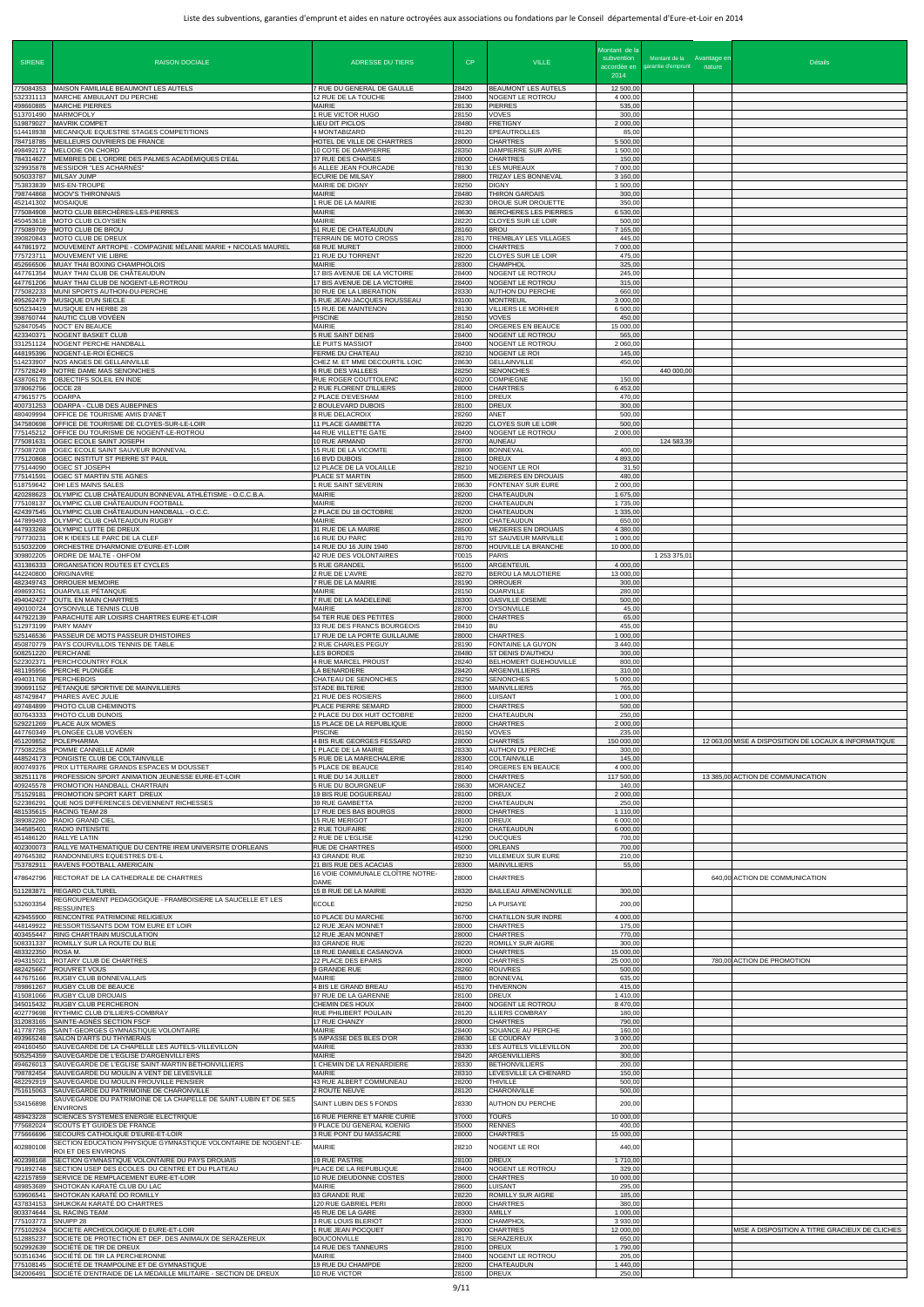| <b>SIRENE</b>                       | <b>RAISON DOCIALE</b>                                                                                                                                                        | <b>ADRESSE DU TIERS</b>                                                          | CP                      | <b>VILLE</b>                                                            | Montant de la<br>subvention<br>accordée en<br>2014 | Montant de la Avantage en<br>garantie d'emprunt | nature | <b>Détails</b>                                                    |
|-------------------------------------|------------------------------------------------------------------------------------------------------------------------------------------------------------------------------|----------------------------------------------------------------------------------|-------------------------|-------------------------------------------------------------------------|----------------------------------------------------|-------------------------------------------------|--------|-------------------------------------------------------------------|
| 775666407                           | SOCIÉTÉ D'ENTRAIDE DES MEMBRES DE LA LÉGION D'HONNEUR                                                                                                                        | LE GOULET                                                                        | 28240                   | <b>ST ELIPH</b>                                                         | 180,00                                             |                                                 |        |                                                                   |
| 775148570<br>497578583<br>775108160 | SOCIÉTÉ DES FÊTES D'ORGÈRES-EN-BEAUCE<br>SOCIÉTÉ D'HORTICULTURE D'EURE-ET-LOIR - SHEL<br>SOCIETE DUNOISE ARCHEO HISTOIRE SCIENCES ET ART                                     | 6 RUE DES ECOLES<br>39 AVENUE D'ALIGRE<br>2 CLOITRE ST ROCH                      | 28140<br>28000<br>28200 | ORGERES EN BEAUCE<br><b>CHARTRES</b><br>CHATEAUDUN                      | 400,0<br>500,00<br>2 000,00                        |                                                 |        |                                                                   |
| 494705643<br>390695062              | SOCIÉTÉ FRATERNELLE DES MÉDAILLÉS DU TRAVAIL D'EURE-ET-LOIR<br>SOCIETE GENEALOGIQUE D'EURE-ET-LOIR                                                                           | 11 RUE DE LA CROIX JUMELIN<br>3 BIS RUE JEAN MONNET                              | 28000<br>28000          | <b>CHARTRES</b><br><b>CHARTRES</b>                                      | 300,00                                             |                                                 |        | 500,00 MISE A DISPOSITION DE LOCAUX A TITRE GRACIEUX              |
| 775129265<br>410114797<br>449140144 | SOCIETE ISLÉRIENNE DE NATATION<br>SOCIÉTÉ MUSICALE DE BÛ<br>SOCIÉTÉ SPORTIVE LES GAIS MOISSONNEURS                                                                           | <b>MAIRIE</b><br>PLACE DES HALLES                                                | 28120<br>28410<br>28150 | <b>ILLIERS COMBRAY</b><br>BU<br><b>VOVES</b>                            | 240,00<br>5 000,0<br>1 015,00                      |                                                 |        |                                                                   |
| 793015223<br>511238131              | <b>SOURCES MIXTES</b><br>SPARNO CRÉATIF DANSE                                                                                                                                | 14 RUE ROGER GOMMIER<br>13 RUE SAINT GILLES<br>8 RUE DU GENERAL LECLERC          | 28800<br>28230          | <b>BONNEVAL</b><br><b>EPERNON</b>                                       | 3500,0<br>360,00                                   |                                                 |        |                                                                   |
| 497841122<br>27696850               | SPORT DE ST PIAT - FOOT<br>SPORT DETENTE SANCHEVILLE                                                                                                                         | <b>MAIRIE</b><br><b>MAIRIE</b>                                                   | 28130<br>28800          | <b>ST PIAT</b><br><b>SANCHEVILLE</b>                                    | 170.00<br>125,00                                   |                                                 |        |                                                                   |
| 402877047<br>750680621<br>449388875 | SPORTING CLUB DE VOISE<br>SQUASHEUR 28<br>ST GEORGES BAD                                                                                                                     | <b>44 RUE DE CHARTRES</b><br>1 IMPASSE DU STADE<br>4 RUE MARCEL PROUST           | 28700<br>28500<br>28190 | <b>VOISE</b><br><b>CHERISY</b><br>ST GEORGES SUR EURE                   | 55,00<br>315,00<br>375,0                           |                                                 |        |                                                                   |
| 494922842<br>337695993              | ST VINCENT DE PAUL-CONSEIL DÉPARTEMENTAL D'EURE-ET-LOIR<br>STADE LOUPÉEN OMNISPORTS                                                                                          | 11 RUE DES LISSES<br><b>MAIRIE</b>                                               | 28000<br>28240          | <b>CHARTRES</b><br>LA LOUPE                                             | 2 600,00<br>4 080,00                               |                                                 |        |                                                                   |
| 528759137<br>531044824<br>447961442 | STE DE CONCOURS DE LA VALLEE D'EURE<br>STRICKERS 28 BARJOUVILLE<br>SUBAQUA CLUB DE CHARTRES                                                                                  | 14 RUE ISAMBARD<br>17 RUE PIERRE MISSIGAULT<br>PISCINE DE LA COURTILLE           | 27530<br>28630<br>28000 | <b>EZY SUR EURE</b><br><b>BARJOUVILLE</b><br><b>CHARTRES</b>            | 3 000,0<br>100,00<br>1 650,00                      |                                                 |        |                                                                   |
| 452834781<br>447760927              | SUBAQUA CLUB VERNOUILLET<br>SUBAQUATIQUE DUNOIS                                                                                                                              | PISCINE MUNICIPALE<br>MAIRIE DE CHATEAUDUN                                       | 28500<br>28200          | <b>VERNOUILLET</b><br>CHATEAUDUN                                        | 250,00<br>360,00                                   |                                                 |        |                                                                   |
| 26589876<br>800905895<br>408966265  | SUB'THÉÂTRE<br>SUDO DO KWAN 28<br>SYNDICAT D'INITIATIVE DE LA FERTÉ-VIDAME                                                                                                   | 6 ALLEE JEANNE DE FRANCE<br>LA HYARDIERE<br><b>MAIRIE</b>                        | 28210<br>28420<br>28340 | NOGENT LE ROI<br>BEAUMONT LES AUTELS<br>LA FERTE VIDAME                 | 14 500,00<br>100,00<br>5 000,00                    |                                                 |        |                                                                   |
| 494807878<br>485209373              | SYNDICAT D'INITIATIVE DE LA LOUPE<br>SYNDICAT D'INITIATIVE DE THIRON GARDAIS ET SA REGION                                                                                    | RUE DU CHATEAU<br>18 RUE DE L'ABBAYE                                             | 28240<br>28480          | LA LOUPE<br>THIRON GARDAIS                                              | 800,00<br>1 200,00                                 |                                                 |        |                                                                   |
| 494517428<br>803385012<br>531005221 | SYNDICAT FSU EURE-ET-LOIR<br>SYNDICAT INITIATIVE HOUDAN & SES ENVIRONS<br>TBK NOGENT LE ROI                                                                                  | 17 BIS RUE ST MICHEL<br>69 GRANDE RUE<br><b>MAIRIE</b>                           | 28000<br>78550<br>28210 | <b>CHARTRES</b><br><b>HOUDAN</b><br>NOGENT LE ROI                       | 930,00<br>10 000,00<br>415,00                      |                                                 |        |                                                                   |
| 518405766<br>398021329              | TEAM BAIRE PÊCHE BROU<br>TEAM BIKER TOUT TERRAIN                                                                                                                             | 19 RUE DES CHANGES<br>3 LE PETIT BOISSAY                                         | 28160<br>28390          | <b>BROU</b><br><b>TOURY</b>                                             | 320,00<br>440.00                                   |                                                 |        |                                                                   |
| 510374523<br>509904736<br>798384103 | TEAM BOLIDE 28<br>TEAM CHARTRES CYCLO<br><b>TEAM PROGRESS</b>                                                                                                                | 7 RUE DE LA POSTE<br>7 RUE HENRI DUNANT<br>26 RUE NEUVE                          | 28700<br>28000<br>28630 | <b>FRANCOURVILLE</b><br><b>CHARTRES</b><br><b>BERCHERES LES PIERRES</b> | 145,00<br>250,00<br>65,00                          |                                                 |        |                                                                   |
| 794170704<br>509495313              | TEAM SIDE CROSS DU PERCHE<br><b>TENNIS BUXOIS</b>                                                                                                                            | LA HERGNERIE<br>PLACE DES HALLES                                                 | 28160<br>28410          | <b>MOULHARD</b><br><b>BU</b>                                            | 150,00<br>220,00                                   |                                                 |        |                                                                   |
| 498565951<br>29945958<br>507516433  | TENNIS CLUB BÉVILLOIS<br>TENNIS CLUB D'ARROU<br>TENNIS CLUB D'AUTHON-DU-PERCHE                                                                                               | <b>MAIRIE</b><br><b>MAIRIE</b><br><b>MAIRIE</b>                                  | 28700<br>28290<br>28330 | BEVILLE LE COMTE<br>ARROU<br><b>AUTHON DU PERCHE</b>                    | 500,00<br>400,00<br>585,0                          |                                                 |        |                                                                   |
| 404471179<br>507830479              | TENNIS CLUB DE BONNEVAL<br>TENNIS CLUB DE BREZOLLES                                                                                                                          | MAIRIE<br>ROUTE DE LA FERTE VIDAME                                               | 28800<br>28270          | <b>BONNEVAL</b><br><b>BREZOLLES</b>                                     | 650,00<br>1 100,00                                 |                                                 |        |                                                                   |
| 403208168<br>502374168              | TENNIS CLUB DE CHARTRES<br>TENNIS CLUB DE COMBRES                                                                                                                            | STADE DES GRANDS PRES<br>14 RUE EUGENE FETTU<br><b>MAIRIE</b>                    | 28000<br>28480<br>28630 | <b>CHARTRES</b><br><b>COMBRES</b><br>FONTENAY SUR EURE                  | 6 315,00<br>95,00                                  |                                                 |        |                                                                   |
| 434459079<br>400211843<br>393259429 | TENNIS CLUB DE FONTENAY-SUR-EURE<br>TENNIS CLUB DE LUISANT<br>TENNIS CLUB DE SAINT-LUPERCE                                                                                   | <b>MAIRIE</b><br><b>MAIRIE</b>                                                   | 28600<br>28190          | <b>LUISANT</b><br><b>ST LUPERCE</b>                                     | 765,00<br>585,00<br>560,00                         |                                                 |        |                                                                   |
| 531402774<br>449196591              | TENNIS CLUB DE SAINVILLE<br>TENNIS CLUB DE THIRON                                                                                                                            | <b>MAIRIE</b><br><b>MAIRIE</b>                                                   | 28700<br>28480          | SAINVILLE<br>THIRON GARDAIS                                             | 140,00<br>250,00                                   |                                                 |        |                                                                   |
| 503179418<br>401554456<br>393122791 | TENNIS CLUB DE TREON<br>TENNIS CLUB DE VILLEMEUX-SUR-EURE - T.C.V.<br><b>TENNIS CLUB DU COUDRAY</b>                                                                          | <b>MAIRIE</b><br><b>MAIRIE</b><br><b>MAIRIE</b>                                  | 28500<br>28210<br>28630 | <b>TREON</b><br><b>VILLEMEUX SUR EURE</b><br>LE COUDRAY                 | 135,00<br>150.00<br>1 615,00                       |                                                 |        |                                                                   |
| 335106597<br>498613983              | TENNIS CLUB DUNOIS<br>TENNIS CLUB JACQUES COUTARD SAINT-RÉMY-SUR-AVRE                                                                                                        | 83 RUE DE VARIZE<br>7 AVENUE DU PRE DE L EGLISE                                  | 28200<br>28380          | CHATEAUDUN<br><b>ST REMY SUR AVRE</b>                                   | 1 495,00<br>275,00                                 |                                                 |        |                                                                   |
| 401117270<br>494601933<br>323550871 | TENNIS CLUB LEVOIS<br>TENNIS CLUB MUNICIPAL DE LA CHAPELLE-DU-NOYER<br>TENNIS CLUB NOGENTAIS                                                                                 | 50 ROUTE DU BOIS DE LEVES<br><b>MAIRIE</b><br>35 RUE DU PERCHE                   | 28300<br>28200<br>28400 | <b>LEVES</b><br>LA CHAPELLE DU NOYER<br>NOGENT LE ROTROU                | 1 155,00<br>385,00<br>1 030,0                      |                                                 |        |                                                                   |
| 481891489<br>334804101              | TENNIS CLUB PONTOIS<br>TENNIS CLUB SENONCHOIS                                                                                                                                | <b>MAIRIE</b><br>2 RUE DE VERDUN                                                 | 28200<br>28250          | <b>ST DENIS LES PONTS</b><br><b>SENONCHES</b>                           | 320,00<br>710,0                                    |                                                 |        |                                                                   |
| 420436271<br>399409531<br>447561184 | <b>TENNIS CLUB TOURYSIEN</b><br>TENNIS CLUB VOVÉEN<br>TENNIS DE TABLE CLOYSIEN                                                                                               | MAIRIE<br>28 BOULEVARD COLLIER BORDIER<br><b>MAIRIE</b>                          | 28390<br>28150<br>28220 | <b>TOURY</b><br>VOVES<br><b>CLOYES SUR LE LOIR</b>                      | 395,00<br>825,00<br>190,00                         |                                                 |        |                                                                   |
| 794248765<br>382265270              | TENNIS DE TABLE PERCHE SENONCHOIS<br>TENNIS DU FOYER DES JEUNES DE CHAMPHOL                                                                                                  | <b>MAIRIE</b><br>15 RUE DE LA MAIRIE                                             | 28250<br>28300          | <b>SENONCHES</b><br><b>CHAMPHOL</b>                                     | 430,00<br>1 065,00                                 |                                                 |        |                                                                   |
| 495175648<br>524870052<br>395202658 | TENNIS D'YMONVILLE<br>TERRE D'EURE-ET-LOIR<br>TEXTES ET RÊVES                                                                                                                | <b>MAIRIE</b><br>RUE DIEUDONNE COSTES<br>ESPLANADE DU 8 MAI 1945                 | 28150<br>28000<br>28500 | YMONVILLE<br><b>CHARTRES</b><br><b>VERNOUILLET</b>                      | 60,0<br>10 000,0<br>30 000,0                       |                                                 |        | 80,00 ACTION DE COMMUNICATION<br>4 000.00 ACTION DE COMMUNICATION |
| 394470454<br>431936418              | THÉÂTRE BUISSONNIER<br>THÉÂTRE DE LA FORGE                                                                                                                                   | 2 RUE STE ANNE<br>45 GRANDE RUE                                                  | 28400<br>28210          | NOGENT LE ROTROU<br>VILLEMEUX SUR EURE                                  | 34 000,0<br>4 000,0                                |                                                 |        |                                                                   |
| 424241255<br>439637109              | THÉÂTRE DE L'ARGILE<br>401176755 THÉÂTRE DU CHÊNE-CHENU<br>THÉÂTRE DU DÉTOUR                                                                                                 | 2 RUE DE LA GREVE<br>7 RUE DE CHATEAUNEUF<br><b>19 RUE PARMENTIER</b>            | 28800<br>28170<br>28000 | <b>BONNEVAL</b><br><b>TREMBLAY LES VILLAGES</b><br><b>CHARTRES</b>      | 6 000,0<br>13 000,0<br>6 500,0                     |                                                 |        |                                                                   |
| 420835761                           | THÉÂTRE DU SEUIL<br>480568757 THÉÂTRE EN HERBE                                                                                                                               | 31 RUE HECTOR BERLIOZ<br>35 RUE DES MOULINS                                      | 28000<br>28160          | <b>CHARTRES</b><br><b>UNVERRE</b>                                       | 3 000,0<br>3 200,00                                |                                                 |        |                                                                   |
| 379510225<br>409300001              | THÉÂTRE EN PIÈCES<br>THÉÂTRE LE BAROUF                                                                                                                                       | 2 RUE GEORGES BRASSENS<br>2 RUE D'ORMOY                                          | 28000<br>28210<br>28250 | <b>CHARTRES</b><br><b>NERON</b><br><b>DIGNY</b>                         | 40 000.0<br>4 000,0<br>2 000,00                    |                                                 |        | 3 000,00 ACTION DE COMMUNICATION                                  |
| 502992266<br>447616806<br>508004827 | THÉÂTRES EN PERCHE<br><b>TIR DUNOIS</b><br>TIR MAGNUM 28                                                                                                                     | LE TRONCHET CORDEL<br><b>MAIRIE</b><br>42 RUE VILLETTE GATE                      | 28200<br>28400          | CHATEAUDUN<br>NOGENT LE ROTROU                                          | 615,00<br>250,00                                   |                                                 |        |                                                                   |
| 520160003<br>751471061              | TONIC GYM CLOYSIENNE<br>TOUS ENSEMBLE A DREUX POUR L'AFRIQUE                                                                                                                 | 5 RUE DE LA CHENERAIE<br>14 PLACE DES ORIELS                                     | 28220<br>28100          | <b>CLOYES SUR LE LOIR</b><br><b>DREUX</b>                               | 395,00<br>400,00                                   |                                                 |        |                                                                   |
| 448275370<br>791173362<br>800204752 | TRAIT D'UNION DE FRAZE<br>TREMULUS<br>TRIATHLON DUNOIS 28                                                                                                                    | <b>MAIRIE</b><br>20 RUE DE LA CHARDONNIERE<br>92 ROUTE NATIONALE                 | 28160<br>28170<br>28200 | FRAZE<br><b>TREMBLAY LES VILLAGES</b><br>ST DENIS LES PONTS             | 235,00<br>500,00<br>400,0                          |                                                 |        |                                                                   |
| 508730918<br>433169257              | <b>TROC JARDIN</b><br>TWIRLING CLUB LUCÉ                                                                                                                                     | ESP FLANDRES DUNKERQUE<br>RUE JULES FERRY                                        | 28100<br>28110          | <b>DREUX</b><br>LUCE                                                    | 250,00<br>500,00                                   |                                                 |        |                                                                   |
| 391457207<br>507902013<br>424515559 | UCIA DE CHATEAUDUN<br>UFOLEP AUTHON-DU-PERCHE<br>UNION BASKET CHARTRES MÉTROPOLE                                                                                             | 27 B RUE DE JALLANS<br>7 RUE DU SOUS LT GERMOND<br>89 RUE DU GRAND FAUBOURG      | 28200<br>28330<br>28000 | <b>CHATEAUDUN</b><br><b>AUTHON DU PERCHE</b><br><b>CHARTRES</b>         | 350,0<br>325,00<br>30 380,0                        |                                                 |        |                                                                   |
| 494397359                           | UNION DÉPARTEMENTALE D'E&L DES DÉLÉGUÉS DÉPARTEMENTAUX DE<br>EDUCATION NATIONALE.                                                                                            | PLACE DE LA REPUBLIQUE                                                           | 28000                   | <b>CHARTRES</b>                                                         | 650,00                                             |                                                 |        |                                                                   |
| 497504845<br>316417005<br>420547481 | UNION DÉPARTEMENTALE CFDT D'EURE-ET-LOIR<br>UNION DÉPARTEMENTALE CFE - CGC D'EURE-ET-LOIR<br>UNION DEPARTEMENTALE CFTC D'EURE-ET-LOIR                                        | 4 RUE EMILE ZOLA<br>33 RUE DES VIEUX CAPUCINS<br>2 RUE GEORGES BRASSENS          | 28300<br>28000<br>28000 | <b>MAINVILLIERS</b><br><b>CHARTRES</b><br><b>CHARTRES</b>               | 3 930,00<br>3 9 3 0 , 0<br>930,00                  |                                                 |        |                                                                   |
| 494601693                           | JNION DÉPARTEMENTALE DES ASSOCIATIONS DES ANCIENS COMBATTANTS ET<br>VICTIMES DE GUERRE D'EURE-ET-LOIR                                                                        | 8 PLACE DU MARCHE                                                                | 28300                   | <b>MAINVILLIERS</b>                                                     | 2 600,00                                           |                                                 |        |                                                                   |
| 775104151<br>398460311<br>775103542 | UNION DÉPARTEMENTALE DES ASSOCIATIONS FAMILIALES<br>UNION DÉPARTEMENTALE DES ÉCOLES DE MUSIQUE D'EURE-ET-LOIR<br>UNION DÉPARTEMENTALE DES SYNDICATS CGT D'EURE-ET-LOIR       | 6 RUE CHARLES COULOMBS<br>94 RUE DE LA REPUBLIQUE<br>1 RUE ST MARTIN AU VAL      | 28000<br>28110<br>28000 | <b>CHARTRES</b><br><b>LUCE</b><br><b>CHARTRES</b>                       | 5 000.00<br>9 000,0<br>930,00                      |                                                 |        |                                                                   |
| 775103666<br>494077340              | UNION DÉPARTEMENTALE FORCE OUVRIERE D'EURE-ET-LOIR<br>JNION DEPARTEMENTALE OFFICE TOURISME & SYNDICAT.INITIATIVE D'E&L -                                                     | 10 RUE DES BLOTTES<br>10 RUE DOCTEUR MAUNOURY                                    | 28000<br>28000          | <b>CHARTRES</b><br><b>CHARTRES</b>                                      | 930,00<br>5 000,00                                 |                                                 |        |                                                                   |
| 389083171                           | <b>JDOTSI</b><br>JNION DEPARTEMENTALE PIERRE MARRIE DES UNIVERSITES ET CENTRES<br>UNIVERSITAIRES DU TEMPS LIBRE D'EURE ET LOIR                                               | 3 RUE DES BOUCHERS                                                               | 28000                   | <b>CHARTRES</b>                                                         | 2 000,00                                           |                                                 |        |                                                                   |
| 497887000<br>505324244              | UNION DEPARTEMENTALE SOCIETE DE COURSES HIPPIQUES D'E&L<br>JNION DES ANCIENS COMBATTANTS MUTILÉS VICTIME DE GUERRE DE                                                        | <b>MAIRIE</b><br>PLACE DE LA RESISTANCE                                          | 28120<br>28500          | <b>ILLIERS COMBRAY</b><br><b>SAULNIERES</b>                             | 920,00<br>200,00                                   |                                                 |        |                                                                   |
| 784720005                           | SAULNIÈRE-CRÉCY-COUVÉ ET FONTAINE-LES-RIBOUTS<br>418635496 UNION DES ASSOCIATIONS DU CANTON DE THIRON-GARDAIS<br>UNION DES CONSEILLERS GÉNÉRAUX DE FRANCE                    | 18 RUE DE L'ABBAYE<br>109 BOULEVARD D'HAUSSONVILLE                               | 28480<br>54000          | <b>THIRON GARDAIS</b><br><b>NANCY</b>                                   | 1 000,00<br>960,00                                 |                                                 |        |                                                                   |
| 424841682                           | JNION DES ÉCOLES ET SOCIÉTÉS MUSICALES ET ARTISTIQUES D'EURE-ET-LOIR<br>"UDESMA"                                                                                             | 9 RUE DU FEU ST JEAN                                                             | 28190                   | <b>CHUISNES</b>                                                         | 18 000,00                                          |                                                 |        |                                                                   |
| 784363483<br>447636705<br>305901191 | UNION DES FAMILLES DE MALADES PSYCHIQUES<br>UNION FRANCAISE DES OEUVRES LAÏQUES D'ÉDUCATION PHYSIQUE - UFOLEP<br>UNION FRANCAISE POUR LA SANTÉ BUCCO-DENTAIRE D'EURE-ET-LOIR | <b>12 VILLA COMPOINT</b><br>10 AVENUE DE BRETAGNE<br>3 RUE CHARLES VICTOR GAROLA | 75017<br>28300<br>28000 | PARIS 17EME ARRONDISSEMENT<br><b>MAINVILLIERS</b><br><b>CHARTRES</b>    | 600,00<br>8 900,00<br>3 000,00                     |                                                 |        |                                                                   |
| 384029690<br>539835892              | UNION GÉNÉRALE SPORTIVE DE L'ENSEIGNEMENT LIBRE - UGSEL 28<br>UNION LOCALE DES ANCIENS COMBATTANTS DE LUCÉ - U.L.A.C.                                                        | 22 RUE D'ALIGRE<br>70 RUE RENE LANGLOIS                                          | 28000<br>28110          | <b>CHARTRES</b><br><b>LUCE</b>                                          | 2 900,0<br>300,00                                  |                                                 |        |                                                                   |
| 775672116<br>305869950<br>75675655  | UNION NATIONALE DES COMBATTANTS D'EURE-ET-LOIR<br>UNION NATIONALE DES PARACHUTISTES SECTION DE DREUX<br>UNION NATIONALE DU SPORT SCOLAIRE                                    | 23 RUE REMY GASCHET<br>CHEZ M. MEYER ROGER<br>15 PLACE DE LA REPUBLIQUE          | 28110<br>27650<br>28000 | <b>LUCE</b><br><b>MESNIL SUR L'ESTREE</b><br><b>CHARTRES</b>            | 500,00<br>250,0<br>18 400,00                       |                                                 |        |                                                                   |
| 498774165<br>775130925              | UNION PUEBLO ESPANA<br>UNION SPORTIVE AMICALE LAONS                                                                                                                          | RUE DE TORCAY<br>16 GRANDE RUE                                                   | 28500<br>28270          | VERNOUILLET<br><b>LAONS</b>                                             | 555,00<br>65,00                                    |                                                 |        |                                                                   |
| 75151681<br>498226380<br>448079137  | UNION SPORTIVE AMICALE SAINT-CLOUD VILLAMPUY<br>UNION SPORTIVE AMICALE SAULNIÈRES<br>UNION SPORTIVE BELHOMERT                                                                | <b>MAIRIE</b><br><b>MAIRIE</b><br><b>MAIRIE</b>                                  | 28200<br>28500<br>28240 | <b>ST CLOUD EN DUNOIS</b><br><b>SAULNIERES</b><br>BELHOMERT GUEHOUVILLE | 65,00<br>705,00<br>1820,00                         |                                                 |        |                                                                   |
| 430083774<br>775079270              | UNION SPORTIVE CLOYES DROUE-FOOT<br>UNION SPORTIVE D'ALLUYES                                                                                                                 | PLACE GAMBETTA<br>2 RUE DU PRESSOIR                                              | 28220<br>28800          | <b>CLOYES SUR LE LOIR</b><br>SAUMERAY                                   | 615,00<br>520,00                                   |                                                 |        |                                                                   |
| 399159417<br>447494329<br>484923263 | UNION SPORTIVE DE BREZOLLES<br>UNION SPORTIVE DE DAMMARIE-THIVARS<br>UNION SPORTIVE DE GAS                                                                                   | <b>MAIRIE</b><br>PLACE DE L'EGLISE<br>10 RUE DE L'ECOLE                          | 28270<br>28360<br>28320 | <b>BREZOLLES</b><br><b>DAMMARIE</b><br>GAS                              | 560,00<br>5 250,00<br>110,00                       |                                                 |        |                                                                   |
| 511313454<br>507833051              | UNION SPORTIVE DE L'ENSEIGNEMENT DU PREMIER DEGRÉ DU PAYS DROUAIS   2 PLACE MEZIRARD<br>JNION SPORTIVE DE L'ENSEIGNEMENT DU PREMIER DEGRÉ JEAN-MOULIN -                      | 5 RUE FRANCOIS HUET                                                              | 28100<br>28150          | <b>DREUX</b><br><b>VOVES</b>                                            | 2 166,50<br>189,00                                 |                                                 |        |                                                                   |
| 478930928<br>453483232              | <b>VOVES</b><br>UNION SPORTIVE DE L'ENSEIGNEMENT DU PREMIER DEGRÉ MAINVILLIERS<br>UNION SPORTIVE DE MONTIGNY-LE-CHARTIF                                                      | 10 AVENUE DE BRETAGNE<br>3 RUE DE NOGENT                                         | 28300<br>28120          | <b>MAINVILLIERS</b><br>MONTIGNY LE CHARTIF                              | 10 000,00<br>300,0                                 |                                                 |        |                                                                   |
| 775165079<br>379424443              | UNION SPORTIVE DE YEVRES<br>UNION SPORTIVE DU COUDRAY                                                                                                                        | 30 RUE EMILE DELAVALLEE<br><b>MAIRIE</b>                                         | 28160<br>28630          | <b>YEVRES</b><br><b>LE COUDRAY</b>                                      | 3700,00<br>450,00                                  |                                                 |        |                                                                   |
| 419592571                           | UNION SPORTIVE NOGENTAISE - U.S.N.                                                                                                                                           | 27 RUE DE LA CORNICHE                                                            | 28400<br>10/11          | <b>MARGON</b>                                                           | 270,00                                             |                                                 |        |                                                                   |